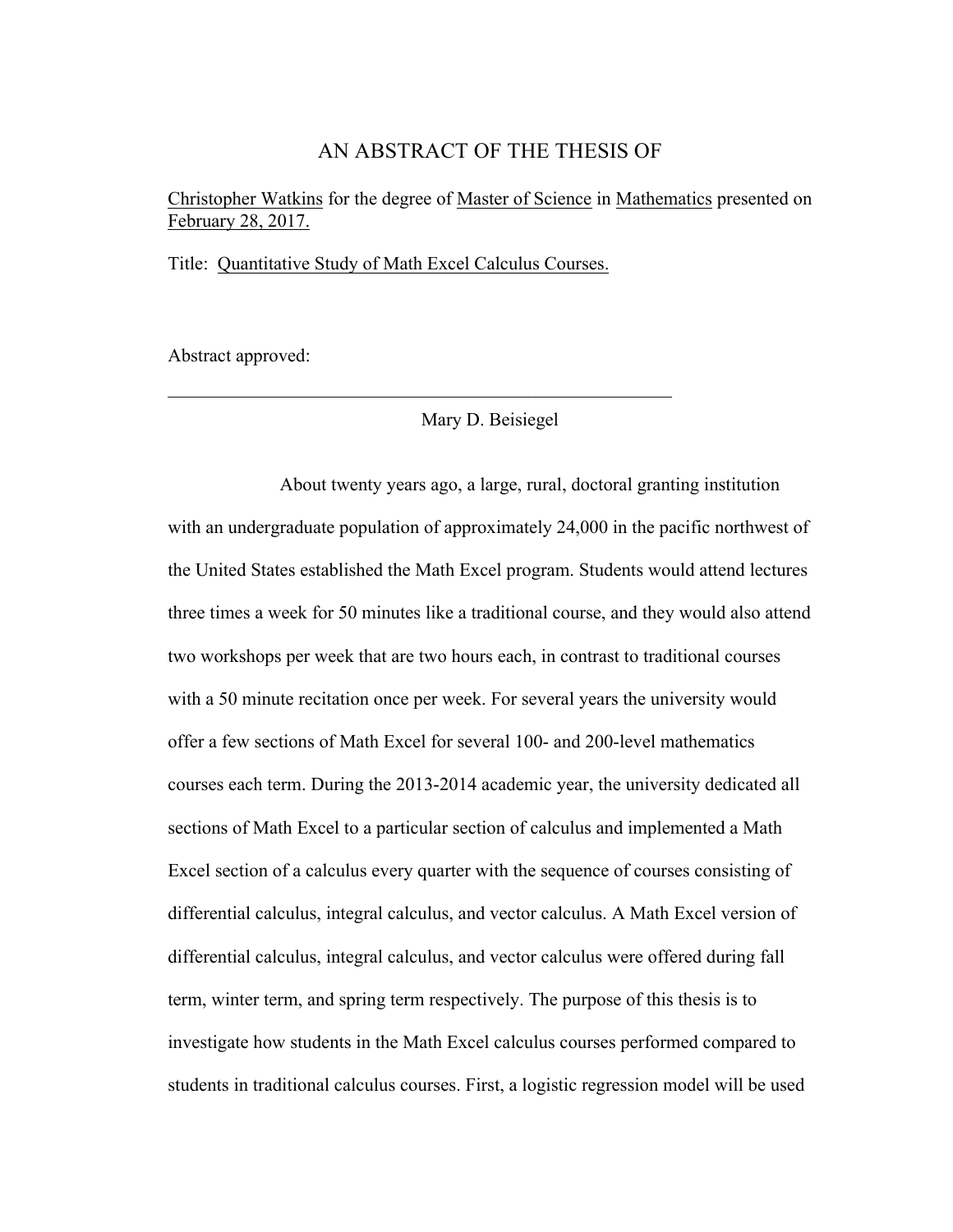to model the relationship between pass rates and enrollment in a Math Excel calculus course after controlling for predictor variables and a two-sample t-test will be performed to compare pass rates of students in a Math Excel calculus course and a traditional calculus course. Next, a linear regression model will be used to model the relationship between grade points and enrollment in a Math Excel calculus course and a two-sample t-test will be performed to compare grade points of students in a Math Excel calculus course and a traditional calculus course. Finally, a two-sample t-test will be performed to examine if there is a difference in average grade earned for students that took a Math Excel calculus course in the previous term and students that did not. In each of these cases I found that there is not significant evidence that the Math Excel program has a greater effect on student pass rates, grades, or future grades in calculus courses than traditional versions of the calculus courses. Based on these results, I suggest that more data is gathered to see if there is a change in the results, an in depth analysis of students' demographics and activities outside the classroom, and looking at the instructor effect and execution in the classroom in order to understand how and whether the Math Excel program benefits students in different ways.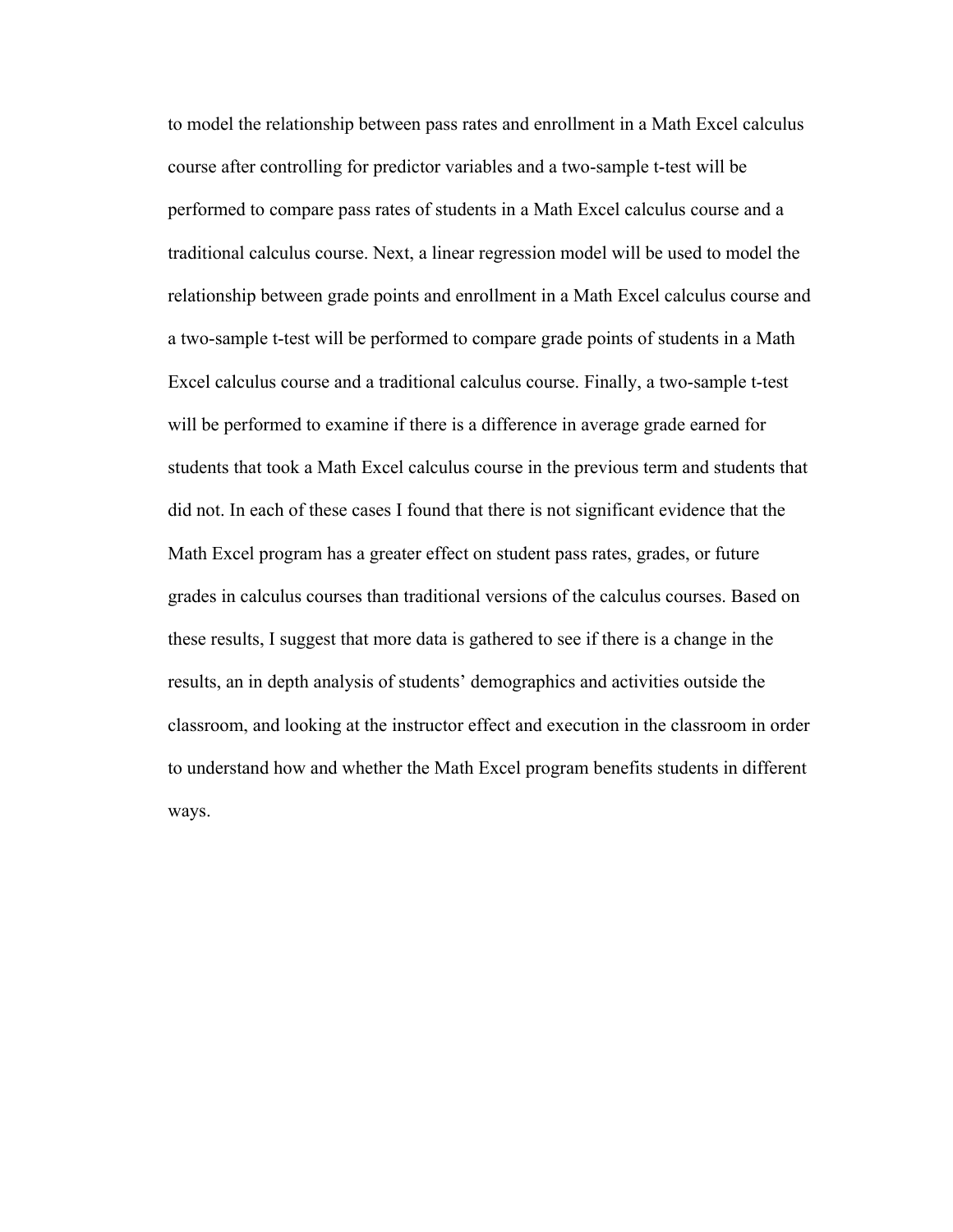©Copyright by Christopher Watkins February 28, 2017 All Rights Reserved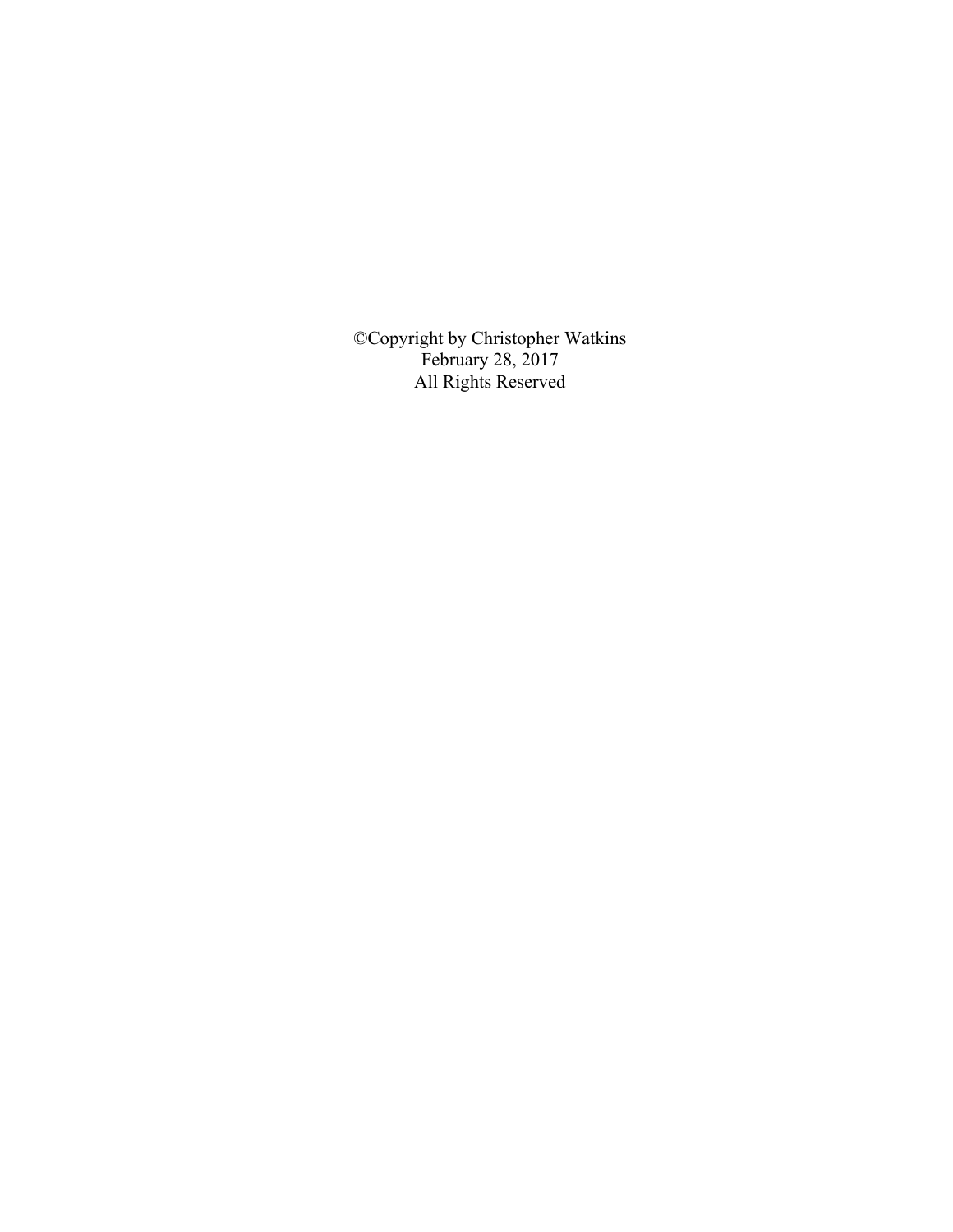Quantitative Study of Math Excel Calculus Courses

by Christopher Watkins

## A THESIS

submitted to

Oregon State University

in partial fulfillment of the requirements for the degree of

Master of Science

Presented February 28, 2017 Commencement June 2017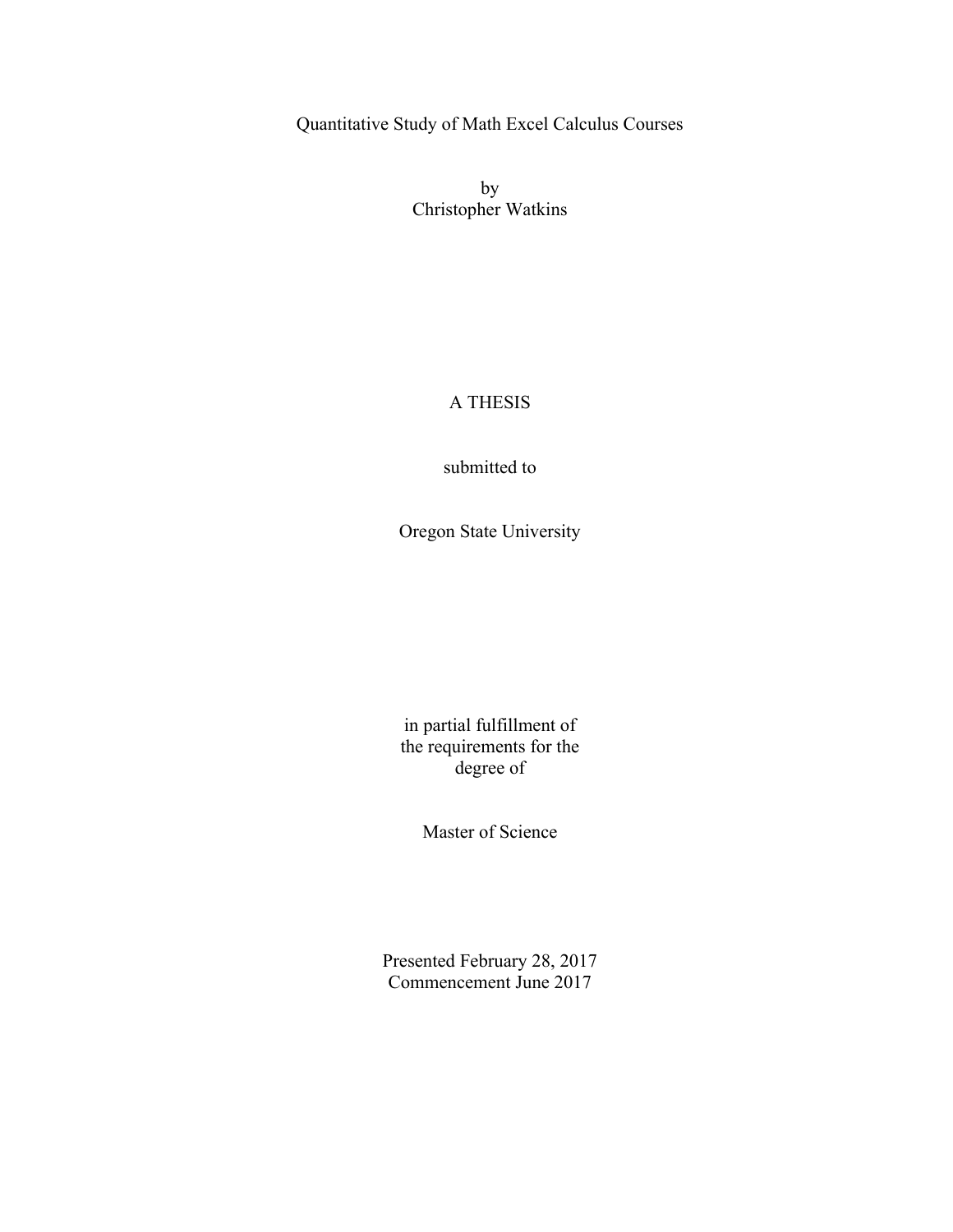Master of Science thesis of Christopher Watkins presented on February 28, 2017

APPROVED:

Major Professor, representing Mathematics

Chair of the Department of Mathematics

Dean of the Graduate School

I understand that my thesis will become part of the permanent collection of Oregon State University libraries. My signature below authorizes release of my thesis to any reader upon request.

Christopher Watkins, Author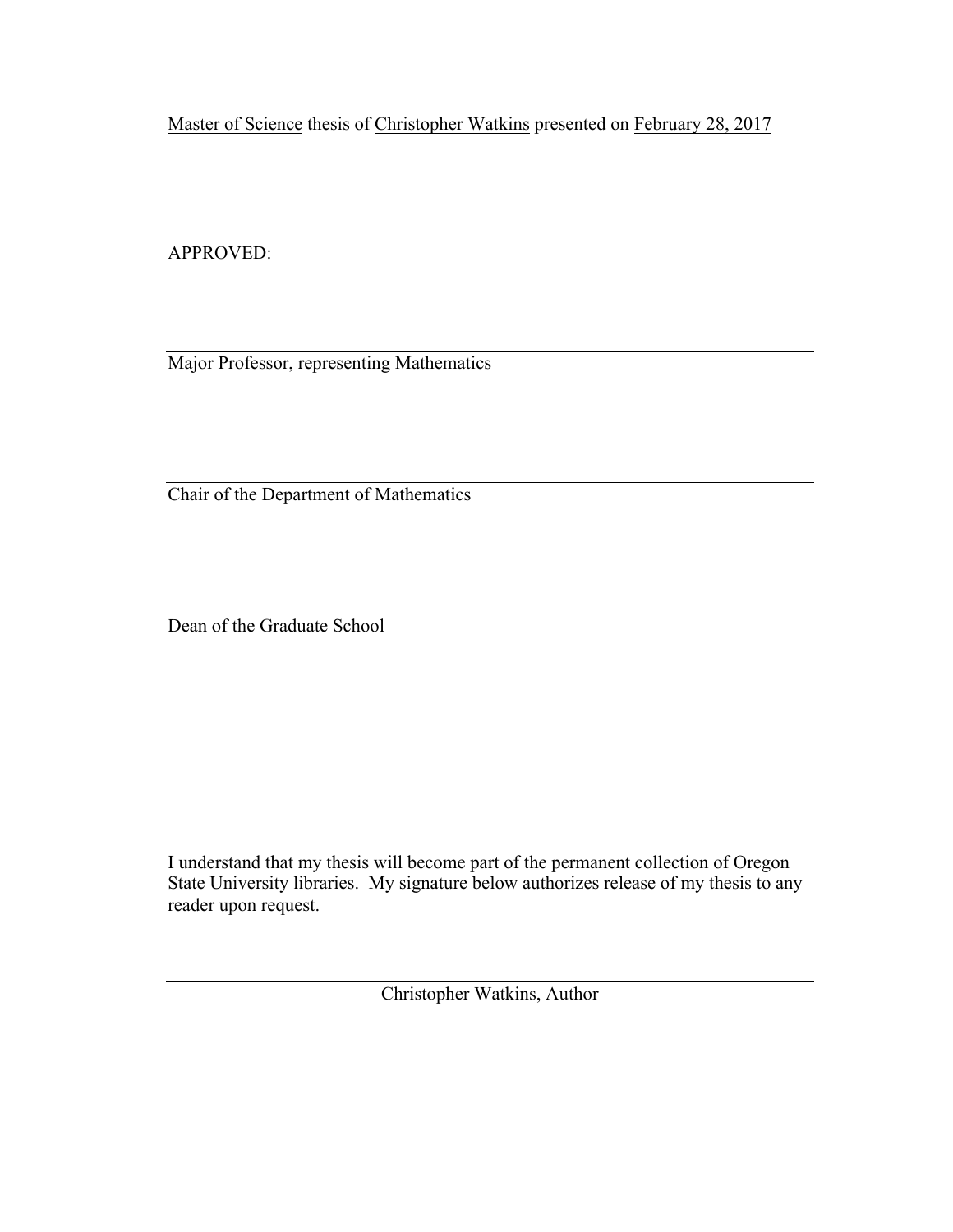### ACKNOWLEDGEMENTS

The author expresses sincere appreciation to his advisor, Dr. Mary Beisiegel, for her encouragement, optimism, and support throughout writing this thesis. Without Dr. Beisiegel's encouragement and full support of his goals this thesis would not be possible. The author expresses gratitude to his committee members, Dr. Thomas Dick, Dr. Elise Lockwood, Dr. Sarah Emerson, and Dr. Simon de Szoeke for their feedback and advice given throughout this process. The author would like to give special thanks to Dr. Thomas Dick for sharing his knowledge about this research area and Dr. Sarah Emerson for helping verify that the statistical methods were correct and results were interpreted correctly. The author also gives special thanks to his cohort at Oregon State University. Without their help and support through the rigors of graduate school the author would not be where he is today. The author also thanks his friends and family in California for their encouragement through this journey and always felt their support. Finally, the author expresses great appreciation to his parents. No words can describe how much he appreciates his parents' support and encouragement throughout this journey. The road has been tough, and nothing would have been possible without the unwavering support of his parents.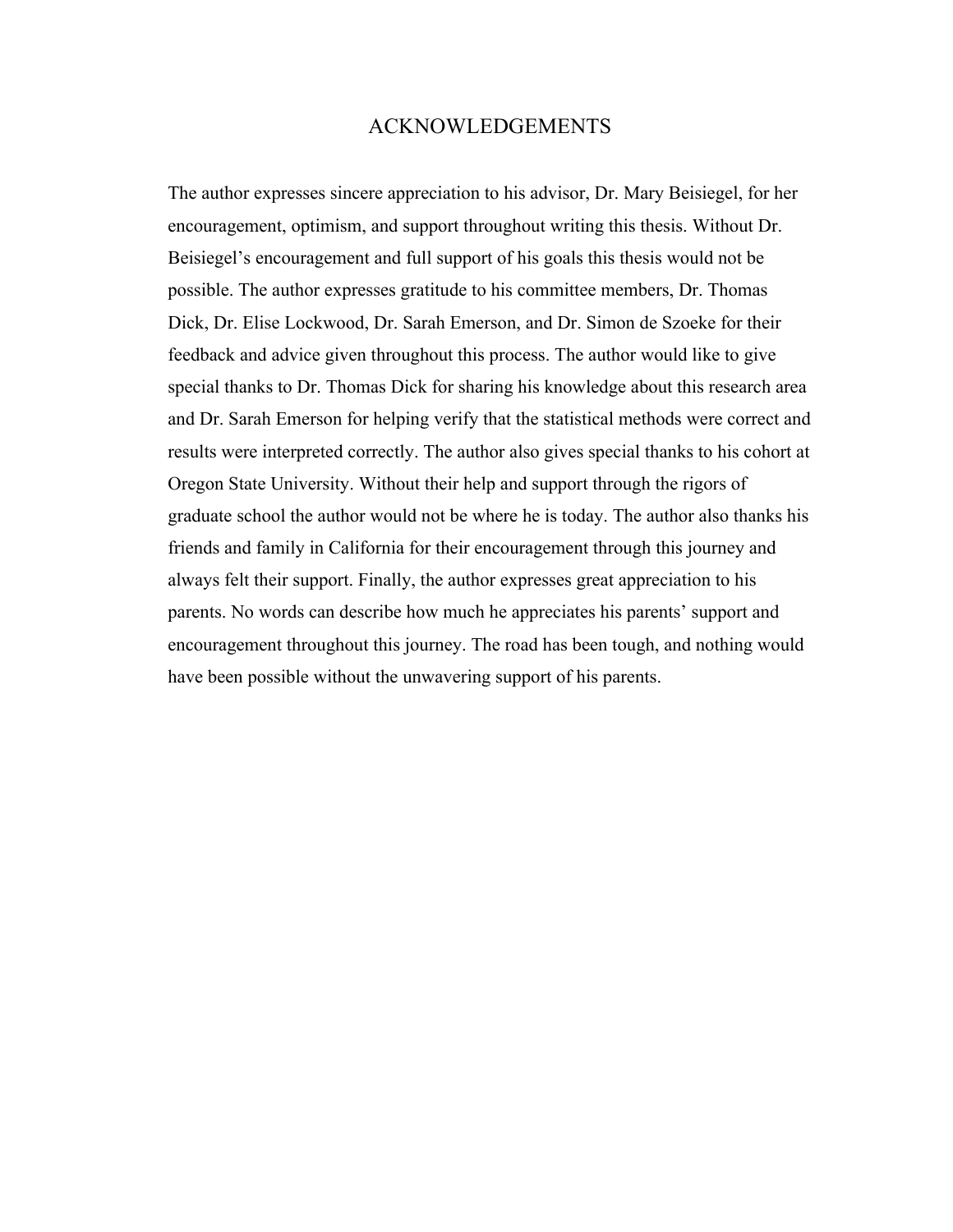# TABLE OF CONTENTS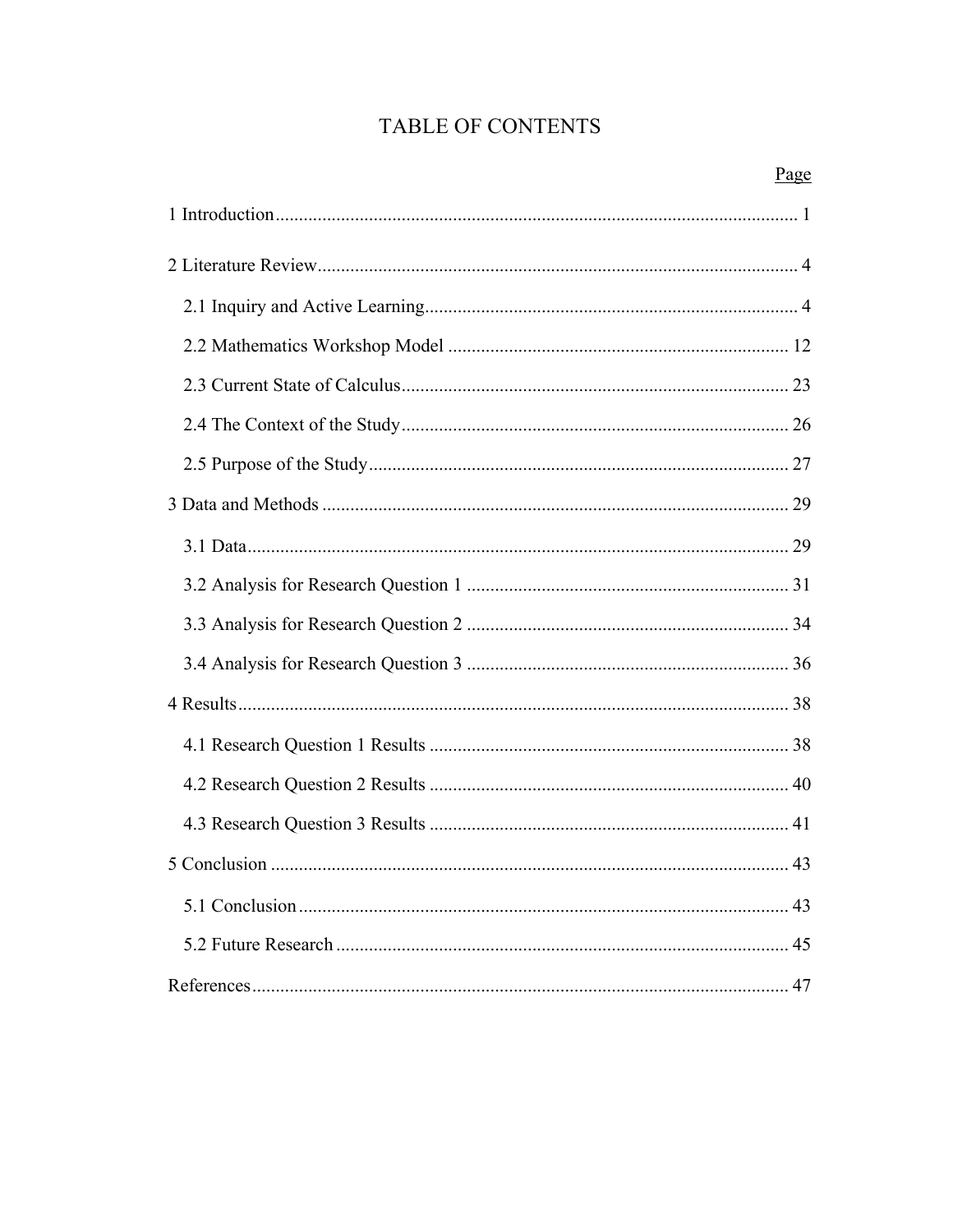## LIST OF FIGURES

| Figure | Page |
|--------|------|
|        |      |
|        |      |
|        |      |
|        |      |
|        |      |
|        |      |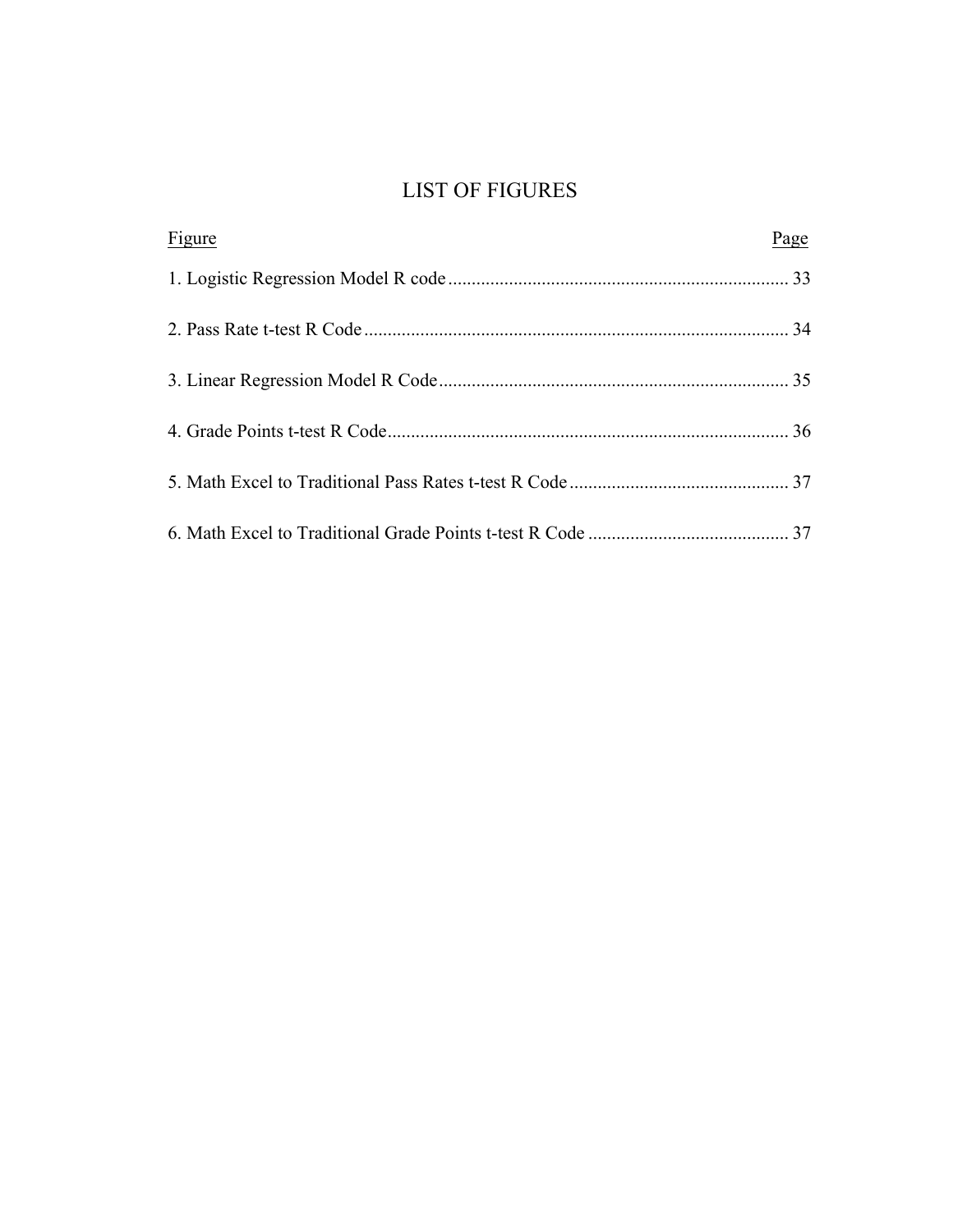## LIST OF TABLES

| Table                                                                          | Page |
|--------------------------------------------------------------------------------|------|
|                                                                                |      |
|                                                                                |      |
|                                                                                |      |
|                                                                                |      |
|                                                                                |      |
|                                                                                |      |
|                                                                                |      |
| 8. Welch Two Sample t-test for Math Excel to Traditional Pass Rates Results 42 |      |
| 9. Welch Two Sample t-test for Math Excel to Traditional GPA Results 42        |      |
| 10. GPA of students moving from Math Excel to Traditional and Traditional to   |      |
|                                                                                |      |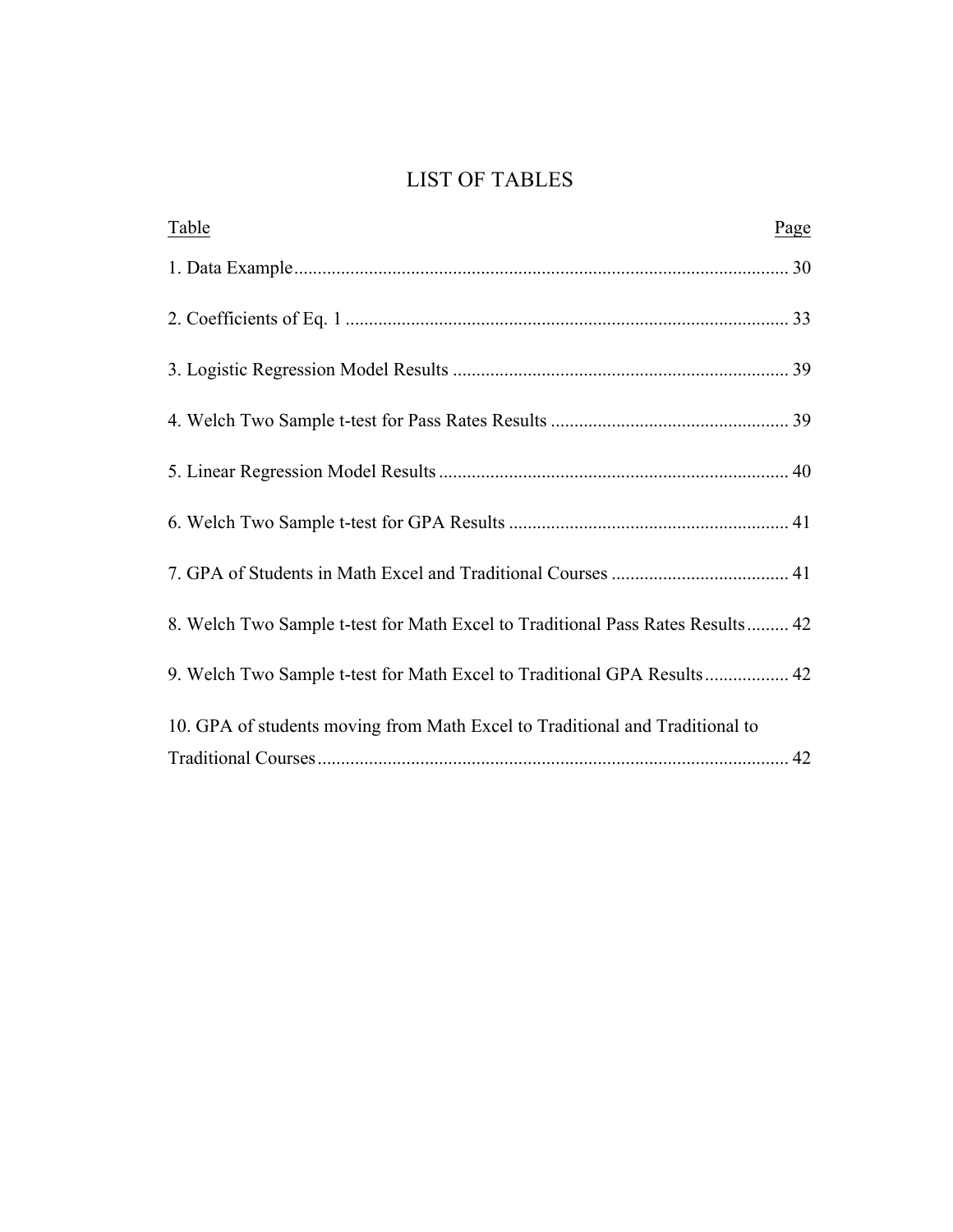#### **Chapter 1: Introduction**

Science, technology, engineering, and mathematics (STEM) continue to be major areas of focus in the United States. However, less than 40% of students in the United States that begin college with an interest in STEM actually complete a degree in a STEM field (Freeman et al., 2014). A large factor in a student's success in a STEM field is their experience in first year mathematics courses, which have historically low pass rates. In response, researchers have argued that the "status quo is unacceptable" in first year mathematics courses, such as calculus, that are stepping stones toward a STEM degree (Saxe & Braddy, 2015). Research has found that the most common form of instruction, lecturing, is not the most effective type of instruction and lecturing has been attributed to low success rates in mathematics courses. In contrast, research has shown that students learn better through active, student-centered instruction (Laursen, Hassi, Kogan, & Weston, 2014). In particular for calculus, traits identified in successful calculus programs include building communities of practice, construction of challenging and engaging courses, and using student centered pedagogies and active learning strategies (Bressoud & Rasmussen, 2015).

There has been a call in the United States to incorporate active learning approaches in mathematics instruction. Specifically, in 2016, the Conference Board of the Mathematical Sciences (CBMS) called for investing time and resources into active learning that will be incorporated into post-secondary mathematics courses (CBMS, 2016). One active learning technique that is being used in mathematics courses is the Mathematics Workshop Model (Treisman, 1992). The Mathematics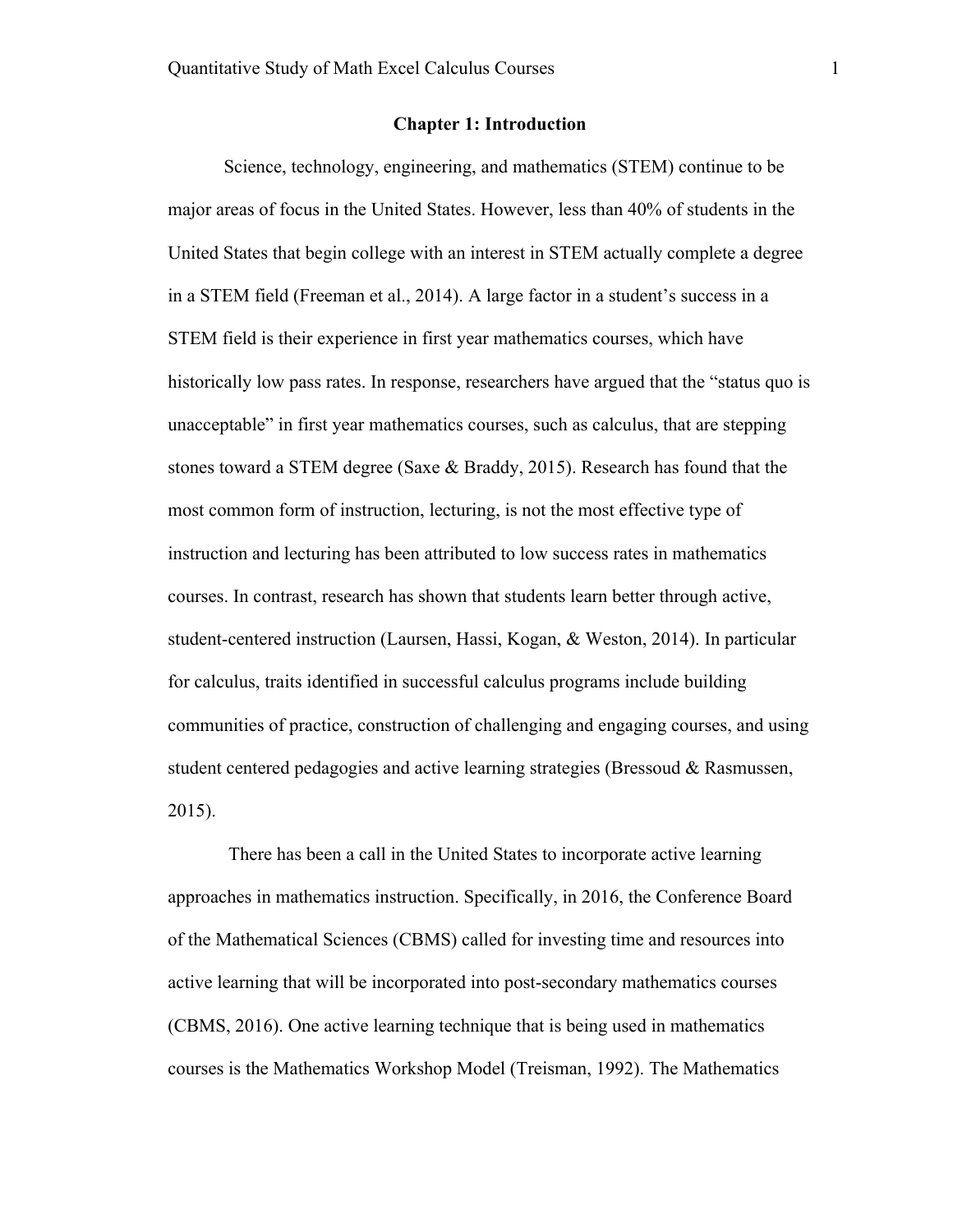Workshop Model involves active learning techniques where students take more time during the week to collaborate together to solve problems. The problems that students solve are more difficult than those in a traditional course and instructors challenge students to develop a deeper understanding of the content. Pioneered by Uri Treisman's Emerging Scholars Program, many adaptations can be found around the country (Treisman, 1992).

About twenty years ago a university in the pacific northwest of the United States established the Math Excel program that is based on Treisman's model. Students would attend two workshops per week that are two hours each in addition to the 50 minutes lecture three times a week. Traditional courses would only meet for 50 minutes in a recitation class in addition to the 50 minutes lecture three times a week. For several years the university would offer a few sections of Math Excel for several 100 and 200 level mathematics courses each term. During the 2013-2014 academic year, the university dedicated all of the sections of Math Excel to a particular section of calculus and implemented a Math Excel section of a calculus course every quarter. A section of Math Excel differential calculus, integral calculus, and vector calculus were offered during fall, winter, and spring term respectively.

The purpose of this study is to investigate how students in the Math Excel calculus courses performed compared to students in traditional calculus courses. First, a logistic regression model will be used to model the relationship between pass rates and enrollment in a Math Excel calculus course after controlling for predictor variables and a two-sample t-test will be performed to compare pass rates of students in a Math Excel calculus course and a traditional calculus course. Next, a linear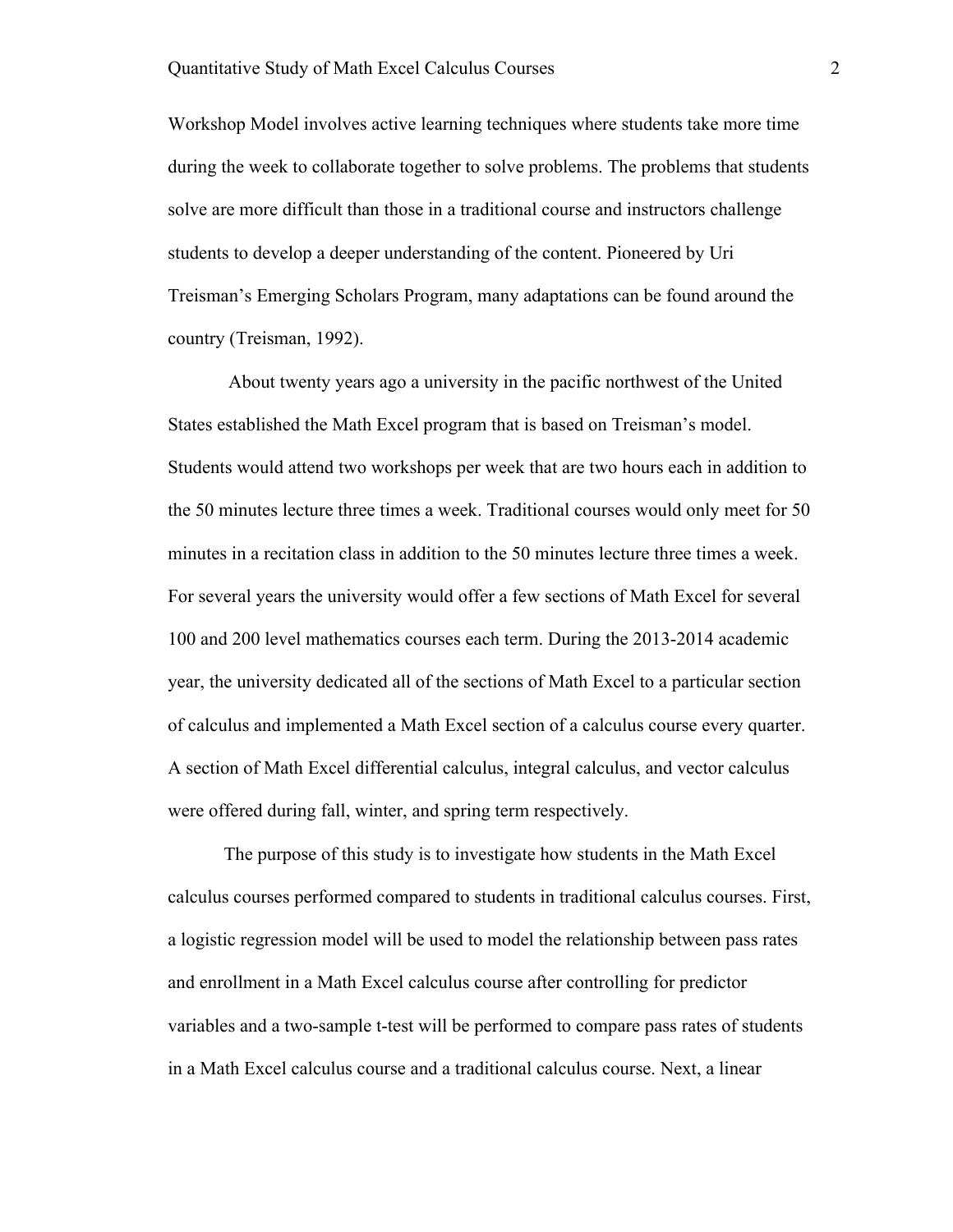regression model will be used to model the relationship between grade points and enrollment in a Math Excel calculus course and a two-sample t-test will be performed to compare grade points of students in a Math Excel calculus course and a traditional calculus course. Finally, a two-sample t-test will be performed to examine if there is a difference in grade points for students that took a Math Excel calculus course in the previous term and students that did not. After exploring the differences between Math Excel students and traditional students, the hope is to find statistically significant evidence that the Math Excel program has an effect on student performance. After interpreting the analysis, recommendations for future work will be made.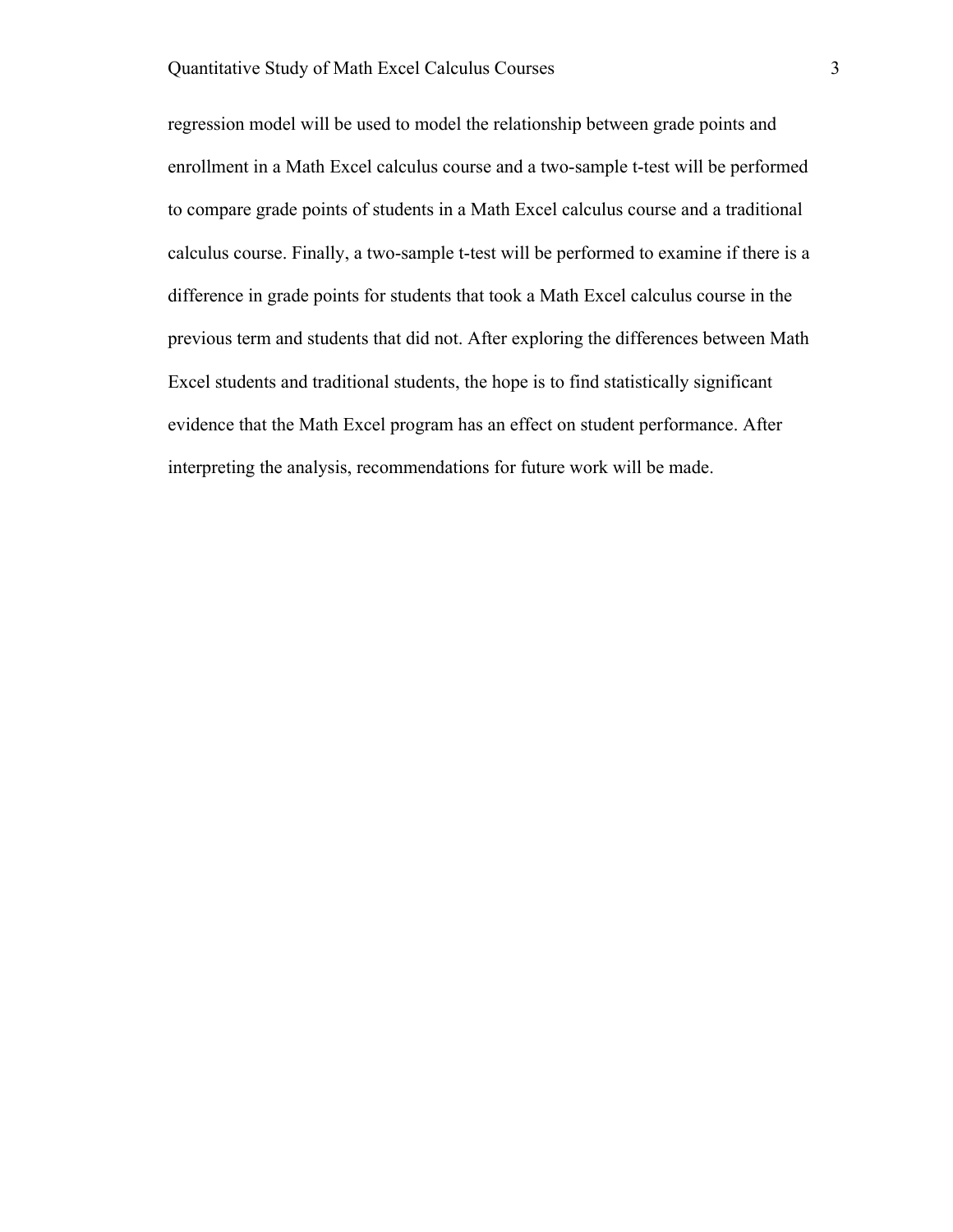#### **Chapter 2: Literature Review**

In this chapter, I introduce the research studies on teaching and learning in calculus that relate to this study. First, I discuss the benefits of inquiry and active learning as a form of teaching as opposed to traditional lecture style teaching. Next, I describe the Mathematics Workshop Model that was developed by Uri Treisman and universities that have implemented a program based on this model. Then, I review the current state of calculus. Finally, I will bring these ideas into the context of my study and introduce my research questions.

#### **2.1 Inquiry and Active Learning**

Lecturing has been the most common method of instruction in universities since they were founded in Europe over 900 years ago (as cited in Freeman et al., 2014). Failure rates for students in traditional lecture are 55% higher than students in classes with more active approaches to instruction (Freeman et al., 2014). A considerable amount of university mathematics departments have seen a declining number of mathematics majors and are aware of their need to develop effective and creative curricula as well as effective and innovative instructional practices (Rasmussen & Kwon, 2007). It has been suggested by K-12 mathematics education researchers that the teacher must "proactively and consistently support student's cognitive activity without reducing the complexity and cognitive demands of the task" (Henningsen & Stein, 1997, p. 546). Students should not be expected to think, reason, and solve mathematical problems in the correct way if they are not engaged in active processes during class (Henningsen & Stein, 1997). A teaching practice that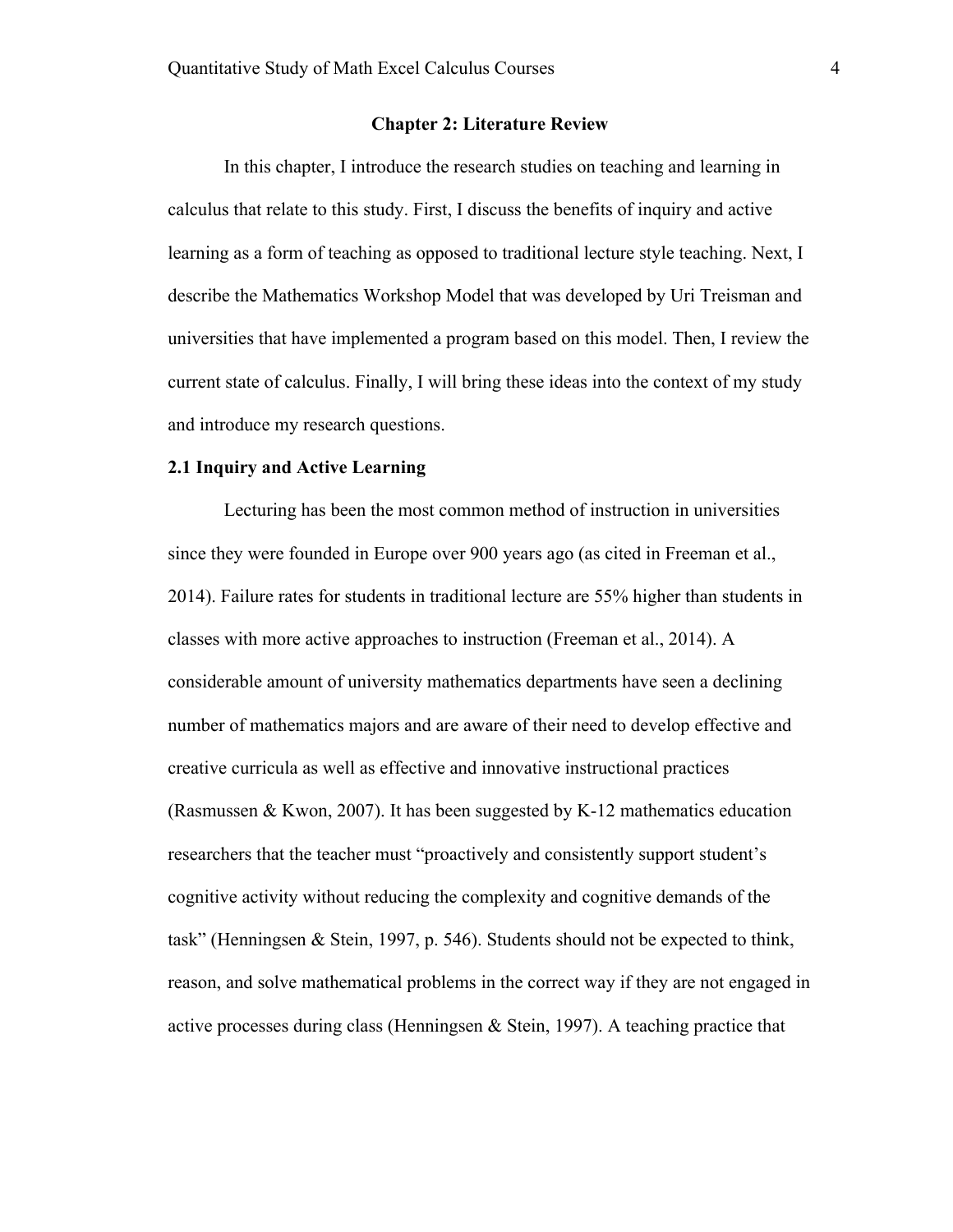was found to support "high-level student engagement" was teachers' insistence that students provide meaningful explanations (as cited in Henningsen & Stein, 1997).

There are many theories of learning that push for students to develop their own understanding of course material rather than traditional lecturing methods (Freeman et al., 2014). Research in both education and cognitive science have shown evidence that students learn better through active, student-centered instruction in college sciences and mathematics (Laursen, Hassi, Kogan, & Weston, 2014).

In the meta-analysis conducted by Freeman et al. (2014), it was found that active learning increased examination performance by just under a standard deviation, and lecturing increased failure rates by 55% in STEM courses. The increase of achievement in active learning courses was consistent across all STEM disciplines, in all class sizes, course types, and course levels (Freeman et al., 2014). The researchers also found that active learning increased the final grade of students by 0.3 grade points, and if a student was in the 50th percentile of a class with traditional lecturing, they would move up to the 68th percentile of that class with active learning (Freeman et al., 2014). A recent study from the National Center for Educational Statistics found that there are gaps of 0.5 and 0.4 in grade point averages for first year bachelor's and associate's students in STEM courses between those who end up leaving their STEM program and those who stay in their STEM program (as cited in Freeman et al., 2014). This 0.3 grade point increase that Freeman and colleagues associated with active learning would help those that leave STEM achieve a similar level of performance level to those that stay in STEM fields (Freeman et al., 2014).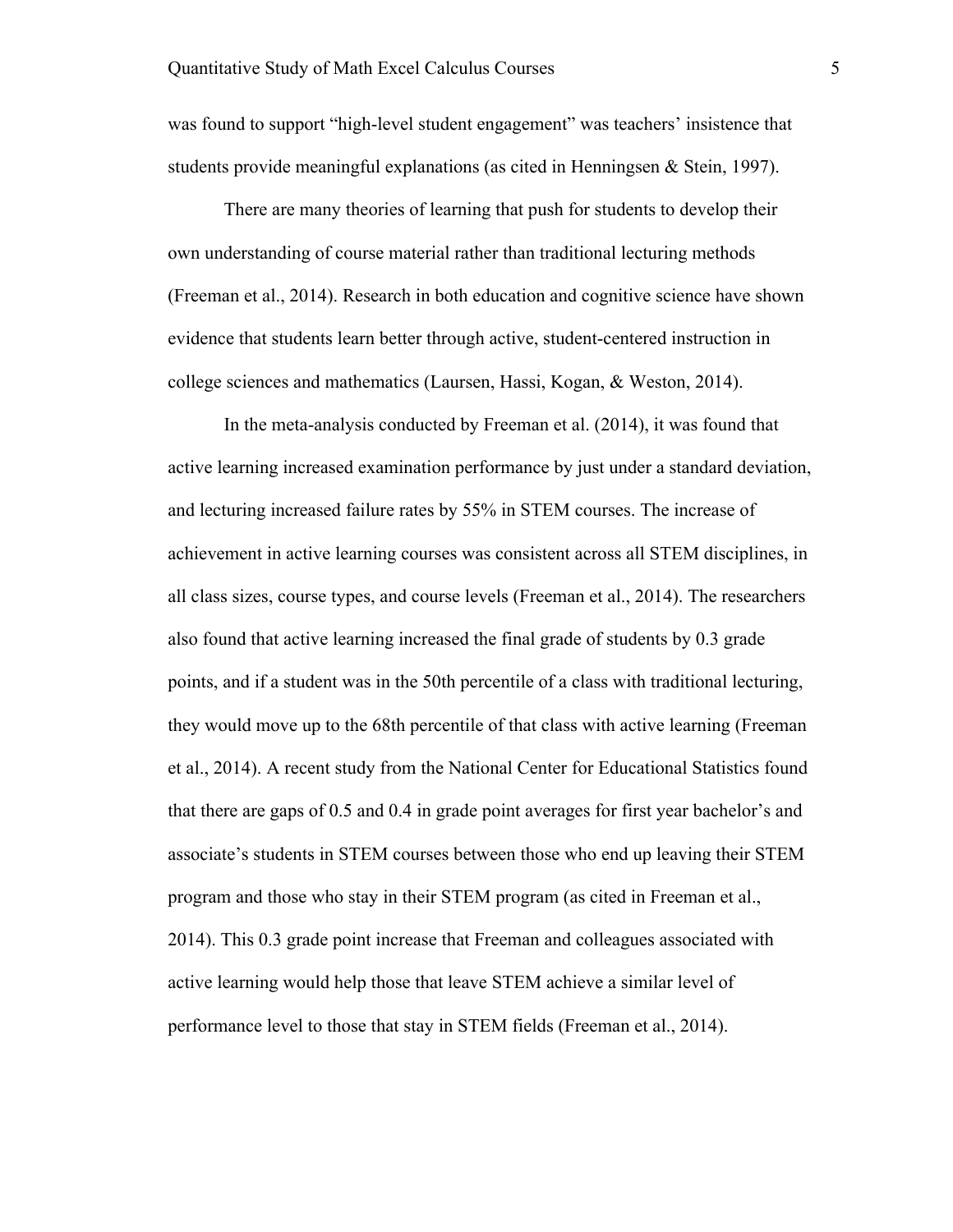It is important to note that researchers refer to active learning in many different ways such as Inquiry-Based Learning (IBL), Inquiry Oriented instruction (IOI), and active learning. I will describe each of these more thoroughly as I address the studies that use these terms to describe teaching. All of these descriptions of learning have features that engage students more meaningfully in mathematical activity than lectures do, and all of them have been proven to improve studentlearning outcomes when compared to traditional lectures.

Laursen, Hassi, Kogan, and Weston (2014) studied inquiry-based learning in undergraduate mathematics courses at four universities where students construct, analyze, and critique mathematical arguments. In this case, IBL is defined as "a method of instruction that places the student… and their interaction at the center of the learning experience" (AIBL, 2016). In an IBL classroom, students would present solutions to problems then have their peers review the solution and ask questions (AIBL, 2016). If there were problems with the solution that cannot be fixed by the students, the instructor would step in for guidance (AIBL, 2016). In IBL courses, students' own ideas moved the course forward and students worked on solutions in groups or alone with the guidance of instructors (Laursen et al., 2014). Laursen and colleagues found a multitude of positive effects, including: (1) students in IBL mathematics classes had greater learning gains than students in non-IBL mathematics classes on all of the researchers' measures (understanding and thinking, positive attitude about mathematics, and collaborative gains in working with others); (2) collaborative work developed communication skills, and furthered peer interdependence of IBL students while helping each other; (3) the confidence of IBL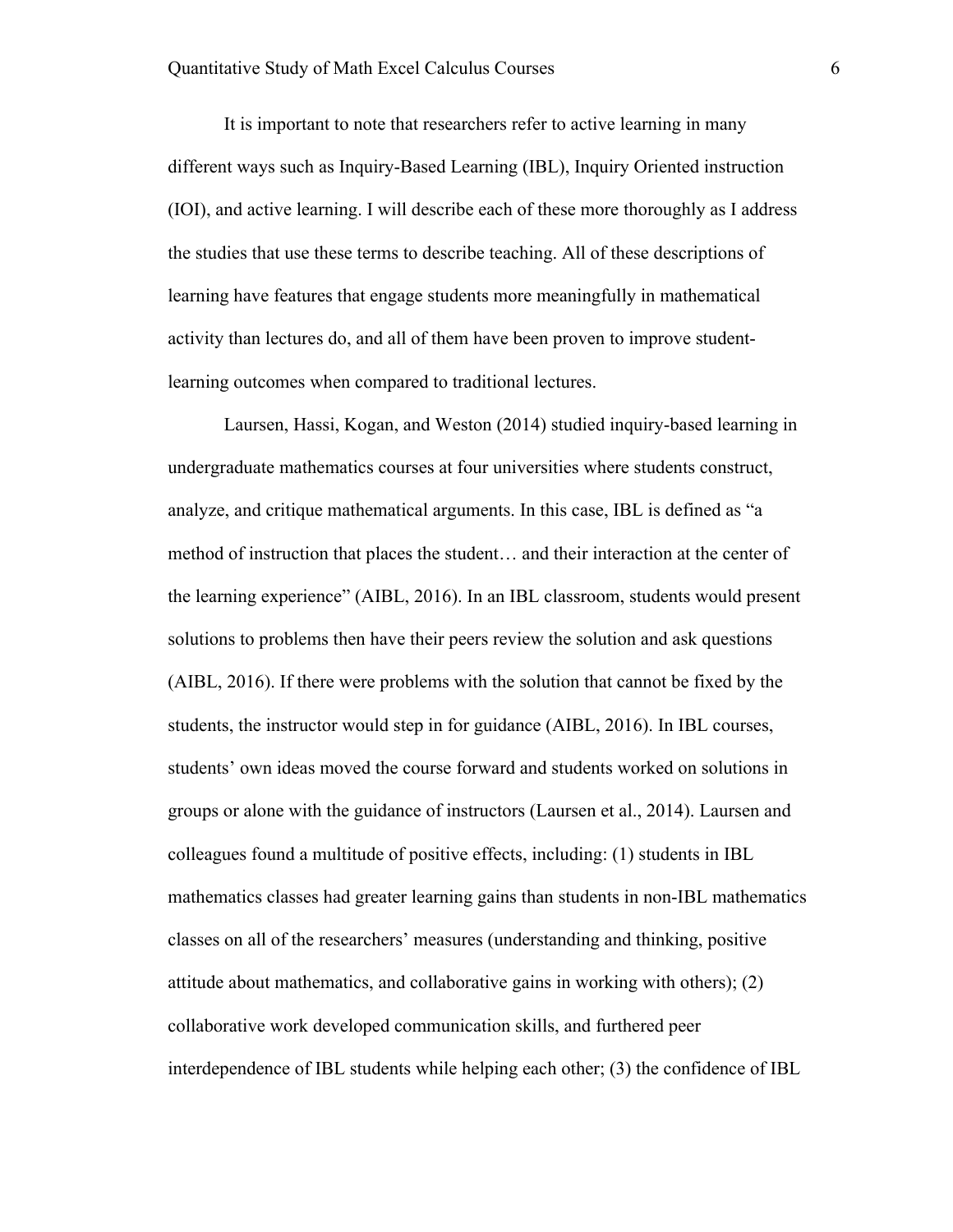students increased while the confidence of non-IBL students decreased; (4) IBL benefitted both men and women as "… data suggest that IBL approaches leveled the playing field by offering learning experiences of equal benefit to men and women, while non-IBL courses were more discouraging and less effective for women in particular" (Laursen et al., 2014, p. 412).

In another study of an inquiry-oriented approach in undergraduate differential equations by Rasmussen and Kwon (2007), students reinvented many key mathematical ideas and methods for analyzing the solutions to differential equations, encountered challenging tasks, and looked at three different approaches to solving a differential equation. Students would learn by being given challenging problems, discussing problems with others, and explaining how they solved a problem (Rasmussen & Kwon, 2007). This inquiry learning served two functions, first "to enable students to learn new mathematics through engagement in genuine argumentation" and second "to empower learners to see themselves as capable of reinventing mathematics and to see mathematics as a human activity" (Rasmussen  $\&$ Kwon, 2007, p. 190).

Rasmussen and Kwon (2007) found that there was not a significant difference between students in inquiry and non-inquiry differential equations classes on routine tests however, the inquiry students scored significantly higher on conceptual problems. In addition, in modeling and qualitative/graphical problems, the students in inquiry-based classrooms did significantly better than students in non-inquiry classrooms (Rasmussen  $& K$  Won, 2007). The results suggest that the inquiry-oriented approach "can help students build the type of conceptual understanding that makes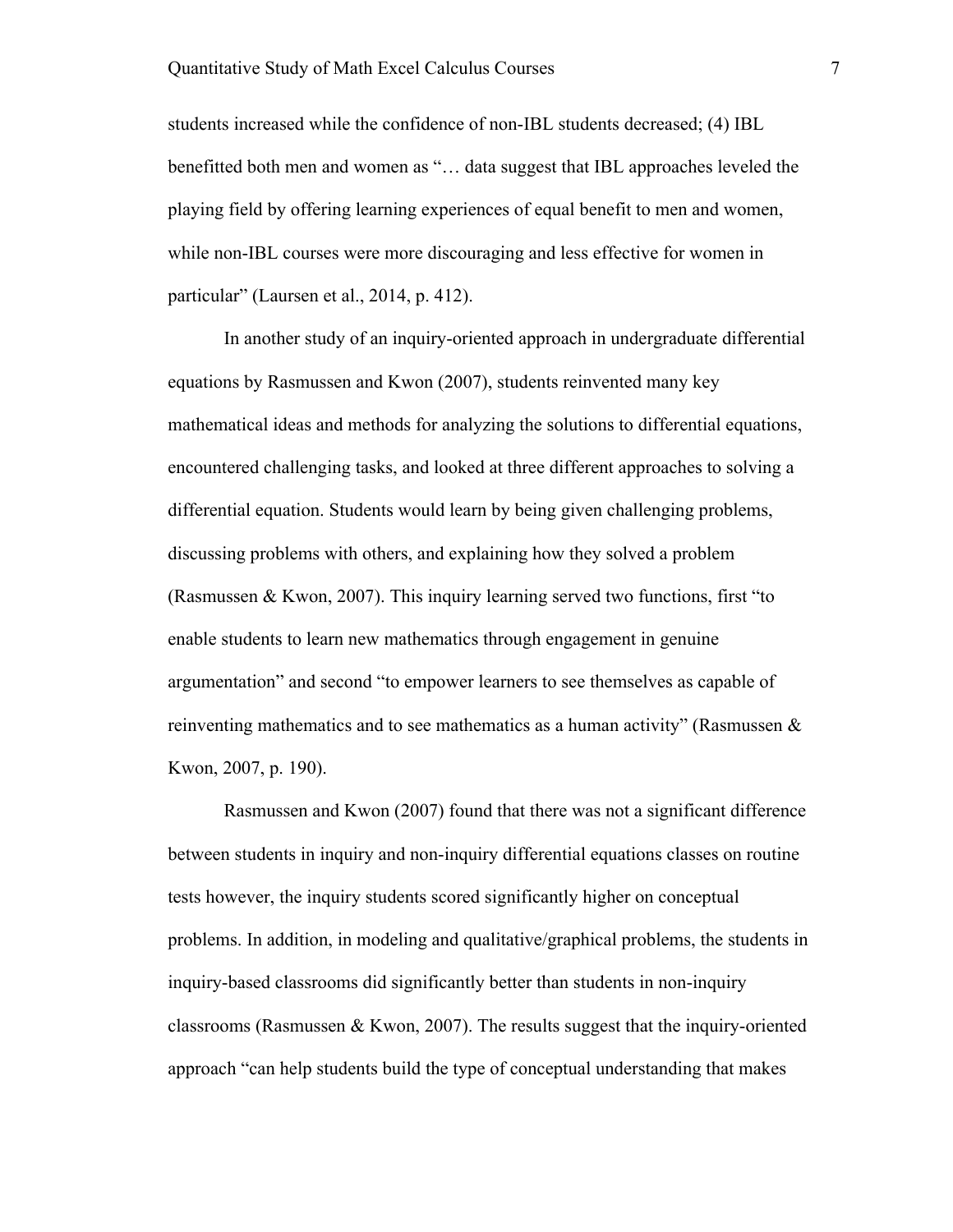mathematics meaningful to them. It can facilitate students' development of mathematical reasoning ability. It can positively influence their beliefs about knowing and doing mathematics" (Rasmussen & Kwon, 2007, p. 194).

In a similar vein to Rasmussen and Kwon (2007), Inquiry Oriented Instruction (IOI) is a project-based approach (AIBL, 2016) where students develop their own reasoning and instructors help develop the formal way of reasoning mathematically (Johnson, Keene, & Andrews-Larson, 2015). In an IOI classroom, students are given difficult mathematical tasks where they discover mathematical relationships and concepts through their own thought and discussions with their peers (Johnson et al., 2015). Instructors inquire into a students' thinking during mathematical tasks to guide them in using their own thinking to develop new ideas (Johnson et al., 2015).

As we can see from the studies cited above, active learning has been shown to have a positive impact on science, engineering, and mathematics (STEM) students, yet few instructors have yet to incorporate active learning in their classrooms. This change is critical since fewer than 40% of students in the United States who enter a university with an interest in a STEM field finish with a degree in a STEM field (as cited in Freeman et al., 2014), with their degree switching due to the instruction they experience in STEM courses (Seymour & Hewitt, 1997). In addition, recent studies have shown that the work force demand for STEM majors has been increasing from 1971 to 2009, but the number of students pursuing a STEM major in the United States remains constant at about 30% nationwide (Ellis, Kelton, & Rasmussen, 2014). A 2012 President's Council of Advisors on Science and Technology report called for a 33% increase in STEM majors in the United States and an increase in retention rate to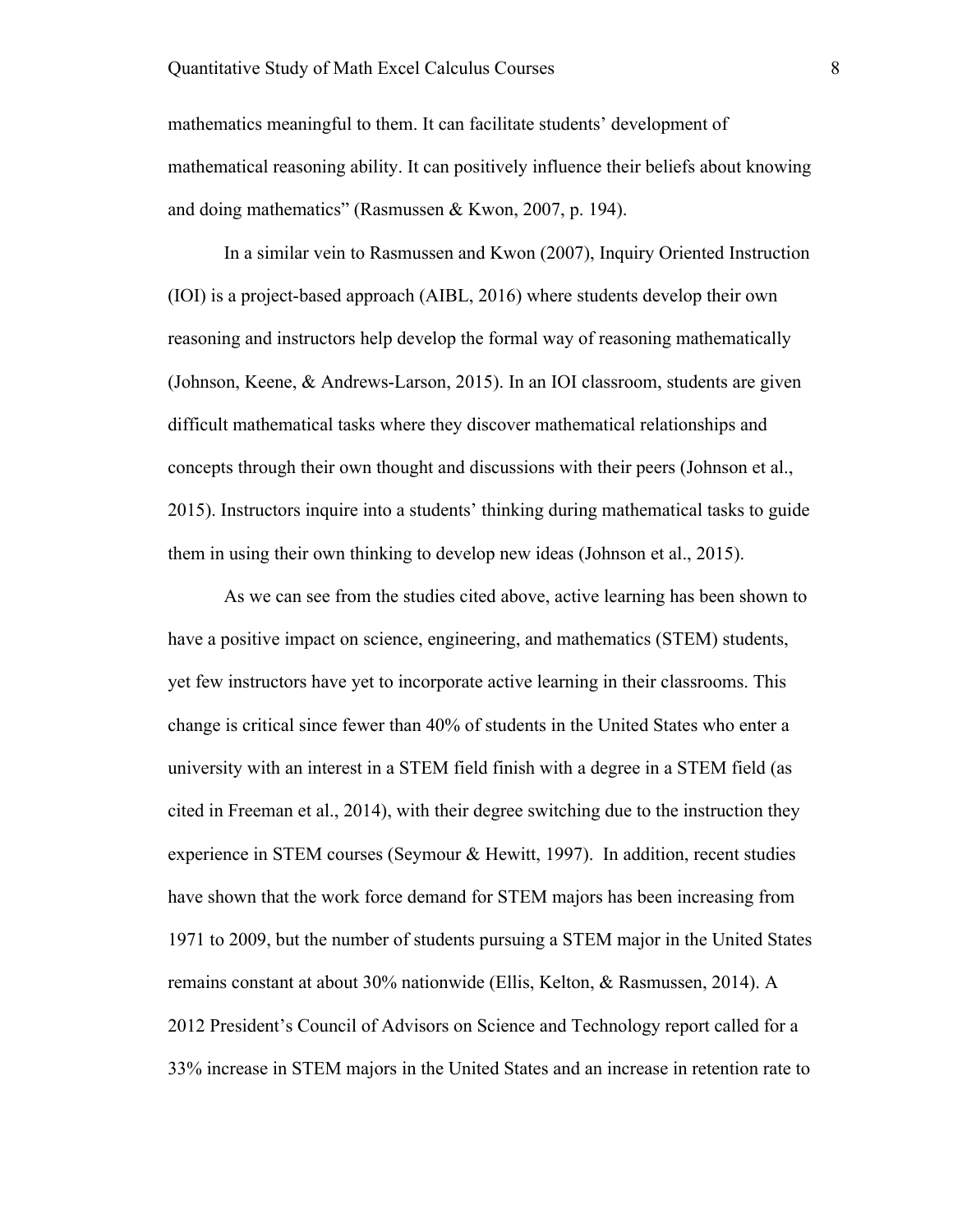50% would help meet a large portion of that goal (as cited in Freeman et al., 2014). The call for an increase in STEM majors can be answered in part by abandoning traditional lecturing in STEM courses in favor of active learning (Freeman et al., 2014). In 1997 Seymour and Hewitt found that students in the United States who leave STEM degrees often mention traditional lectures that emphasized rote memorization rather than conceptual understanding and applications as one of the major reasons for leaving their STEM major (as cited in Ellis et al., 2014).

Active learning has been found to benefit students in other disciplines as well. For example, at Washington University a computer science 3 course (CS 3), algorithms and data structures, was transformed into an active learning format by three instructors (Sowell, Chen, Buhler, Goldman, Grimm, & Kenneth 2010). Two instructors had positive experiences with the active learning format and found that students were more engaged, interested, and generally got more out of the class when they participated in the discussion (Sowell et al., 2010). In addition, other techniques that were successful included recording traditional lectures, brief quizzes at the beginning of class to encourage student preparation, and exercises with multiple solutions and multiple levels of depth (Sowell et al., 2010). Though there is more work to be done on active learning in computer science, there are benefits to using active learning in computer science.

Despite evidence of the efficacy of active learning, the incorporation of this classroom strategy has been relatively slow. Recently, the Common Vision project was formed as a joint effort of the American Mathematical Association of Two Year Colleges (AMATYC), the American Mathematical Society (AMS), the American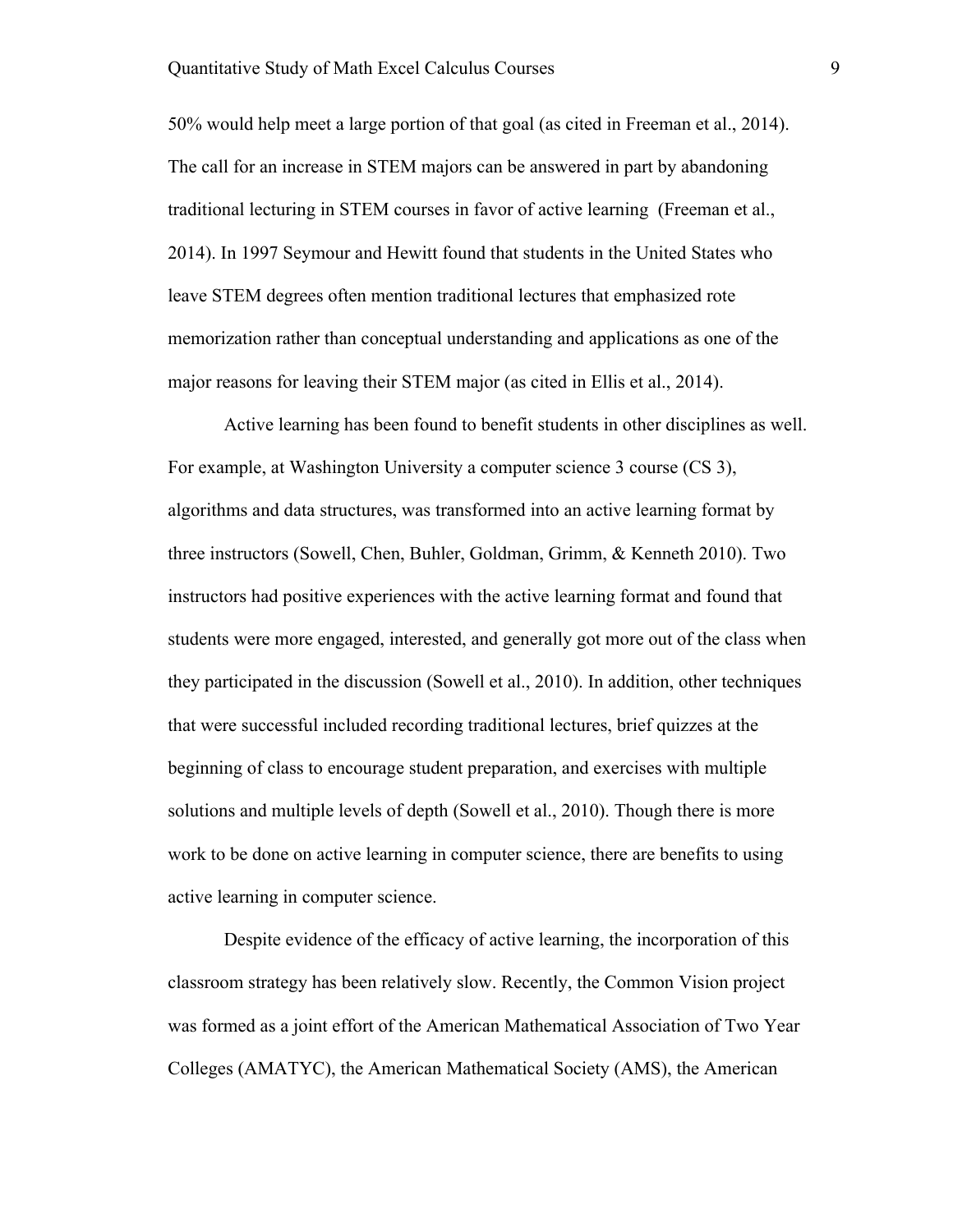Statistical Association (ASA), the Mathematical Association of America (MAA), and the Society for Industrial and Applied Mathematics (SIAM). This effort focuses on modernizing undergraduate programs in the mathematical sciences (Saxe & Braddy, 2015). The report by Saxe and Braddy (2015) for the Common Vision project "focuses on specific areas that require significant further action from the mathematical science community to improve undergraduate learning, especially in courses typically taken in the first two years" (p. 1). First year and second year mathematics and statistics courses function as gateways to many majors and are crucial for preparing citizens who are mathematically and scientifically literate (Saxe & Braddy, 2015). The authors of the Common Vision project assert "the status quo is unacceptable" in undergraduate mathematics classes, and so they have a goal of effecting changes in undergraduate mathematical classes in order to maintain a viable workforce in the United States (Saxe  $\&$  Braddy, 2015). The changes will necessitate efforts to "update curricula, scale up the use of evidence-based pedagogical methods, and establish stronger connections with other disciplines" (Saxe & Braddy, 2015, p. 35). There is significant support for reforming undergraduate instruction in mathematical sciences from influential groups such at the White House Office of Science and Technology Policy, the National Academies, and the Association of American Universities (Saxe & Braddy, 2015). All seven of the curricular guides the Common Vision report are aligned in their vision of instruction: "instructors should present key ideas and concepts from a variety of perspectives, employ a broad range of examples and application to motivate and illustrate the material, promote awareness of connections to other subjects, and introduce contemporary topics and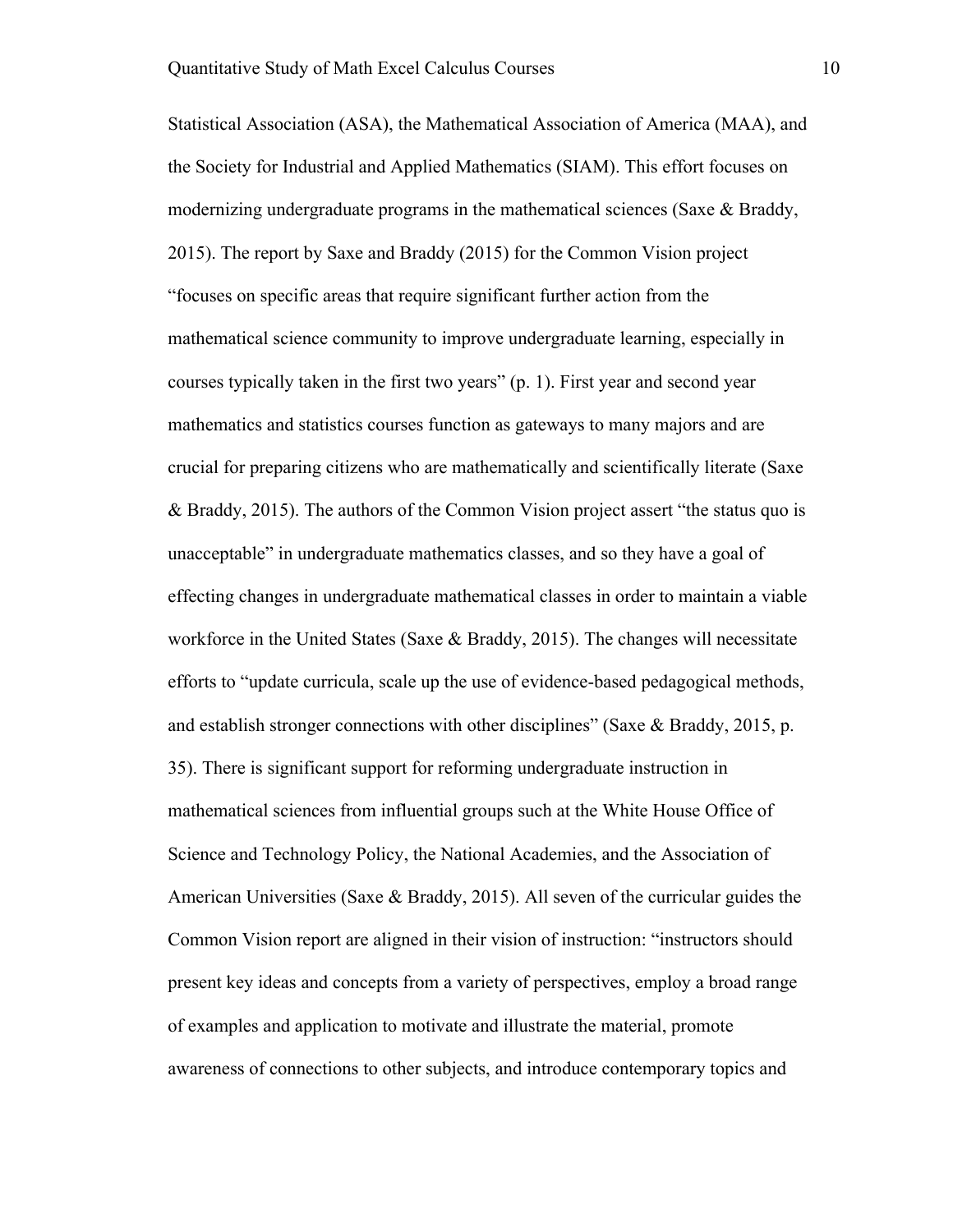their applications" (Saxe & Braddy, 2015, p. 12). The guides also call for moving away from the use of traditional lecture as the sole instructional delivery method in undergraduate mathematics courses and stressed the importance of moving toward environments that incorporate multiple pedagogical approached with oft-cited examples being active learning models (Saxe & Braddy, 2015).

The Conference Board of the Mathematical Sciences (CBMS) recently called upon "institutions of higher education, mathematics departments and the mathematics faculty, public policy-makers, and funding agencies to invest time and resources to ensure that effective active learning is incorporated into post-secondary mathematics classrooms" (CBMS, 2016). When students are in a classroom climate where they are given opportunities to investigate mathematical problems in groups and communicate with teachers and peers about their work it has a positive impact on their learning (CBMS, 2016). Active learning has been shown to improve students' performance, retention, confidence, and mathematical achievement more than traditional instruction in many studies (CBMS, 2016). CBMS posits that students will have more "meaningful mathematical experiences" if active learning is used to expand on the current work to improve mathematics curriculum and pedagogy (CBMS, 2016). Research has shown that many "effective" classroom practices that supplement other aspects of "effective teaching", such as having students make connections of different elements of a course, fall into the category of active learning techniques (CBMS, 2016). CBMS 2016 suggests that "the more that faculty, departments, institutions, and professional societies can provide time, resources, and support for these communities and their processes of improvement, the better we will be able to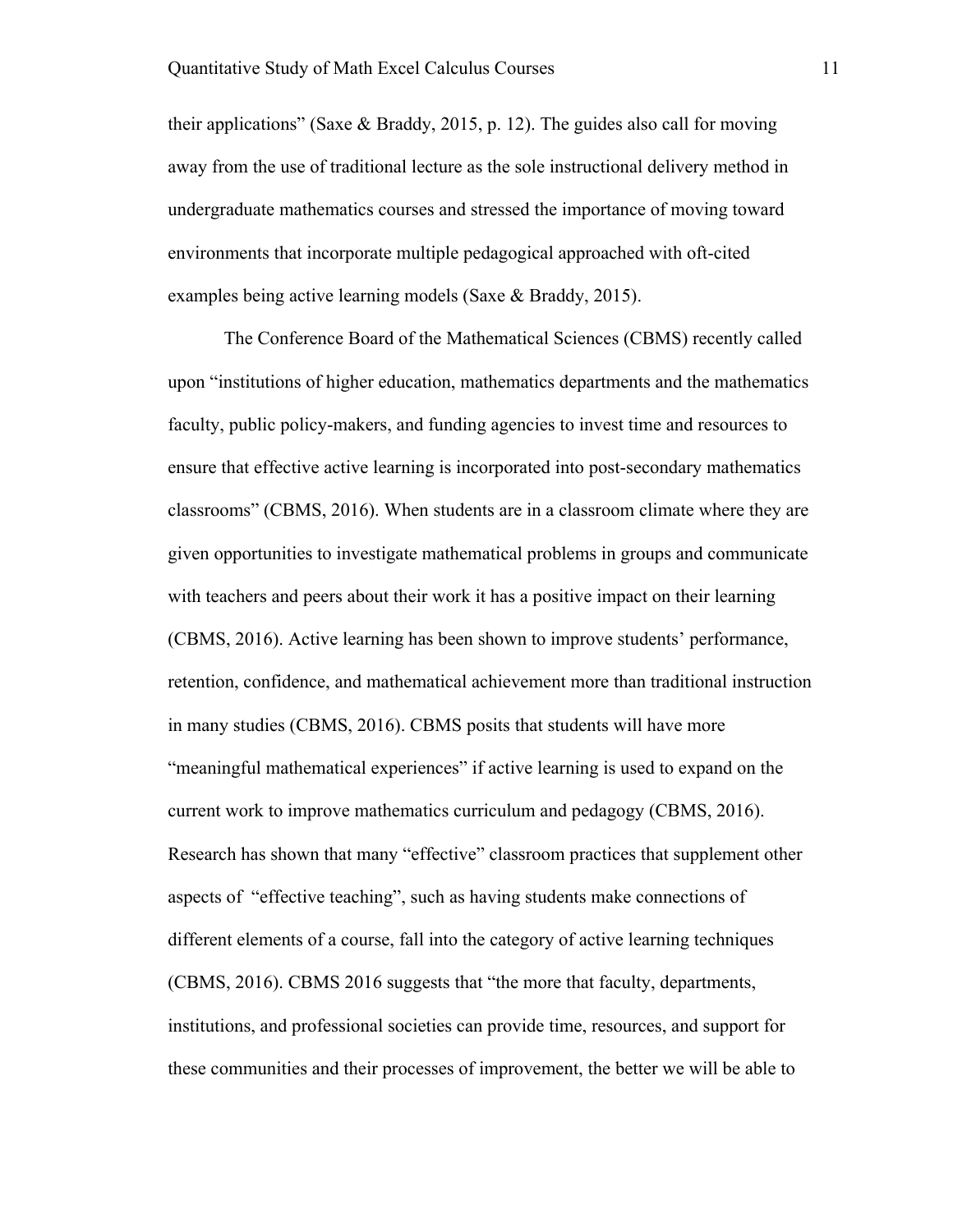support the needs and aspirations of our students"(p. 7). An example of this are the many Emerging Scholars Programs across the United States with the goal of these mathematics workshop programs being "to increase students achievement by creating small diverse communities of learners who work on challenging mathematics in visible and collaborative ways" (as cited in CBMS, 2016).

#### **2.2 Mathematics Workshop Model**

In the late 1970's, Uri Treisman began a study at the University of California Berkeley that challenged the hypothesis that African-American and Hispanic students' failures in calculus were due to lack of motivation and educational background (Treisman, 1992). At the time, the problem of minority students failing was seen purely as a social justice issue, and with the number of minority students in college being low it did not affect enrollment (Treisman, 1992). Calculus then (and today), was a major roadblock for minority students wanting to enter careers that depend on mathematics (Treisman, 1992). During the 1976-1977 academic year 6.6% of mathematics bachelor's degrees were given to minority students (Grant & Eiden, 1980). More recently in 2012, only 11.6% of mathematics bachelor's degrees were awarded to minority students (Saxe & Braddy, 2015).

In the data collected by Treisman (1992), he found that over a ten year period, 60% of the African-American students who enrolled in first term calculus at Berkeley received a D or F and in no academic year were there two African-American or Hispanic students who earned more than a B- in any calculus course at Berkeley. The result of a survey sent to faculty at Berkeley showed four widely held beliefs about the cause of minority student's failures, which included lack of motivation,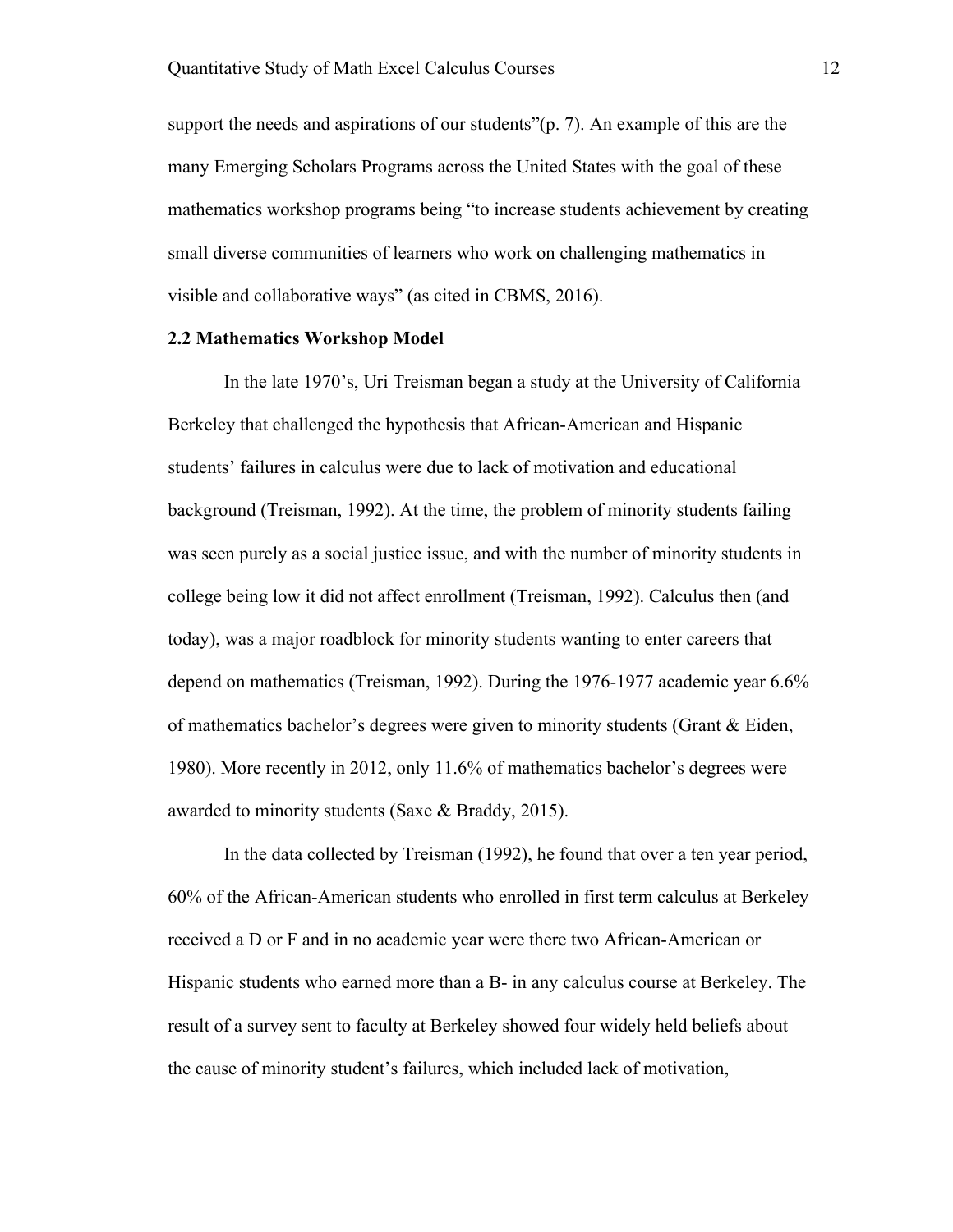inadequate preparation, lack of family support or understanding of higher education, and income (Treisman, 1992). In response to these beliefs about African-American students, Treisman (1992) said, "These students were admitted to one of the premier research universities in the United States, and we presumed that their problem was motivation! Many of the inner-city students were socially isolated throughout high school; they paid a very, very high price to get to Berkeley. These kids were motivated" (p. 365).

Twenty African-American students and twenty Chinese-American students were chosen for the study, with both groups coming from diverse backgrounds (Treisman, 1992). Years of data from Berkeley showed that African-American students' calculus grades correlated negatively with their SAT scores with many of the best students failing early (Treisman, 1992). The few successes of African-American students were those who had average mathematical ability (Treisman, 1992).

In studying the African-American and Chinese-American students, it was clear that these groups studied mathematics differently from each other (Treisman, 1992). The African-American students would go to class, take notes, go home, and work on the homework, putting in six to eight hours a week studying for the calculus course (Treisman, 1992). The most important observation was that African-American students typically worked alone, with 18 of the 20 students never studying with a classmate (Treisman, 1992). The Chinese-American students worked for about 14 hours a week, 8 to 10 of which were alone, but in contrast to the African-American students they would work together in the evenings (Treisman, 1992). Chinese-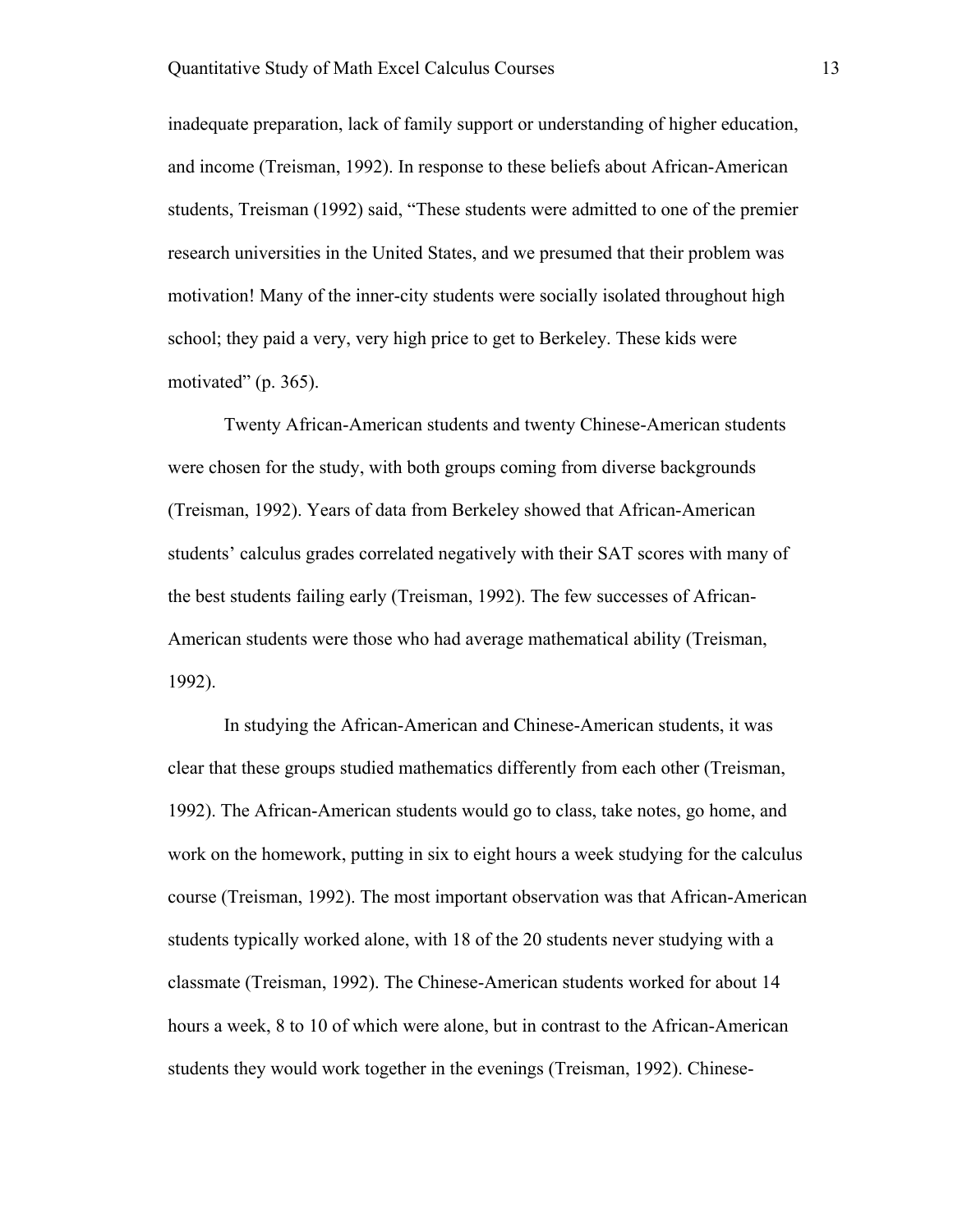American students would check each others' answers, edit each others' solutions, and knew exactly where they stood in the class (Treisman, 1992). On the other hand, African-American students did not know what other students in the class were doing as they worked by themselves (Treisman, 1992).

Because students were interested in earning a degree in mathematics or science and disliked the idea of remediation, in 1978 Treisman developed a program for students who saw themselves as prepared that would not be considered remedial. Instead, this program emphasized group work and a learning community that focused on a shared interest in mathematics. The program consisted of an intensive workshop course, which served as an add-on to the regular course. It challenged students, while also providing them with an emotionally supportive academic environment with group interaction (Treisman, 1992). The goal was to not only help students excel at calculus but produce mathematicians (Treisman, 1992). The workshop focused on student strengths rather than on the deficiencies, and built a community based on studying mathematics (Treisman, 1992). Critical to the success of the program was building a community around the entire course and managed by faculty rather than a teaching assistant of tutor (Treisman, 1992). The problems that were given were deep thought-inspiring problems rather than quick, procedural applications of formulas that only had one right answer (Treisman, 1992). The program served all ethnicities, with a majority being minority students that included African-Americans and Latino students. Treisman reported that African-American and Latino students felt comfortable participating in this environment.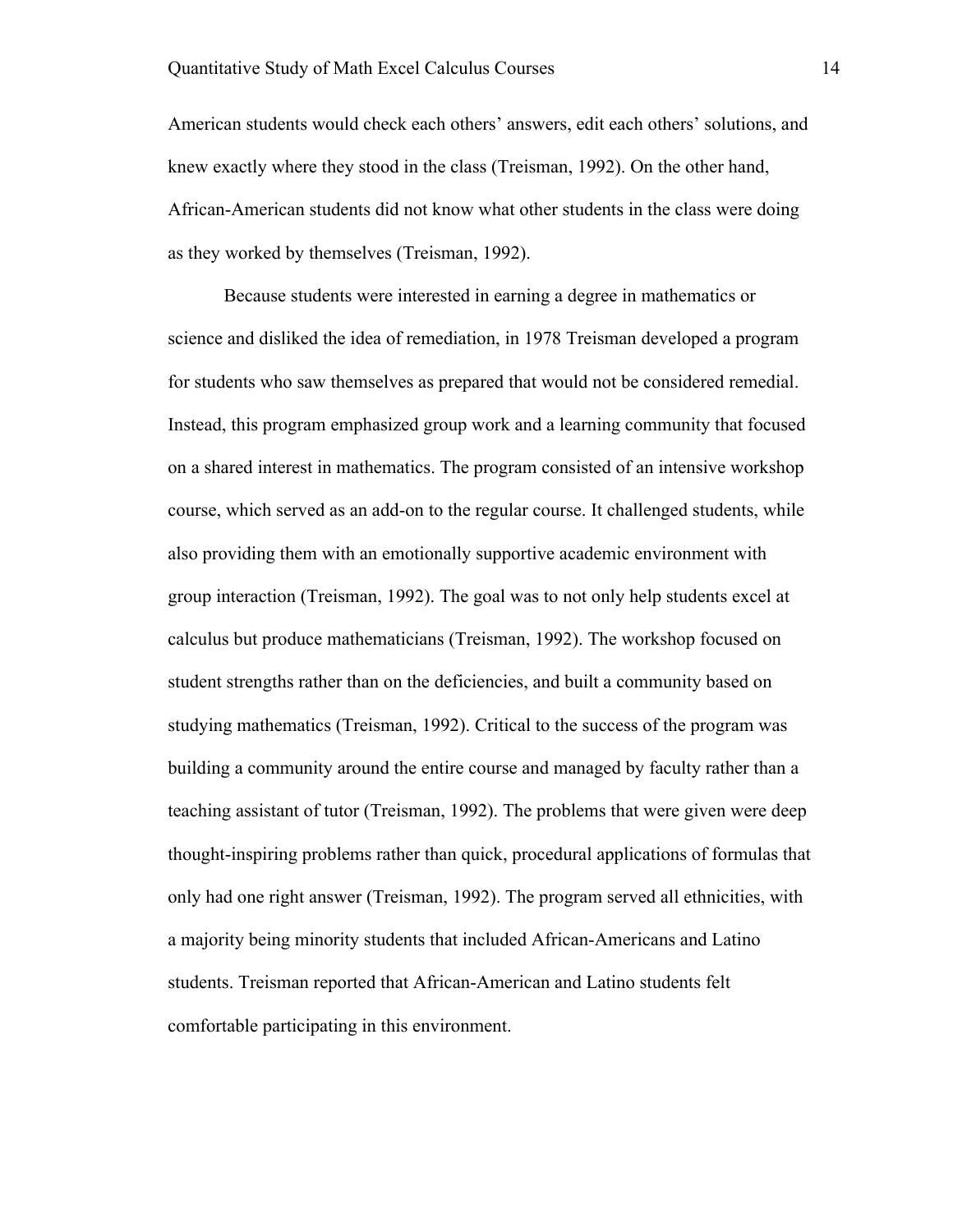The results of the program were powerful, with African-American and Latino students not only outperforming their minority peers but also their White and Asian classmates as well (Treisman, 1992). African-American students in the program whose Math SAT scores were in the low 600's performed at the level of White and Asian students whose Math SAT scores were in the mid-700's. Many of these students became physicians, scientists, and engineers (Treisman, 1992). Treisman (1992) said, "We can no longer offer courses that half of our students fail, nor can we lower our standards. The challenge is to reconfigure undergraduate science and mathematics education in ways that will inspire students to make the choices that we have" (p. 372). Many universities around the country are adapting this mathematics workshop model to help their own students to succeed.

For example, the MathExcel calculus program was developed at the University of Kentucky in 1990, and also inspired similar programs for Chemistry, Physics, and Biology (Freeman, 1997). Like the mathematics workshop model developed by Treisman, the MathExcel program included collaborative workshops with challenging problems, dedicated faculty, and a feeling of community (Freeman, 1997). Prior to MathExcel, the students in MathExcel did not have significantly better mathematical ability as seen by their math ACT scores, which were within two points of the traditional class (Freeman, 1997). However, students in the MathExcel program earned one grade point better than traditional students in six out of seven semesters of the program (Freeman, 1997). In addition, twice as many students in the MathExcel program earned A's and B's than the traditional class, the withdrawal and failure rates were comparatively negligible, and exhibited greater retention rates (Freeman, 1997).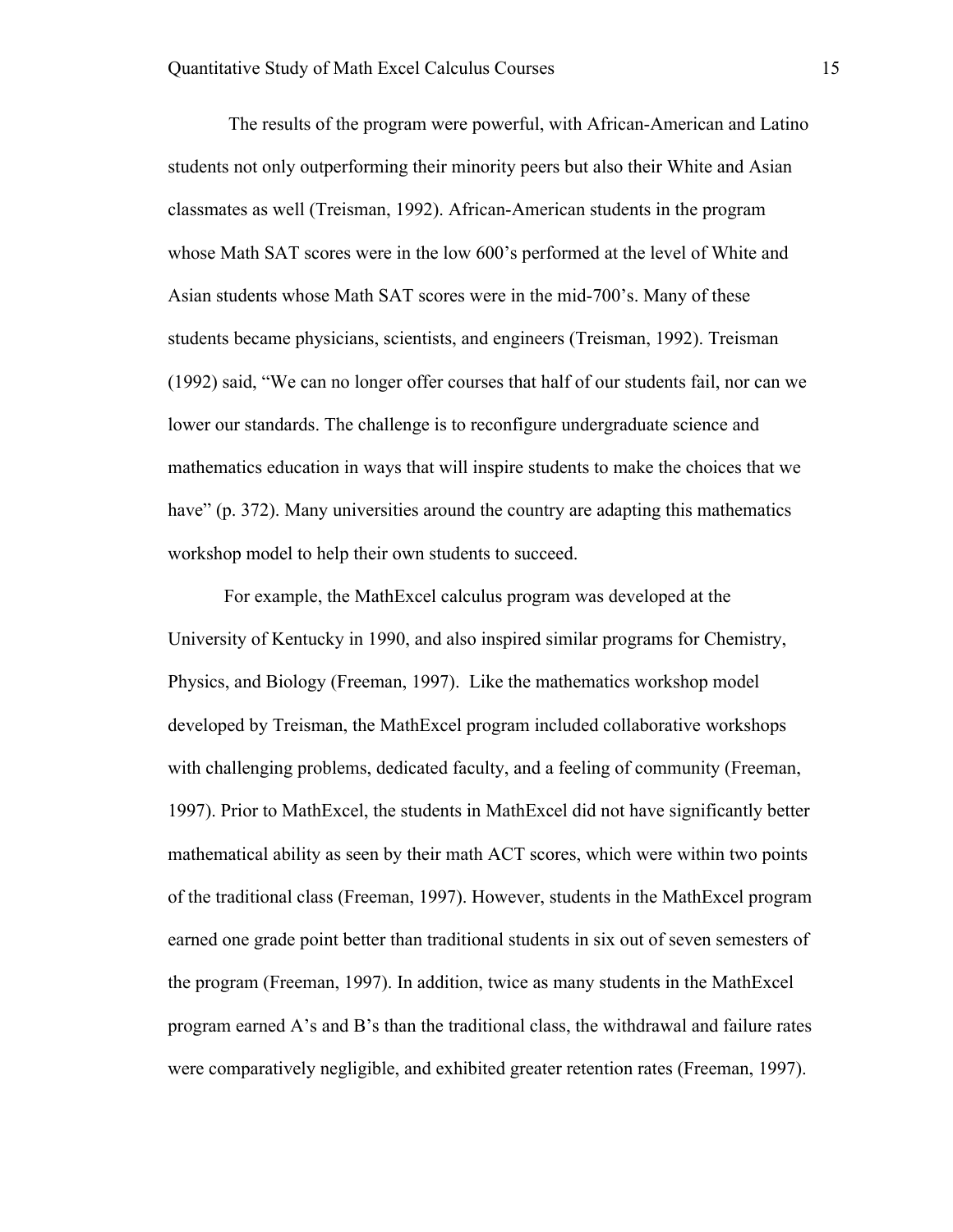This program inspired the Achievement in Mathematics (AIM) algebra program at Lexington Community College, which consisted of a two-hour workshop with collaboration on challenging problems in addition to normal lectures (Freeman, 1997). From fall 1994 to spring 1996, it was discovered that pass rates were 49% versus 31% in intermediate algebra and average grade point of 2.4 versus 1.5 in collaborative sections versus traditional courses (Freeman, 1997). In addition, in college algebra there was an 82% pass rate in AIM courses versus 51% in traditional courses and an average grade point of 2.4 versus 1.5 in traditional courses (Freeman, 1997).

In fall 1986 the Academic Excellence Workshop (AEW) program, based on the workshop model, at California State Polytechnic University, Pomona (Cal Poly) was introduced and focused on calculus but today includes workshops in chemistry, physics and engineering (Bonsangue & Drew, 1995). This program focuses on Native American, African American, and Latino/Latina students with the goal of building a community, academic involvement, and earning a degree in engineering or science and White and Asian American students were not eligible to participate in the program (as cited in Bonsangue & Drew, 1995). Students were enrolled in a traditional calculus lecture section with non-workshop students that met for four hours per week and were responsible for the same homework, classwork, and exams (Bonsangue & Drew, 1995).

In addition to lecture, AEW students met twice a week for two-hour sessions and worked collaboratively on calculus problems with the aid of an upper division minority undergraduate science, math, or engineering (SME) student facilitator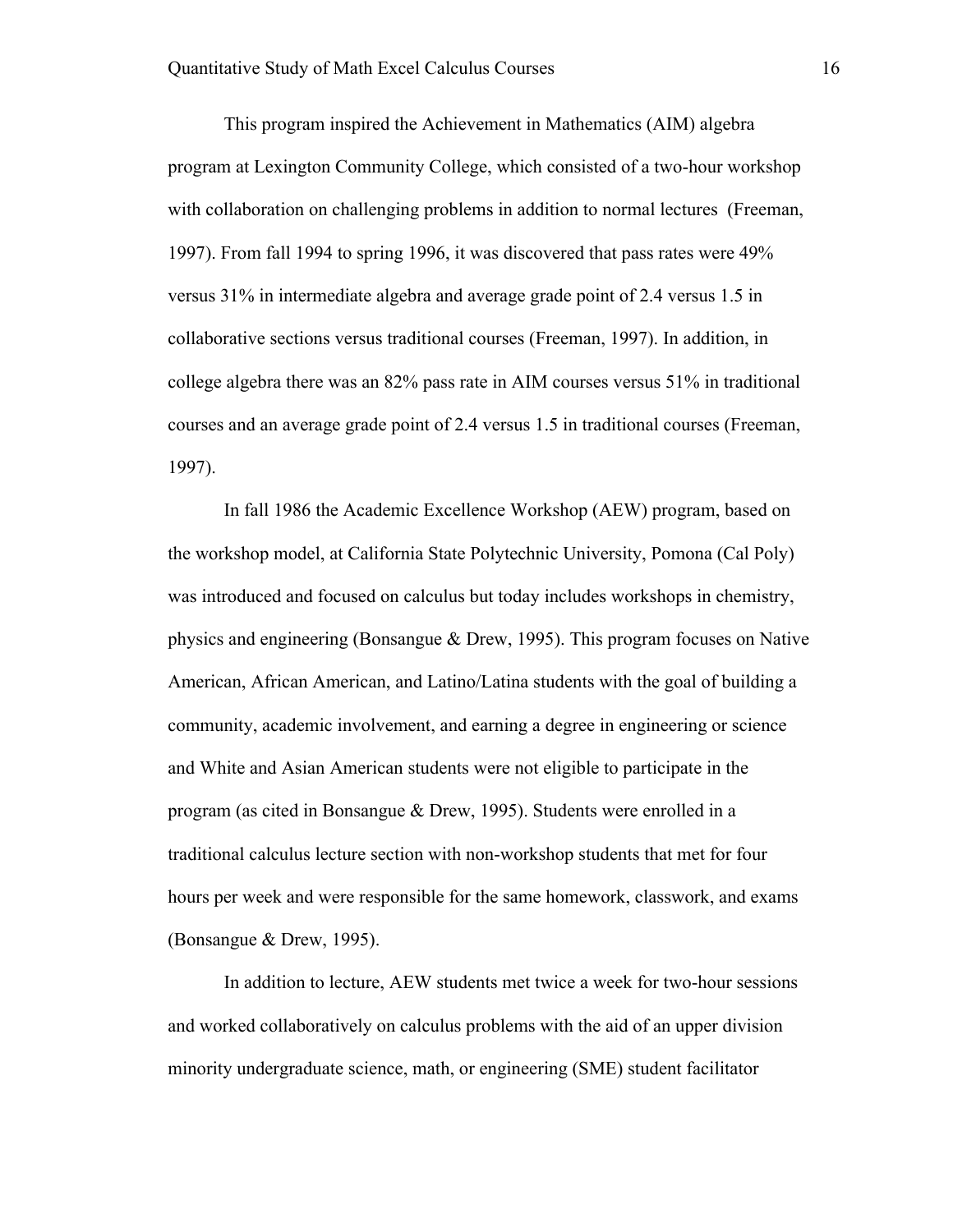(Bonsangue & Drew, 1995). Students would work alone during the first hour of the workshop then gradually begin discussing problems and comparing solutions (Bonsangue & Drew, 1995). After the first hour Bonsangue and Drew (1995) described the session as "quite lively, with students explaining their solutions and interpretations to one another" (p. 25). Students made the community stronger with other informal social aspects such as sometimes discussing topics that did not have to do with mathematics and bringing in food to eat while they worked (Bonsangue & Drew, 1995). In the workshop the facilitator did not respond to questions with direct answers but rather promoted dialogue to involved students in the mathematical or scientific problem-solving discussions with their peers (Bonsangue & Drew, 1995).

The study of the AEW program used data of calculus students over a five year period (1986-1991), where the students selected into the AEW were not associated with precollege achievement nor was there a statistically significant difference between minority workshop and minority non-workshop students in SAT-math, SATverbal, or high school GPA (Bonsangue & Drew, 1995). Minority students in the AEW program achieved 0.6 higher grade points than non-workshop minority students in first and second year calculus (Bonsangue & Drew, 1995). Within three years of entering Cal Poly, only 15% of AEW minority students withdrew from Cal Poly or changed to non-mathematics based majors, compared to 52% of non-workshop minority students (Bonsangue  $\&$  Drew, 1995). On average, non-workshop minority students required an extra quarter to complete their three quarter calculus sequence with 46% requiring five or more quarters while fewer than 17% of AEW minority students required five or more quarters (Bonsangue & Drew, 1995). Also, 91% of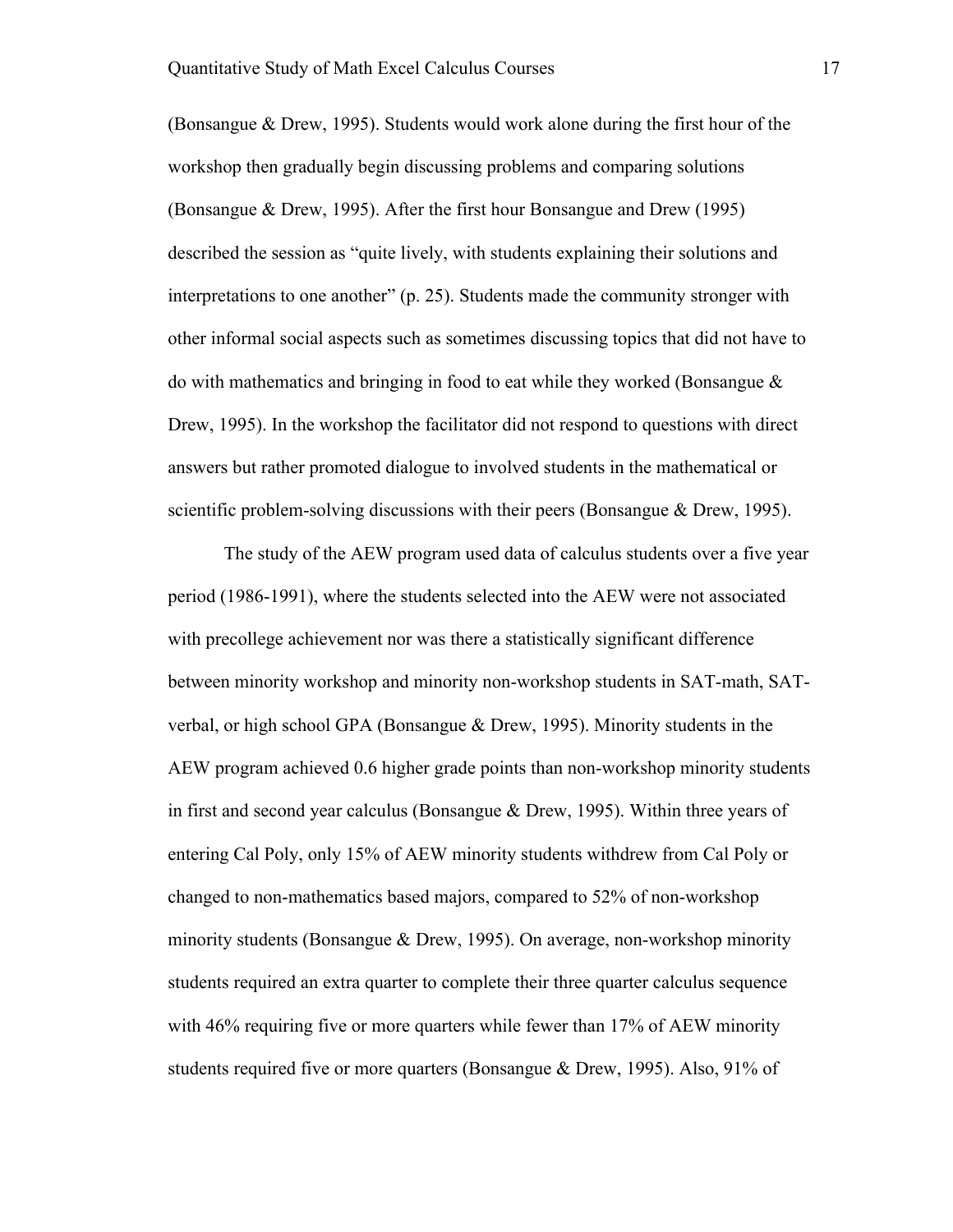AEW minority students that were still enrolled in SME programs completed their mathematics requirements while only 58% on non-workshop minority students did (Bonsangue & Drew, 1995).

In comparing AEW students to non-workshop White and Asian American students, Bonsangue and Drew (1995) found that AEW students achieved the same grades as non-workshop White students while achieving slightly (but not significantly) lower grades than non-workshop Asian American students. In addition, after three years, 41% of non-workshop Asian American students and 50% of nonworkshop White students withdrew from Cal Poly or changed to a non-mathematics based major versus 15% of AEW students as stated before (Bonsangue & Drew, 1995). Non-minority non-workshop students and AEW students both required an average of 3.7 quarters to complete their three quarter calculus sequence at Cal Poly (Bonsangue & Drew, 1995).

In the study by Bonsangue and Drew (1995), AEW students from 1987-1988 were interviewed with 70% of interviewees reporting that they would not have done as well in their calculus class if they had not been in the AEW program. A majority of AEW students said lasting effects of the workshop were "an early awareness of the academic expectations in technical courses, and a recognition of the need to remain connected to their students, peers, professors, and academic advisers throughout their college careers" (Bonsangue & Drew, 1995, p. 30). The AEW students associated their successful transition to college level mathematics with their experience in AEW and half the students interviewed said that they have consistently formed study groups for their upper division courses (Bonsangue & Drew, 1995).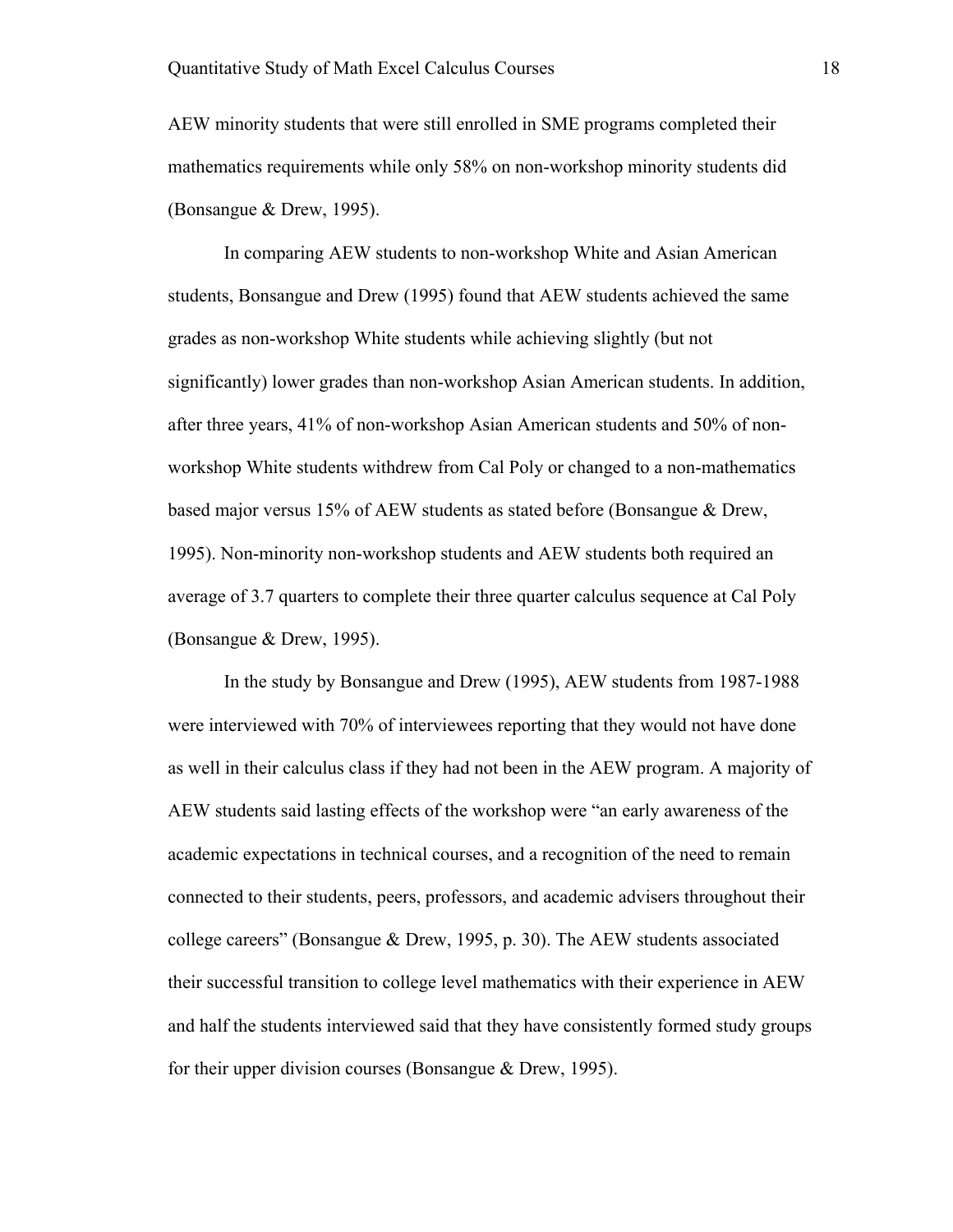As another example of a university changing the calculus course based on Treisman's (1992) finding, during the 1998-1999 academic year the mathematics department at Oregon State University (OSU) started the Math Excel Program that was a collaborative workshop aiming to help students achieve higher grades in college algebra, pre-calculus, differential calculus, and integral calculus (Duncan & Dick, 2000). The program was based on the Math Excel program at the University of Kentucky and consisted of three 50-minute lectures per week, a 50-80 minute recitation, and an additional workshop that met once or twice a week throughout the term (Duncan & Dick, 2000). In the first year of the Math Excel program, the college algebra and pre-calculus workshops met once a week for 2 hours and in the second year of the program these workshops were 80 minutes twice a week (Duncan & Dick, 2000). Both the differential calculus and integral calculus workshops met for 2 hours twice a week each year of the program (Duncan & Dick, 2000). The Math Excel workshops were led by a graduate student, who met weekly with faculty coordinators, and one or two undergraduate student assistants who were mathematics majors or had been previous participants of the Math Excel program (Duncan & Dick, 2000). The Math Excel program was like a problem-solving workshop where students would work together on designed worksheets of problems (Duncan & Dick, 2000). The worksheets included more challenging problems than normal homework or examination questions, and often included examples of applications or extensions (Duncan & Dick, 2000).

Students were not specially selected for participation in the Math Excel program. Enrollment in the program was open to all students, and recruitment efforts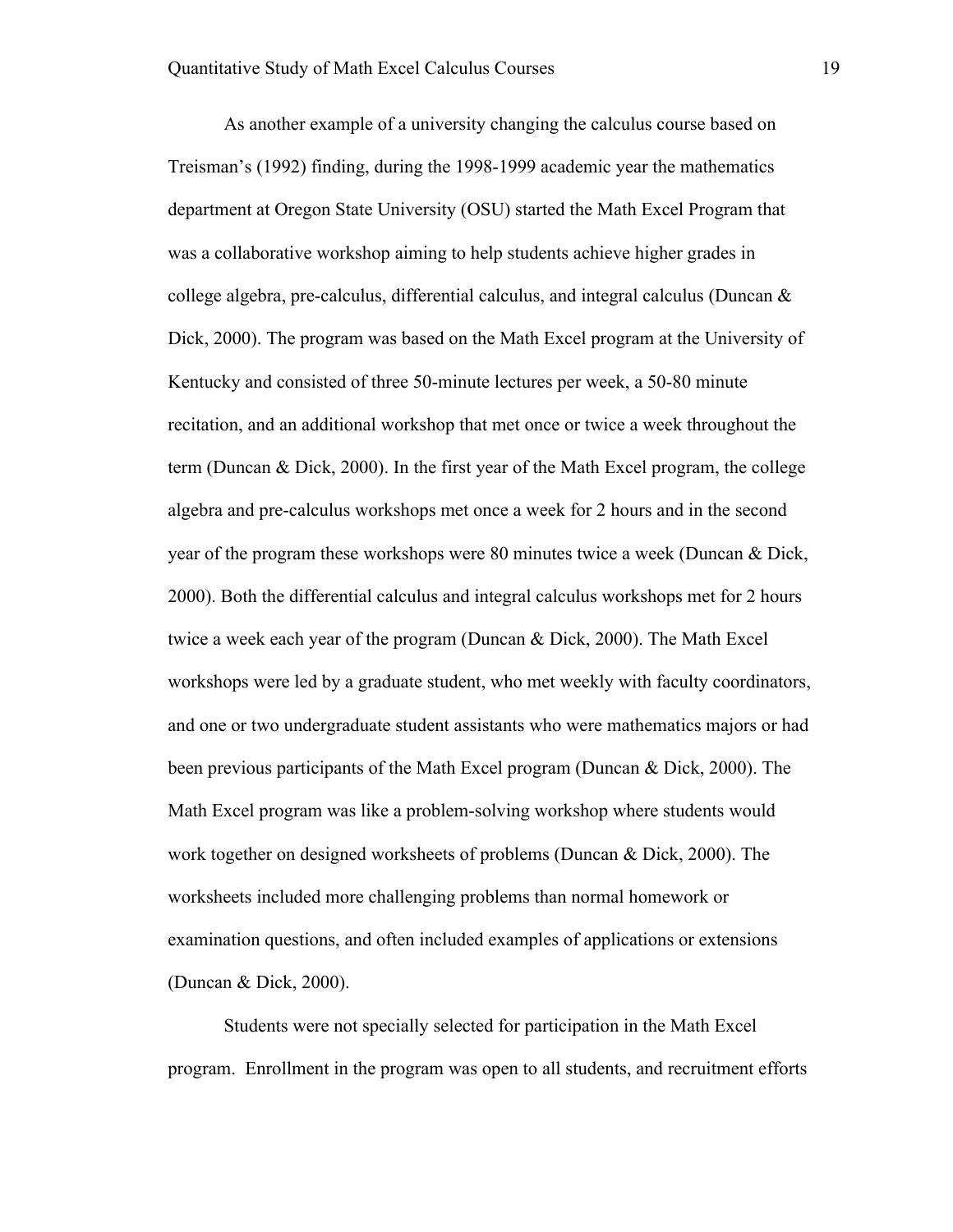included special presentations made during registration periods, either in prerequisite classes during the academic year or during new student summer orientation (Duncan & Dick, 2000). While the program was made available to all students, special efforts were made to recruit minority students (Duncan & Dick, 2000). The program was not advertised as either a remedial program aimed to help underprepared students nor as an honors program appropriate for only elite students (Duncan & Dick, 2000).

Participation in the Math Excel program at OSU contributed to significant improvements in student success, with students scoring 0.671 grade points higher on average than the students that were not in the program. Since students self selected participation in the program, it could be hypothesized that more capable students might have been attracted to it, accounting for the positive difference in performance. However, differential positive results remained after adjusting for the students' SAT Math scores (Duncan & Dick, 2000). A 95% confidence interval for the grade predicted by the SAT Math score was calculated for each term and it was discovered that Math Excel students had a higher actual mean grade than the predicted mean grade for all college algebra and integral calculus courses while all but one precalculus class and one differential calculus course showed a higher predicted mean grade (Duncan & Dick, 2000).

The 19 sections of Math Excel almost always showed a positive difference between actual and predicted grades and grades showed a statistically significant positive effect due to the Math Excel program (Duncan & Dick, 2000). Survey responses showed that over 90% of students in Math Excel felt that they would not have earned as high of a grade in their mathematics course without the Math Excel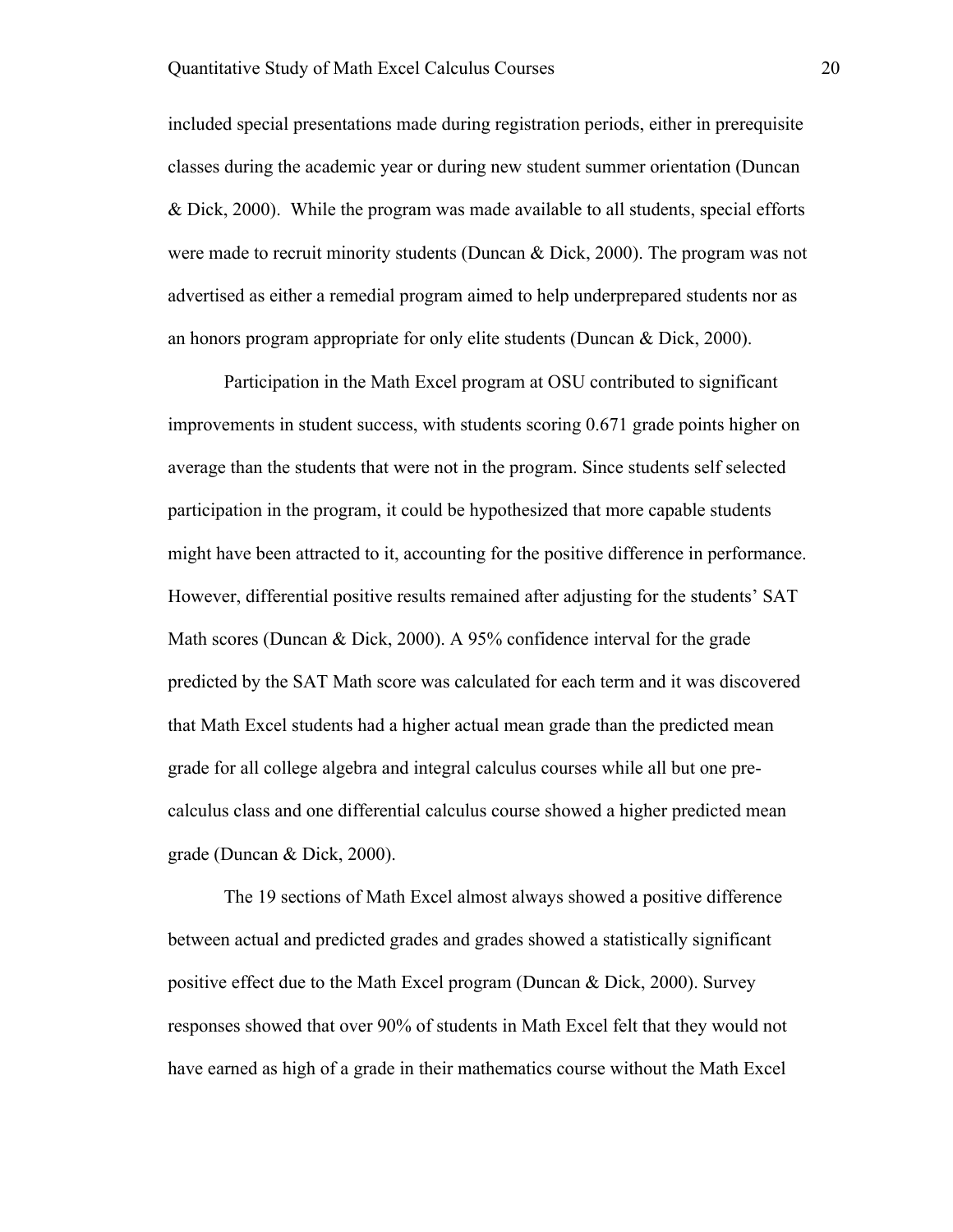program and viewed cooperative groups as a highly effective way of learning mathematics (Duncan & Dick, 2000). Nearly half the students in Math Excel spent less time studying mathematics outside of class, and found the structured collaboration with peers to be extremely valuable and an effective replacement for time normally spend studying alone (Duncan & Dick, 2000).

Hake, Crow, & Dick (2003) looked at nontraditional college students' persistence in mathematics at OSU in connection to the Math Excel program. Educational Opportunities Program (EOP) at OSU provides academic and admission support for nontraditional students, including students of color, to assist them in entering and navigating the educational system and in 2000 the Math Excel program became an integral part of the mathematics instructional support strategy for EOP (Hake, Crow, & Dick, 2003). Based on past research and their own findings, Hake and colleagues (2003) suggested that the use of collaborative learning is the most effective method for improving the rates of participation and retention of students in mathematics classes, which is used in the Math Excel program.

In 2002, the OSU Department of Mathematics and EOP piloted structural changes in College Algebra and similar changes for Pre-Calculus with the hope that more minority students would continue onto the next mathematics course and also that students would see that a learning community is vital for success in the course (Hake et al., 2003). The changes to the courses included a designation of a special section of College Algebra that required concurrent enrollment in Math Excel and direct involvement of the instructor for lectures and Math Excel workshops (Hake et al., 2003). The structural changes to Math Excel for College Algebra and Pre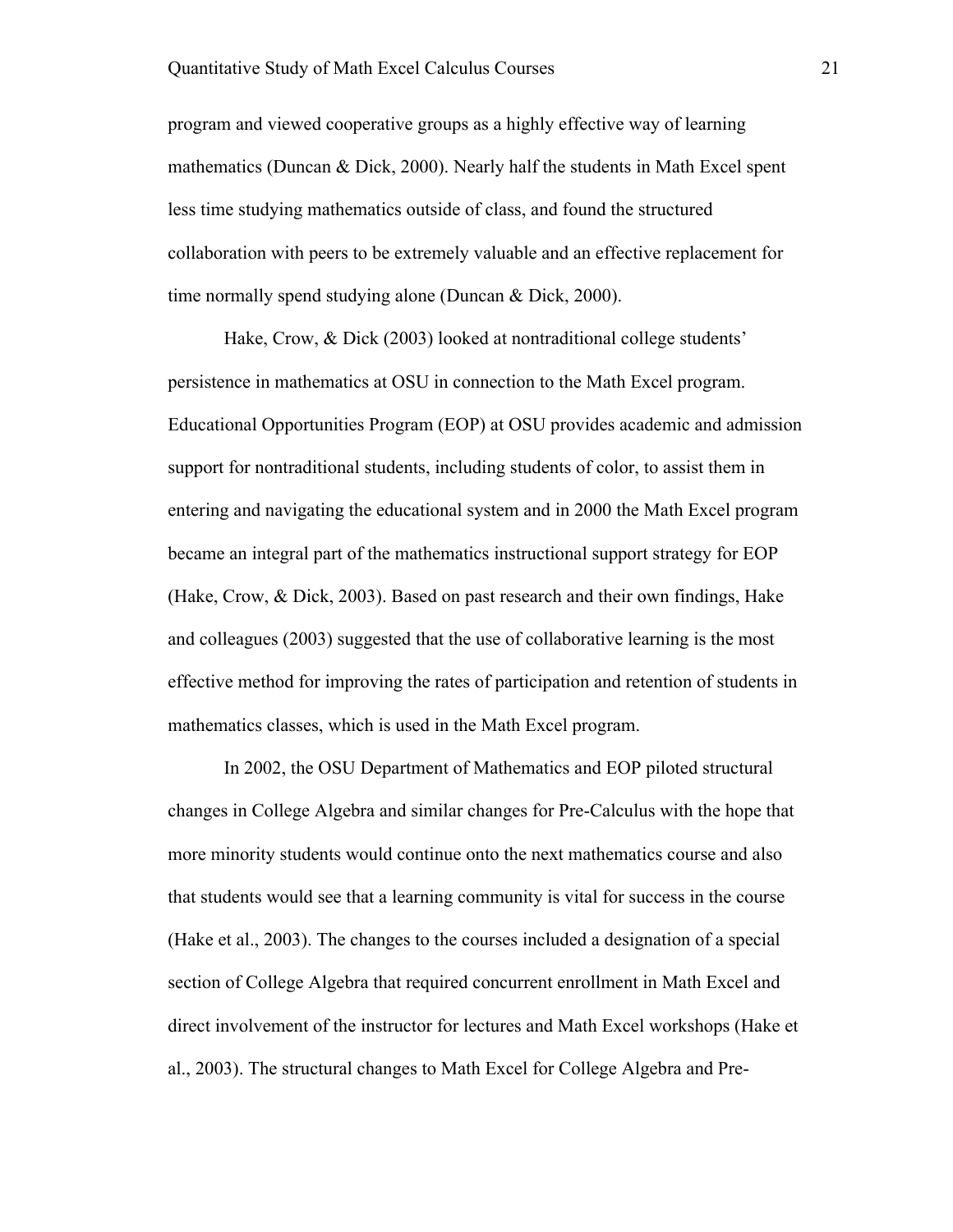Calculus made a positive difference in both participation and persistence (Hake et al., 2003). The instructor found that over time the culture of collaborative work in Math Excel workshops carried over outside the classroom, students enjoyed the more challenging problems, students appeared to build their personal math confidence over time, and felt that instructors trusted their ability so students came to trust themselves (Hake et al., 2003). Based on the positive effects on the college algebra course, Hake and colleagues (2003) suggested that similar changes be made to calculus courses.

In 2009, the University of Texas at Arlington (UTA) was awarded an NSF STEP grant for the Arlington Undergraduate Research-based Achievement for STEM (AURAS), which was a combined effort of the College of Science and College of Engineering at UTA to increase retention of STEM majors (Peterson, Epperson, Lopez, Schug, & Tiernan, 2013). The Emerging Scholars Program (ESP) model was used to develop pre-calculus, calculus 1, calculus 2, general chemistry 1, and chemistry for engineers courses offered to freshman beginning in Fall 2010 (Peterson et al., 2013). The AURAS courses at UTA focused on ways to help students master course material by providing challenging content and providing help while fostering a sense of community and engagement for those involved (Peterson et al., 2013). In addition to regular lecture and labs associated with a course students would have to attend a seminar/workshops of varying length depending on the course (Peterson et al., 2013).

There were many significant improvements in the AURAS study, including: (1) improvement in pass rates and decrease in drop rates; (2) 89.1% of ESP students completed the courses versus only 73.8% of non-ESP students; (3) in each course,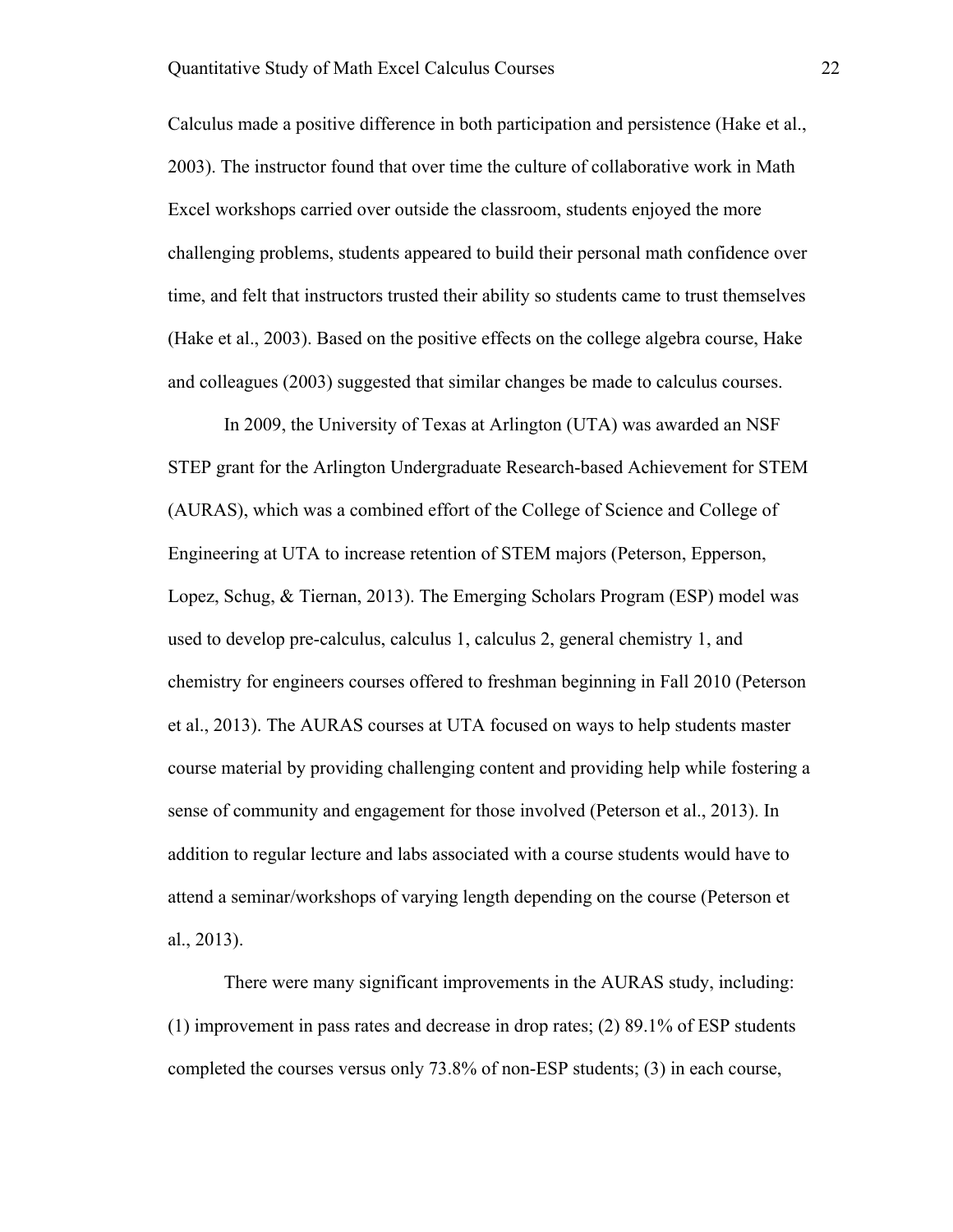ESP students received higher grades than the non-ESP students with 80% of ESP students earning an A, B or C while 65.9% of non-ESP students earned those grades; (4) no ESP student failed any mathematics course and ESP students had a higher GPA in all courses; (5) the difference in grades between the groups was statistically significant for the Math 1323 and Chemistry 1441 courses; and (6) regarding calculus ESP students' versus non-ESP students' conceptual understanding of continuity and derivatives, and it was found that there is a statistically significant result in favor of ESP students (Peterson et al., 2013).

#### **2.3 Current State of Calculus**

Twenty five years after the publication of Treisman's (1992) results, the state of calculus remains the same on many levels. Calculus continues to play an important role for STEM students as it is a "gatekeeper" to STEM degrees with at least one calculus course required for most STEM majors. Many students cannot get through calculus courses and see calculus as an obstacle to pursuing degrees that require mathematical skills (Bressoud, Mesa, & Rasmussen, 2015). Recent studies focus on gender differences, finding that women are almost twice as likely as men not to continue beyond Calculus 1 even if their major requires it (Saxe & Braddy, 2015). In the study by Ellis, Fosdick,  $\&$  Rasmussen (2016) it was shown that Calculus 1 is a critical "leak" in the STEM system, especially for women. Introductory level mathematics courses, like Calculus 1, have been associated with a students' choice to leave a STEM major (Ellis et al., 2016). Calculus is not the only challenge that students in a STEM major must face but is one of the most difficult challenges one must go through in pursuing a career in STEM (Ellis et al., 2016). Student's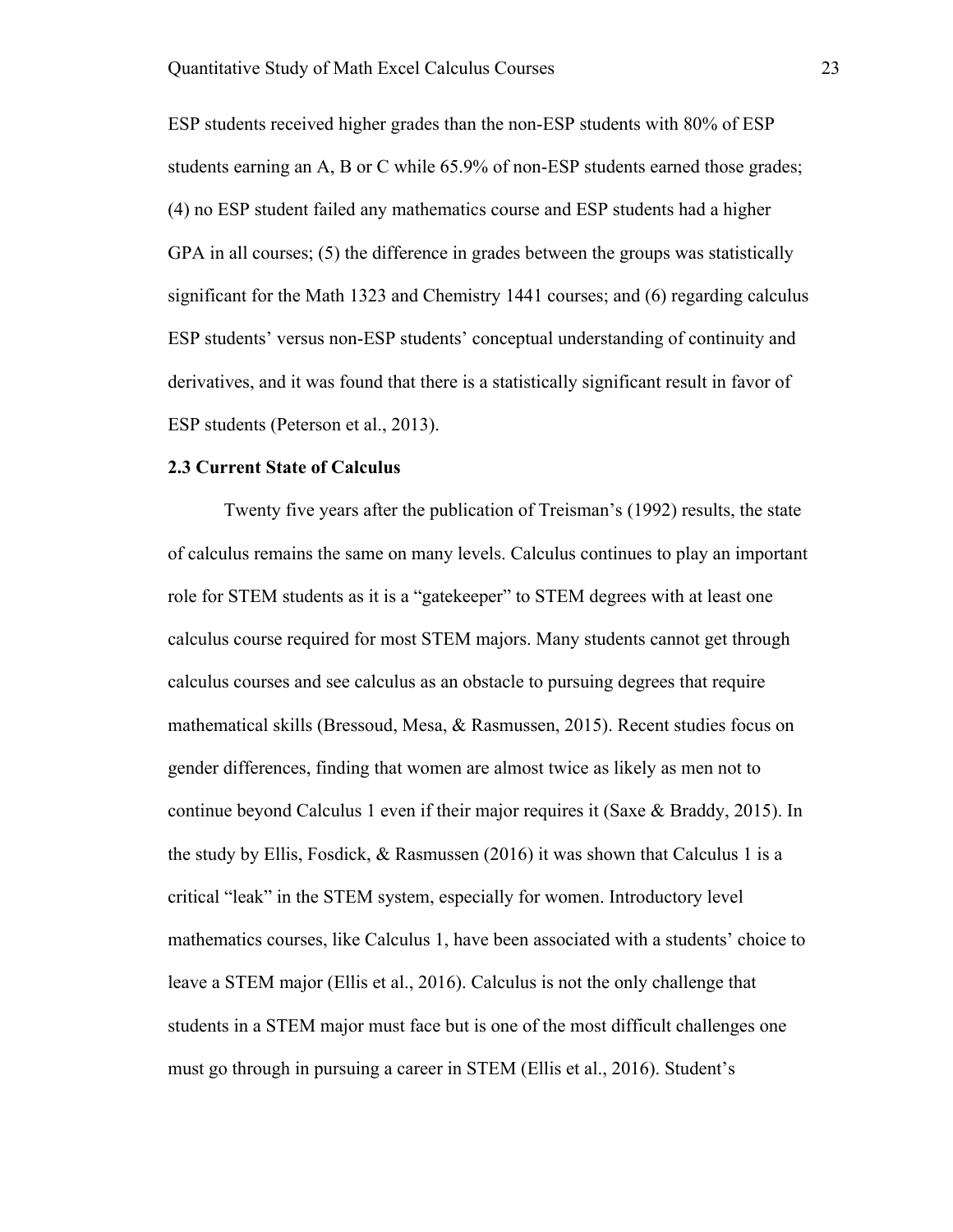confidence and enjoyment of mathematics all decreased after taking a Calculus 1 course with fewer students making the choice to take more mathematics courses (Bressoud et al., 2015).

Undergraduate calculus courses have attracted national interest with the National Science Foundation spending millions of dollars on programs to strengthen calculus courses since the release of the David Report on the state of undergraduate and graduate mathematics in the United States (Bonsangue & Drew, 1995). More recently, a joint statement from MAA and NCTM in 2012 on calculus "asked faculty to redesign college calculus curricula in response to the ubiquity of calculus in secondary schools" (Saxe & Braddy, 2015, p. 29). Bressoud, Mesa, and Rasmussen (2015) completed a five-year nationwide study of college level Calculus that established a base of knowledge of who takes Calculus 1, why they take Calculus 1, what their preparation was, what they experience in the classroom, and what effect does the course have on their confidence and enjoyment of mathematics. Major recommendations of this study include coordination of instruction, including the building of communities of practice, use of student-centered pedagogies, use of active learning strategies, and construction of challenging and engaging courses.

In the study by Bressoud, Mesa, and Rasmussen (2015) some instructors of Calculus 1 courses used "ambitious teaching practices" - teaching practices that move away from traditional lectures to incorporate active learning experiences and support the educational goals of promoting deep conceptual knowledge and active student engagement in mathematics. Some examples of ambitious teaching practices include small group collaboration, pressing students to explain their thinking on mathematics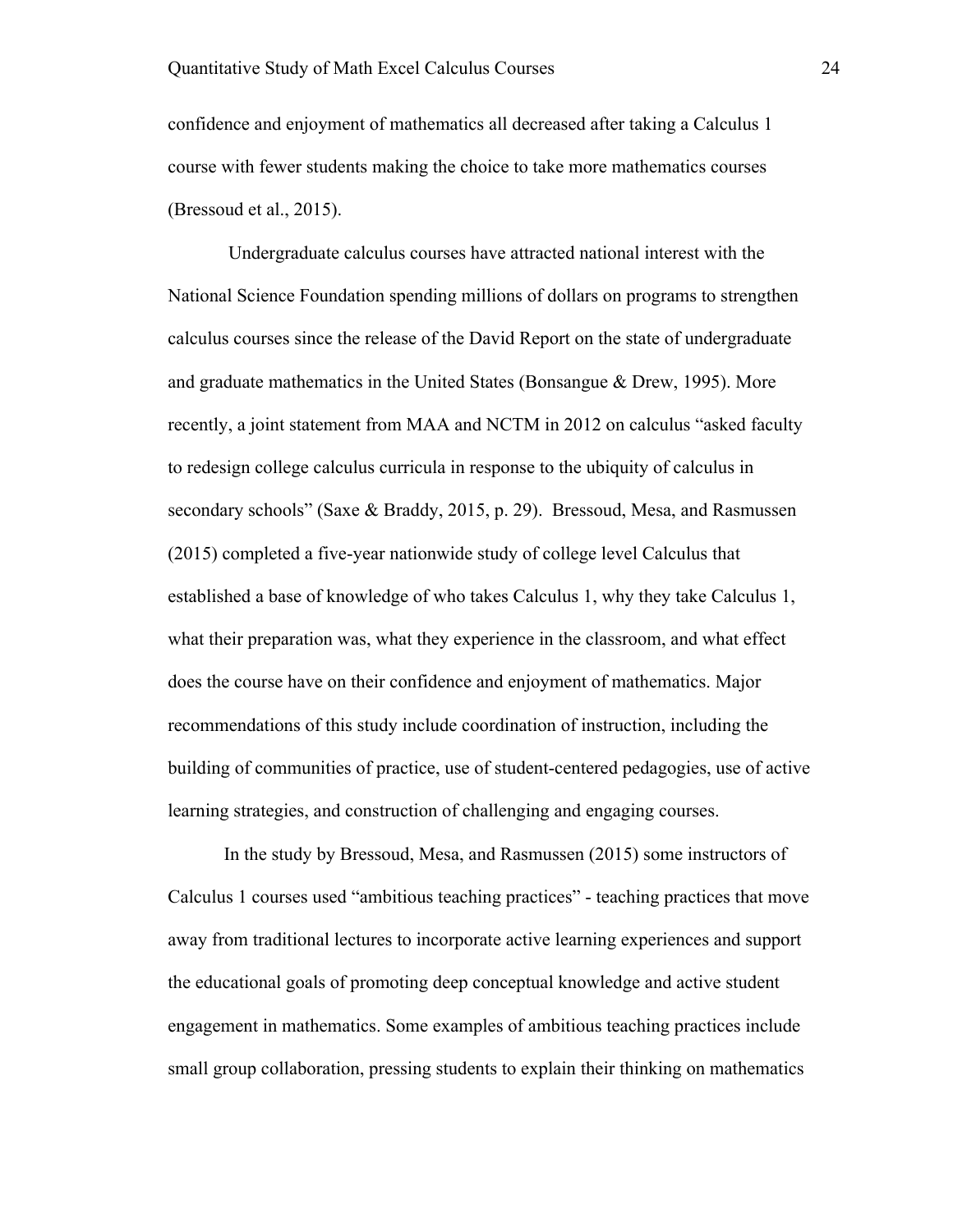problems, engaging students to solve challenging problems, and conducting class discussions. These ambitious teaching practices have had critical benefits for student's conceptual understanding without hampering their procedural understanding (Bressoud et al., 2015). In addition ambitious teaching practices were associated with lower switching rates in particular when there was high levels of good teaching and ambitious teaching only 7% of students switched (Bressoud et al., 2015).

In a study by Ellis, Kelton, & Rasmussen (2014) it was shown that the increased odds of switching out of calclus were associated with students reporting that the instructor infrequently showed students how to work specific problems, prepared extra material to help students understand calculus concepts of procedures, held whole class discussions, and required students to explain their thinking on exams. In non-STEM intending students in particular, explaining thinking during class was significantly related to the end of term calculus persistance in which the student would continue to calculus 2 (Ellis et al., 2014). An implication of the study by Ellis, Kelton, & Rasmussen (2014) was that instructors should be more uniform in engaging students during class discussions.

Successful traits of successful calculus programs include building communities of practice, construction of challenging and engaging courses and the use of student centered pedagogies and active learning strategies (Bressoud & Rasmussen, 2015). It was found that universities and colleges that had a successful calculus program had instructors that were in regular coordination with other instructors (Bressoud & Rasmussen, 2015). In regards to students success in college Kuh said, "Challenging intellectual and creative work is central to student learning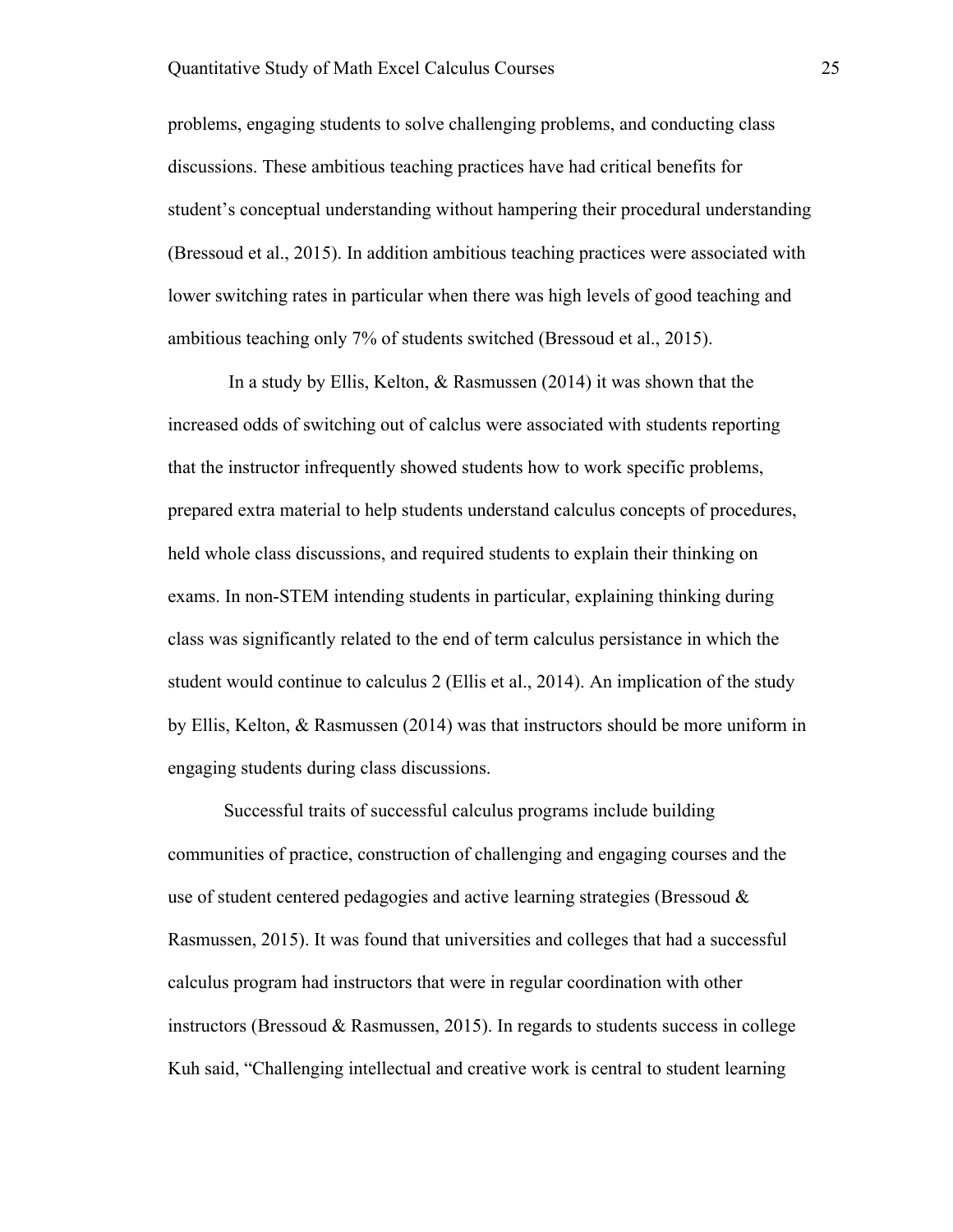and collegiate quality" (as cited in Bressoud  $\&$  Rasmussen, 2015, p. 145) which was also found to be the case in calculus courses. In talking about an effective educational practice Suh said, "Students learn more when they are intensely involved in their education and have opportunities to think about and apply what they are leaning in different settings" (as cited in Bressoud & Rasmussen, 2015, p. 145). In calculus classes active learning strategies forced students to engage mathematical ideas and when class sizes made active learning difficult, recitation courses strongly encouraged and supported it (Bressoud & Rasmussen, 2015).

#### **2.4 The Context of the Study**

About twenty years ago the Math Excel program was established at a University in the Pacific Northwest (UPNW) for mathematics courses including differential calculus, integral calculus, and vector calculus. This Math Excel program is based on Uri Treisman's workshop model and is intended to give any student an opportunity to get a better understanding of course material and gain confidence in mathematics through active learning. Students in an Excel differential calculus (EDC), integral calculus (EIC), or vector calculus (EVC) class attend a normal lectures three times a week for 50 minutes but are also required to attend two workshops per week, with each workshop being 2 hours versus a normal recitation once a week for 80 minutes. The lecture section has approximately 100 Math Excel students separate from normal sections, but consists of similar homework and tests. The workshop section consists of about 25 students each.

Students work together in small group to solve challenging mathematics problems and are expected to actively discuss, share ideas, and support each other.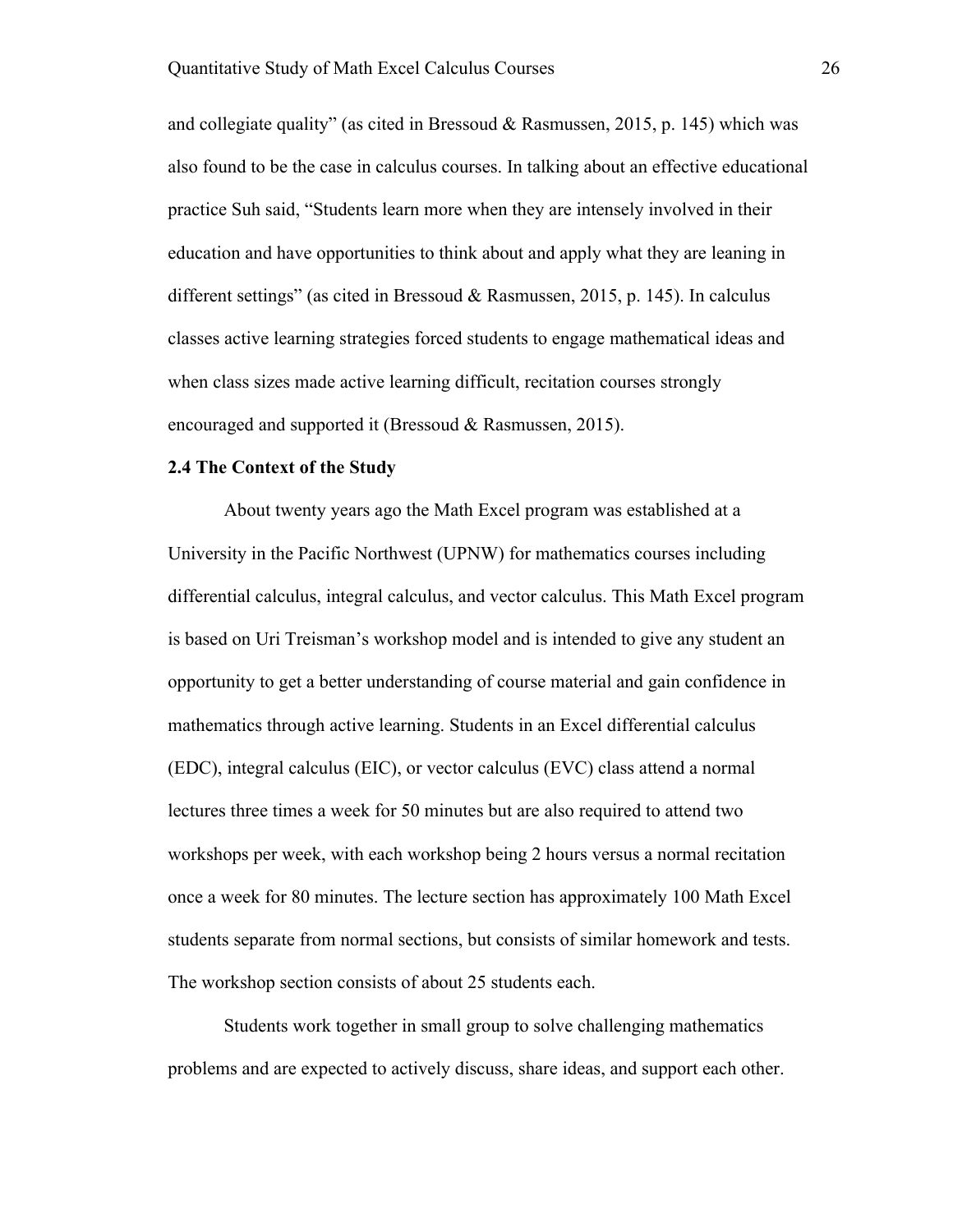Students ask each other questions, explain concepts, and discuss their strategies for solving a problem. The focus of the program is students helping other students to learn mathematics with the idea that we learn best when we teach others. The workshops are taught by a seasoned instructor, who guides students and provide clues but does not tell students how to solve the problem. Overall, students take responsibility for their own learning and helping their peers.

Three years ago the structure of the Math Excel program was changed to support a specific section of calculus each term. During the 2013-2014 academic year the calculus sequence EDC, EIC, and EVC was implemented on a yearly basis. A section of EDC is available in the fall quarter, a section of EIC is offered in the winter quarter, and a section of EVC is offered in the spring quarter. These courses are designed to address the major needs of first year calculus courses which are building of communities of practice, use of student-centered pedagogies, use of active learning strategies, and construction of challenging and engaging courses.

#### **2.5 Purpose of the Study**

The purpose of this thesis is to determine how the Math Excel calculus courses affect student success in the Math Excel courses and other mathematics courses they take in the future. Based on the research addressed above and the context of the study my research questions are:

RQ1: Are pass rates higher in Math Excel courses versus traditional versions of the class?

RQ2: Are grades higher in Math Excel courses versus traditional versions of the class?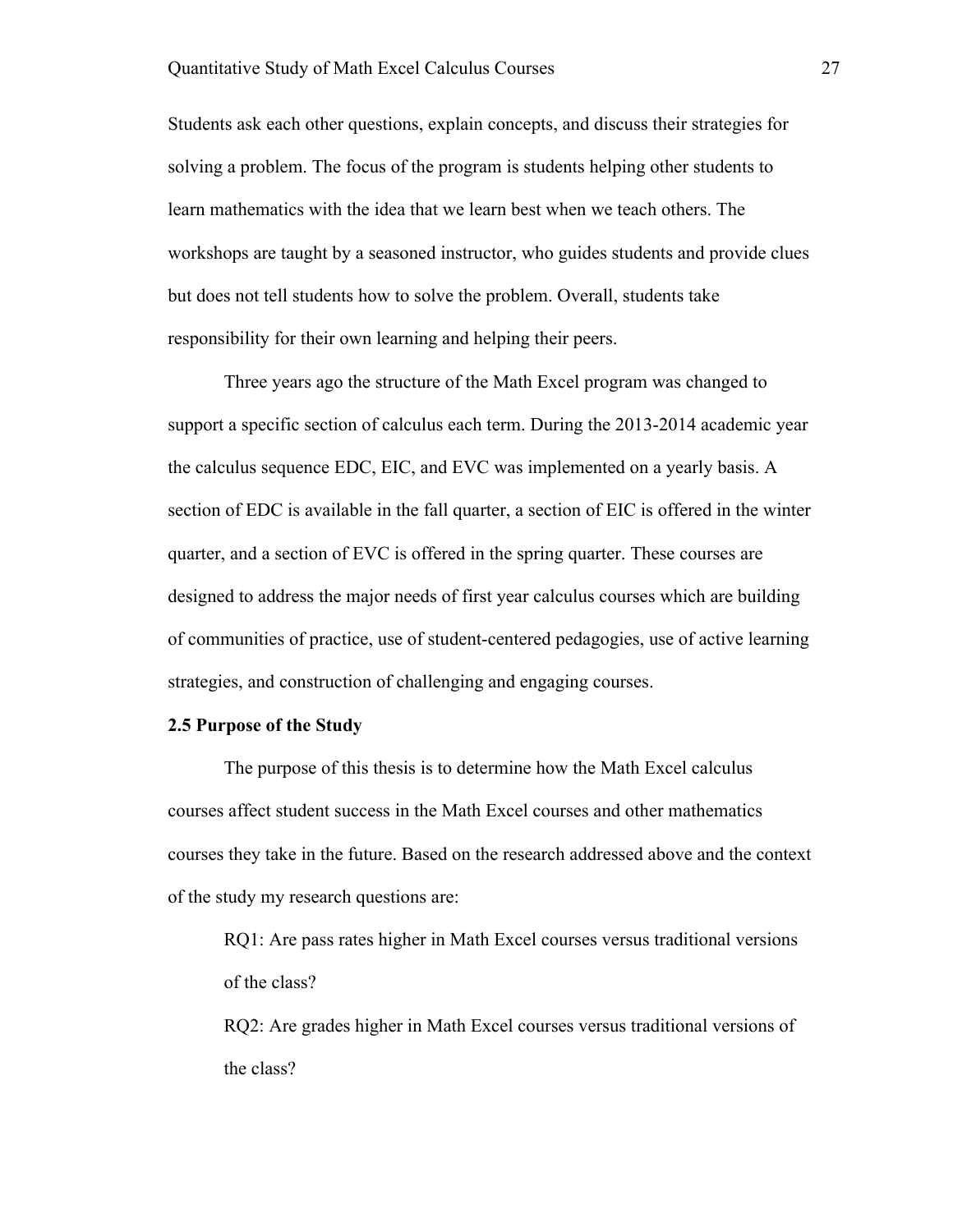RQ3: Do students that take the Math Excel course do better in the next

traditional mathematics course than students that took a traditional section? In the next chapter, I will describe the data and the statistical methods I used to answer these research questions.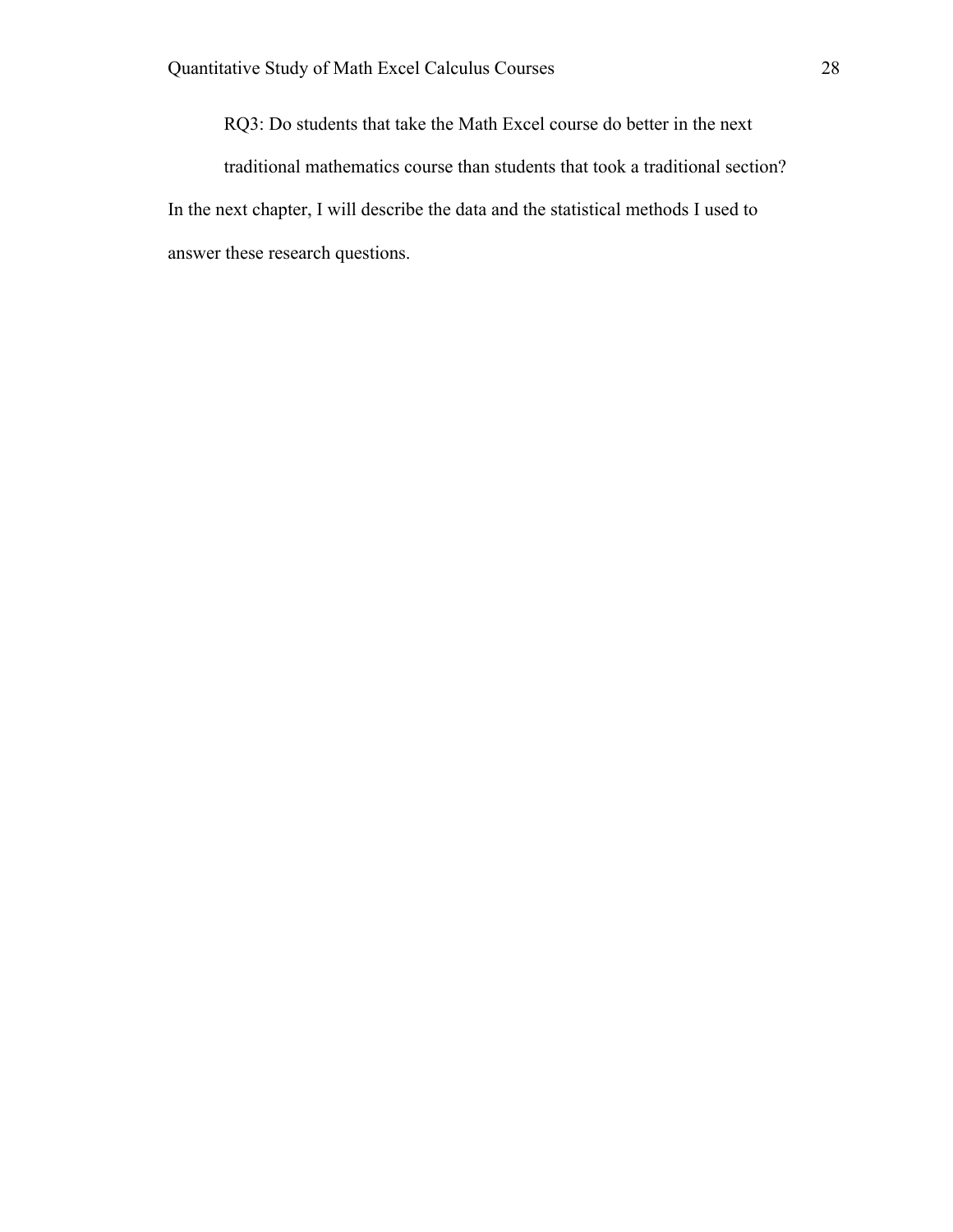#### **Chapter 3: Data and Methods**

In this chapter I will describe the data that was obtained from UPNW's database, which included information collected on students. While discussing each research question, I will describe the statistical methods used and the rationale behind them. I will also describe how and why data was manipulated in order to proceed with the analysis.

#### **3.1 Data**

Data was obtained from UPNW's database and included students in traditional and Math Excel versions of differential calculus, integral calculus, and vector calculus courses from fall 2010 through spring 2016. These courses are labeled in the following ways:

- Excel Differential Calculus (EDC) and Traditional Differential Calculus (TDC)
- Excel Integral Calculus (EIC) and Traditional Integral Calculus (TIC)

• Excel Vector Calculus (EVC) and Traditional Vector Calculus (TVC) There were separate data sets for the three calculus courses- differential calculus (DC), integral calculus (IC), and vector calculus (VC). These courses are generally taken as a three-course sequence. The information that was gathered on each student included:

- Academic period taking the course (term and year)
- Course (Differential, Integral or Vector Calculus)
- Section
- De-identified student ID number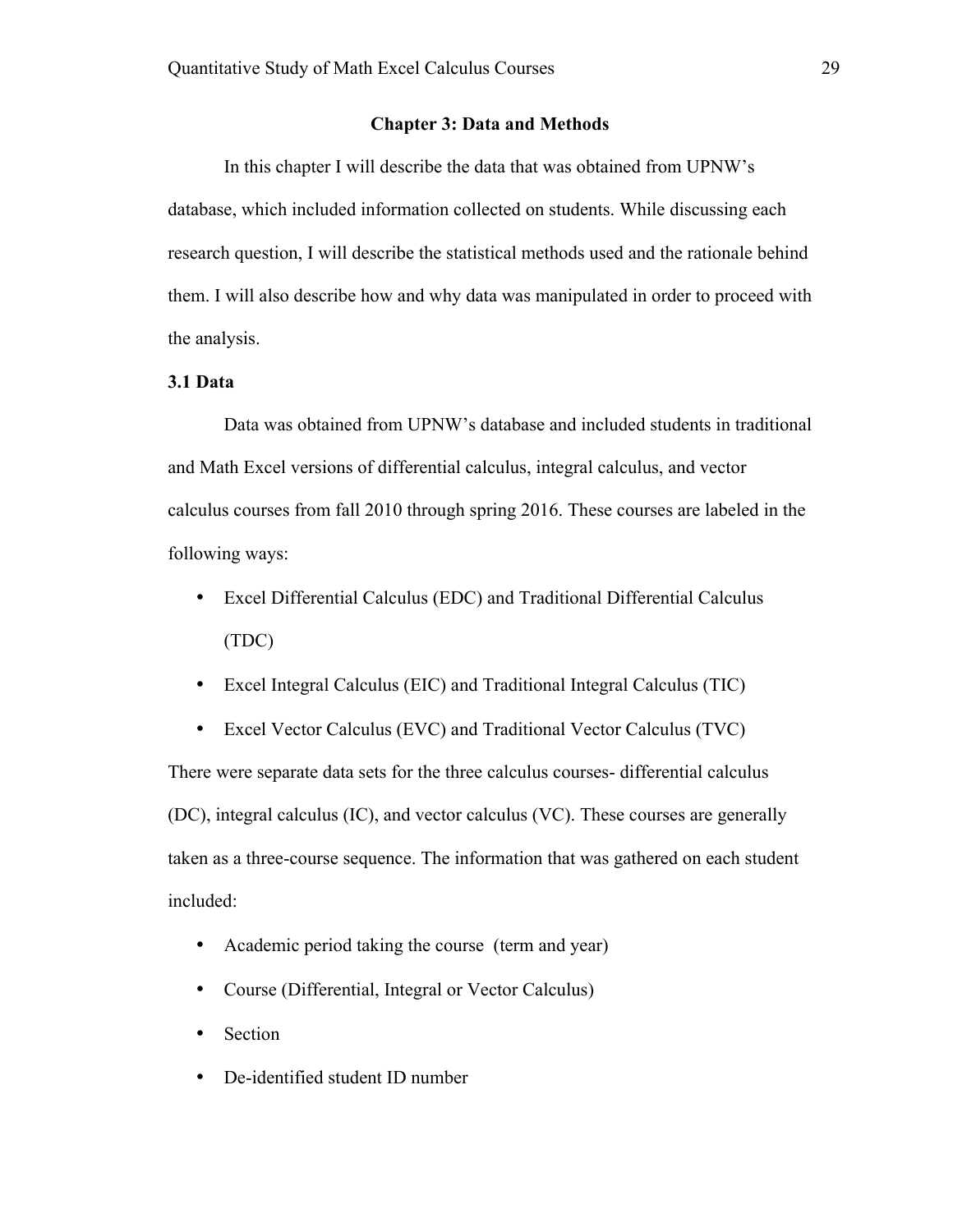- The college students were enrolled in
- Students' major
- De-identified instructor ID
- Students' final grade and the grade point earned
- Math Excel or traditional version of the course.

Students were assigned a value of Y if the student was in the Math Excel version of the course while N was given to a student that was in the traditional version of the course. The sample sizes for TDC, TIC, and TVC were 11526, 8806, and 7745 respectively. The sample sizes for EDC, EIC, and EVC were 149, 152, and 134 respectively. An example of the data that was obtained in this study is found in the table below.

| <b>Academic Period</b> | <b>Term</b>            | Year                 |
|------------------------|------------------------|----------------------|
| 201101                 | Fall                   | 2010                 |
| 201101                 | Fall                   | 2010                 |
| 201101                 | Fall                   | 2010                 |
| Course                 | <b>Section</b>         | <b>Math Excel</b>    |
| <b>MTH251</b>          | 10                     | N                    |
| <b>MTH251</b>          | 10                     | N                    |
| <b>MTH251</b>          | 10                     | N                    |
| ID                     | <b>Student College</b> | <b>Major</b>         |
|                        | 04 - Pre-Engineering   | 030 - Pre-Elect $&$  |
| 12148864777            | Program                | Computer Engineer    |
|                        | 04 - Pre-Engineering   | 351 - Pre-Mechanical |
| 12148979647            | Program                | Engineering          |
|                        | 04 - Pre-Engineering   | 333 - Pre-Chemical   |
| 12148816491            | Program                | Engineering          |
| <b>Instructor</b>      | <b>Final Grade</b>     | <b>Grade point</b>   |
| 643                    | C                      | $\overline{2}$       |
| 643                    | $\mathcal{C}$          | $\overline{2}$       |
| 643                    | D                      |                      |

Table 1: Data Example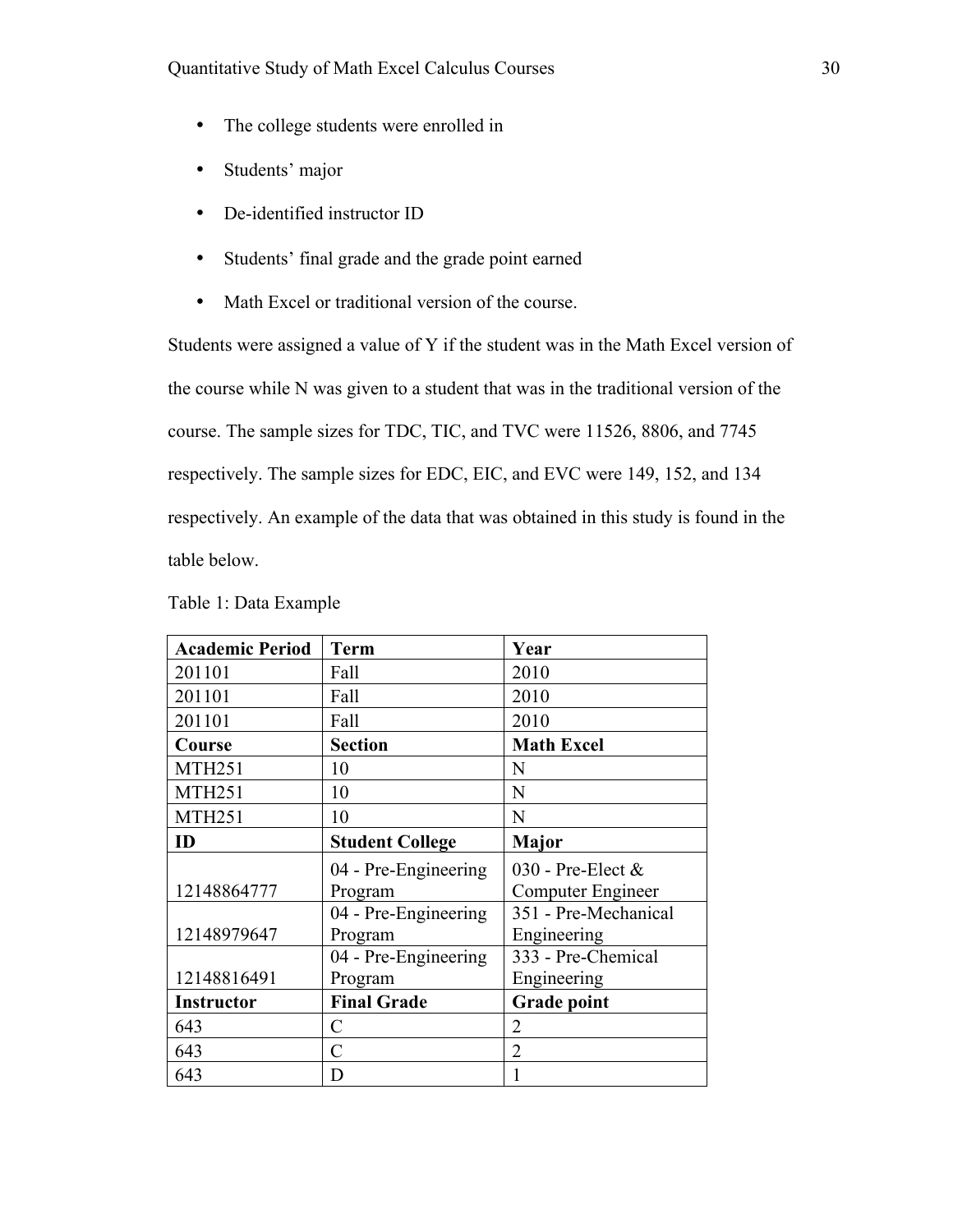The data also included sections of the courses that were for international students only. These students were removed from the data sets since classes for those students are run differently from a traditional section or Math Excel section. Final grades ranged from A, A-, B+, B, B-, C+, C, C-, D+, D, D-, F, S, U, W, and Aud where S, U, W, and Aud were Satisfactory, Unsatisfactory, Withdraw, and Audit, respectively. Students that audited the course were removed from the data sets since their success in the course could not be measured. Finally, a pass column was added with a value of T given to students who passed the course while a value F was given to students who did not pass the course where T and F were Boolean values of True and False respectively. Passing grades included  $A, A-, B+, B, B-, C+, C, C,$  and S. Although different majors have different requirements, grades of C- and above were chosen as passing grades because at lease a C- is required to continue to the next course. The data sets were imported into the statistical software program R, where the data analysis was conducted. Each data set that was used in the analysis of the following research questions had between 57 and 11,675 students. Several t-tests were used to answer my research questions and all were Welch two sample t-tests (Welch, 1947).

#### **3.2 Analysis for Research Question 1**

Research Question 1: Are pass rates higher in Math Excel courses versus traditional versions of the class?

To answer this question, two logistic regression models were made and a t-test was used for each type of calculus course. A logistic regression model was chosen in the analysis of this question because it is a standard choice for modeling binary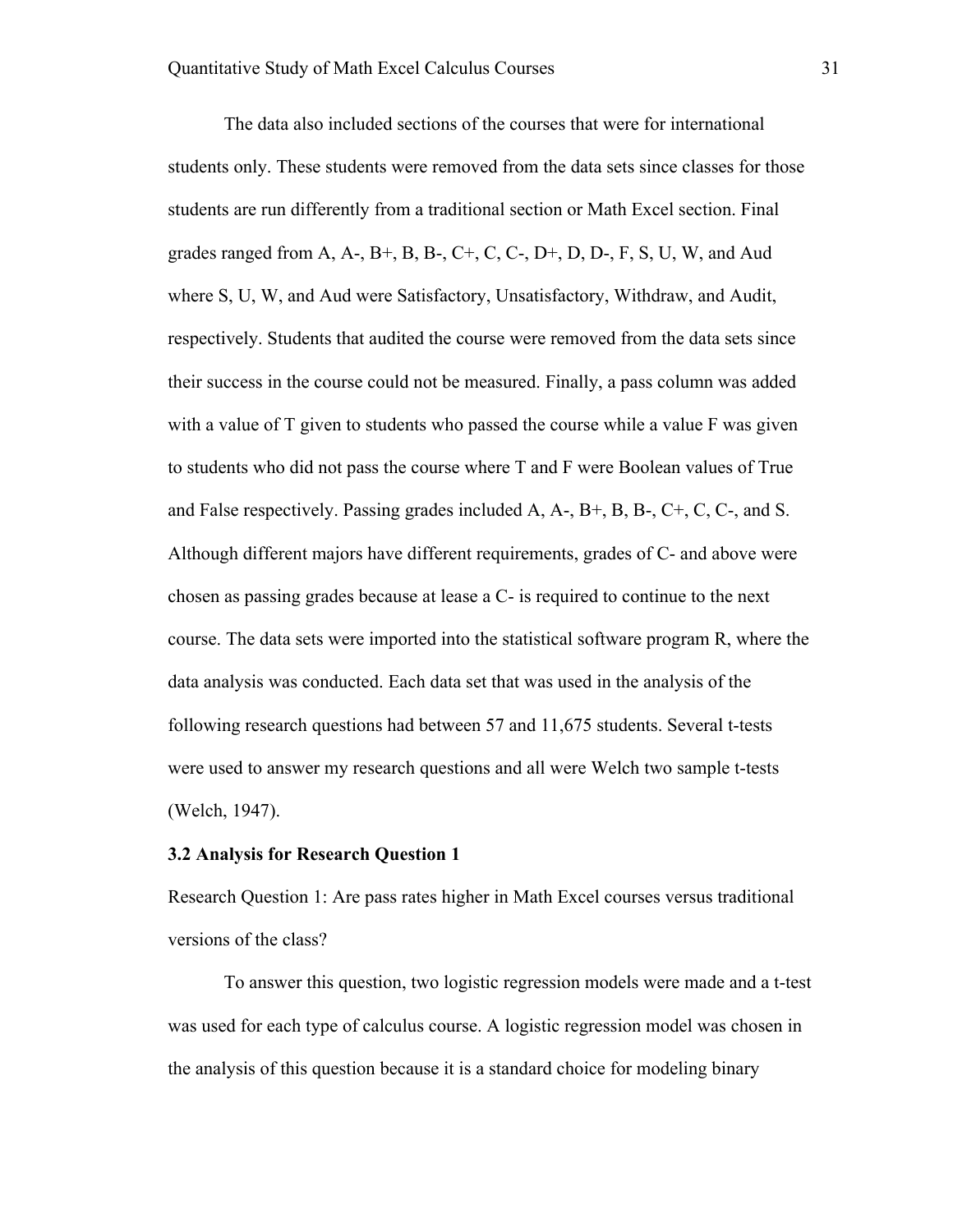outcomes (pass or not pass) to assess first-order effects of the included predictor variables. Reasonably large sample sizes allow for valid inferences for these first order trends. The data sets that were used for the logistic regression models were the three data sets noted above. For the t-test, each calculus course was separated into two separate data sets with one containing students in the Math Excel version of the course and the other containing students in the traditional version of the course. For example, for DC there was a data set for EDC and TDC. Based on the research question stated above, I tested the hypotheses below:

- Null Hypothesis 1: After controlling for student's major college and instructor, there is no difference between pass rates of students in a Math Excel course and students in a traditional course.
- Alternative Hypothesis 1: After controlling for student's major college and instructor, there is a difference between pass rates of students in a Math Excel course and students in a traditional course.

The first logistic model had passing the course as the response variable and enrollment in the Math Excel version of the course, students' major college, and instructor as predictor variables. For the students' major college, a substring of just the numerical value corresponding to the major college was used in the model. The enrollment in Math Excel was the variable of interest in this model. The model used to answer this research question is given by the following equation

$$
\ln\left(\frac{p}{1-p}\right)
$$
 Excel, Major College, Instrumentor $\right) = \mu_0 + \alpha_E + \gamma_{MC} + \delta_I$  (eq. 1)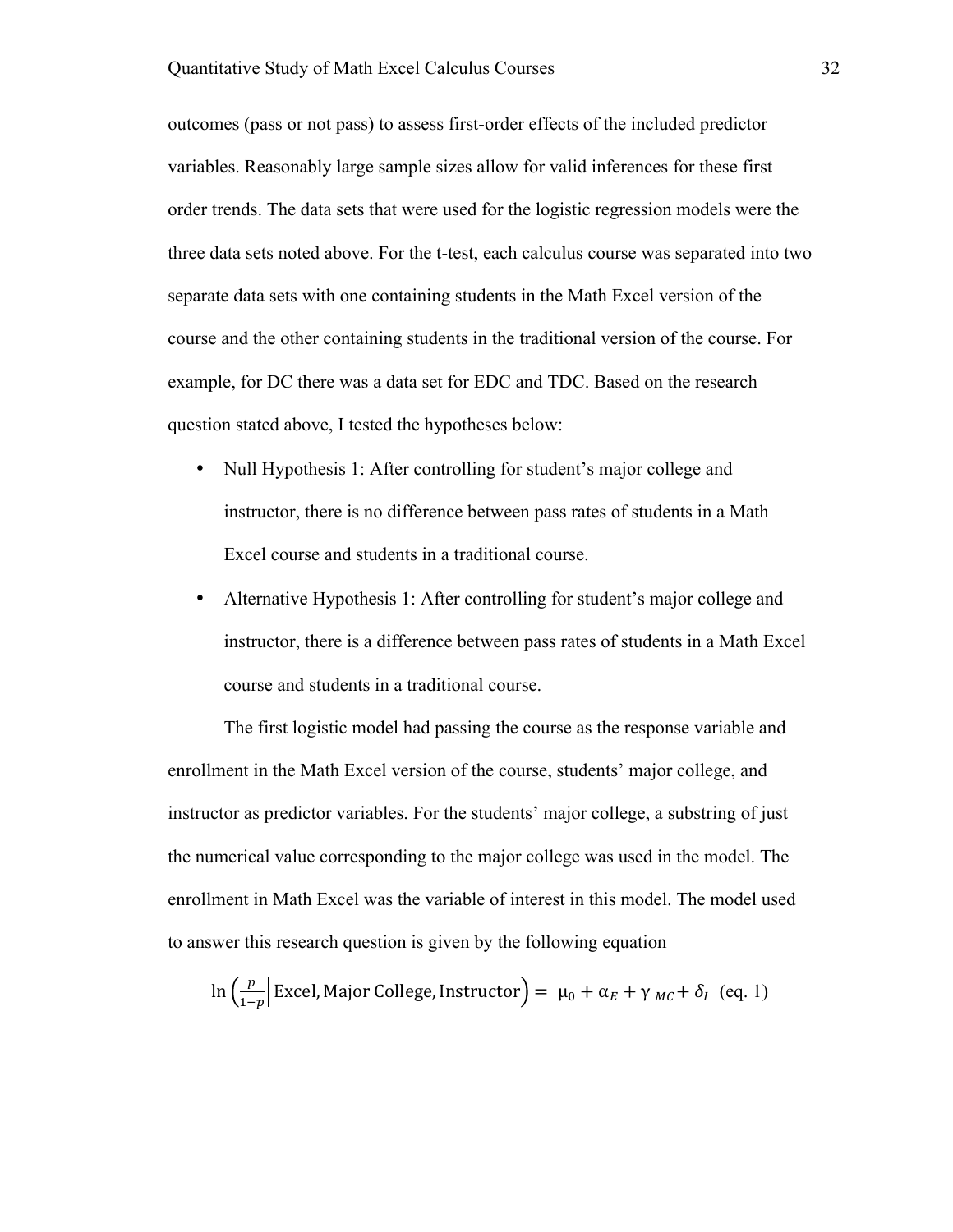Table 2: Coefficients of Eq. 1

| Coefficient      | <b>Description</b>                          |  |
|------------------|---------------------------------------------|--|
| $\mu_0$          | Intercept term, which contains the          |  |
|                  | baseline group.                             |  |
| $\alpha_F$       | Excel coefficient                           |  |
| $\gamma_{MC}$    | Major college coefficient that is different |  |
|                  | depending on a student's major college.     |  |
| $\delta_{\rm I}$ | Instructor coefficient that is different    |  |
|                  | depending on a student's instructor.        |  |

The second logistic model had the same response variable but the instructor was removed from the predictor variables. This was done to see how the results would change and because of the possibility of an instructor only teaching the course once. The model is the same as eq.1 without the instructor variable, and the coefficients have the same description as table 2 without  $\delta_l$ . The interpretation of this model would be the log odds of a student passing the course based on the coefficient values. An example of R code used can be found below.

Figure 1: Logistic Regression Model R code

```
g/m(formula = Math251W0$Pass \sim as.factor(Math251W0$Excel) +
as.factor(substr(Math251W0$STUDENT_COLLEGE_DESC, 
   1, 2)) + as.factor(Math251W0$PRIMARY_INSTRUCTOR_LAST_NAME), 
  family = binomial()
```
The t-test compared pass rates in Math Excel versions of a course to pass rate in the regular versions of the course where R turns the Boolean T, F into 1, 0 values respectively. The t-test was a two-sided and unpaired test. A two-sided test was chosen based on the alternative hypothesis being a two-sided question. An unpaired test was chosen because there was no natural pairing used and the numbers of students in each group were unequal. The output of the test in R included the t-value,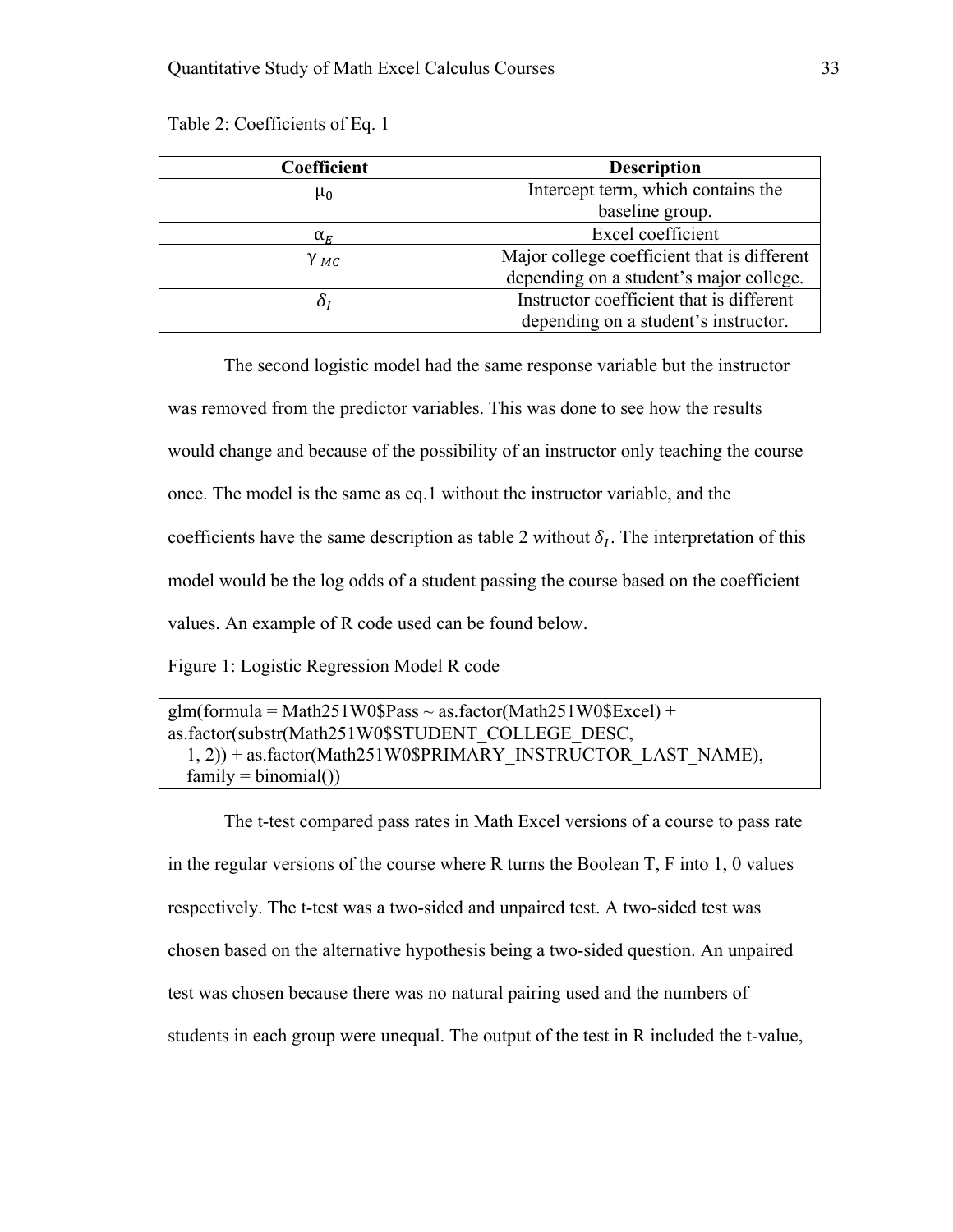degrees of freedom (df), p-value, 95% confidence interval, and the sample means. An example of R code used can be found below.

Figure 2: Pass Rate t-test R Code

#### t.test(Excel251\$Pass,Reg251\$Pass,paired = FALSE, conf.level =  $0.95$ )

#### **3.3 Analysis for Research Question 2**

Research Question 2: Are grades higher in Math Excel courses versus traditional versions of the class?

To answer this question two linear models were developed and a t-test was used for each type of calculus course. Linear models for GPA were used to assess the first order effects of class-type, after accounting for major college and instructor. Similar to the logistic models, reasonably large sample sizes ensure approximately valid inference for these effects. For the linear model the data sets discussed in 3.1 were used but students receiving a grade of S were removed. The reason why students receiving an S were removed was because there is no quantitative data from that grade, as a grade point could not be given to a student that received an S. For the ttest each calculus course was separated into two separate data sets with one containing students in the Math Excel version of the course and the other containing students in the traditional version of the course like in the previous section. In order to answer this research question I tested the following hypotheses:

- Null Hypothesis 2: There is no difference between grades of students in a Math Excel course and students in a traditional course.
- Alternative Hypothesis 2: There is a difference between grades of students in a Math Excel course and students in a traditional course.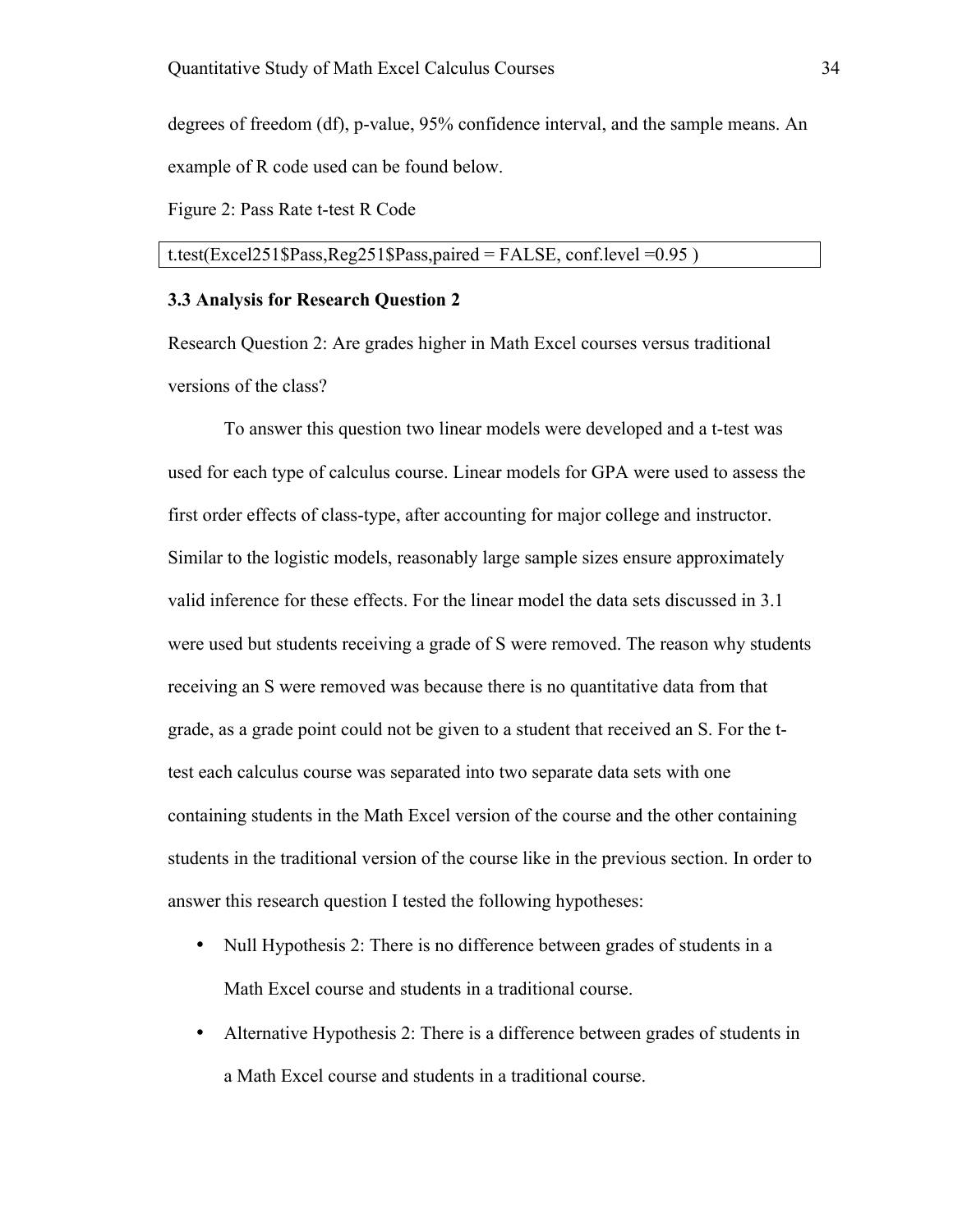The first linear model had grade point as the response variable and enrollment in the Math Excel version of the course, students' major college, and instructor as predictor variables. For the students' major college a substring of just the numerical value corresponding to the major college was used in the model. The enrollment in Math Excel was the variable of interest in this model. The model used to answer this research question is given by the following equation with the coefficients having the same description as table 2.

$$
y = \mu_0 + \alpha_E + \gamma_{MC} + \delta_I \qquad (eq. 2)
$$

The second linear model had the same response variable but the instructor was removed from the predictor variables for the same reasons as stated in section 3.2. The model is the same as eq. 2 without the instructor variable, and the coefficients have the same description as table 2 without  $\delta_l$ . An example of R code used can be found below. The interpretation of this model would be the predicted GPA (*y*), based on the coefficient values.

Figure 3: Linear Regression Model R Code

## $lm(formula = Math251W0$ GRADE POINT~ as.factor(Math251W0$Excel) +$ as.factor(substr(Math251W0\$STUDENT\_COLLEGE\_DESC, 1, 2)) + as.factor(Math251W0\$PRIMARY\_INSTRUCTOR\_LAST\_NAME))

The t-test compared grade points in Math Excel versions of a course to grade points in the traditional versions of the course. The t-test was a two-sided and unpaired test for the same reasons stated in section 3.2. The output of the test in R included the t-value, degrees of freedom (df), p-value, 95% confidence interval, and the sample means. An example of R code used can be found below.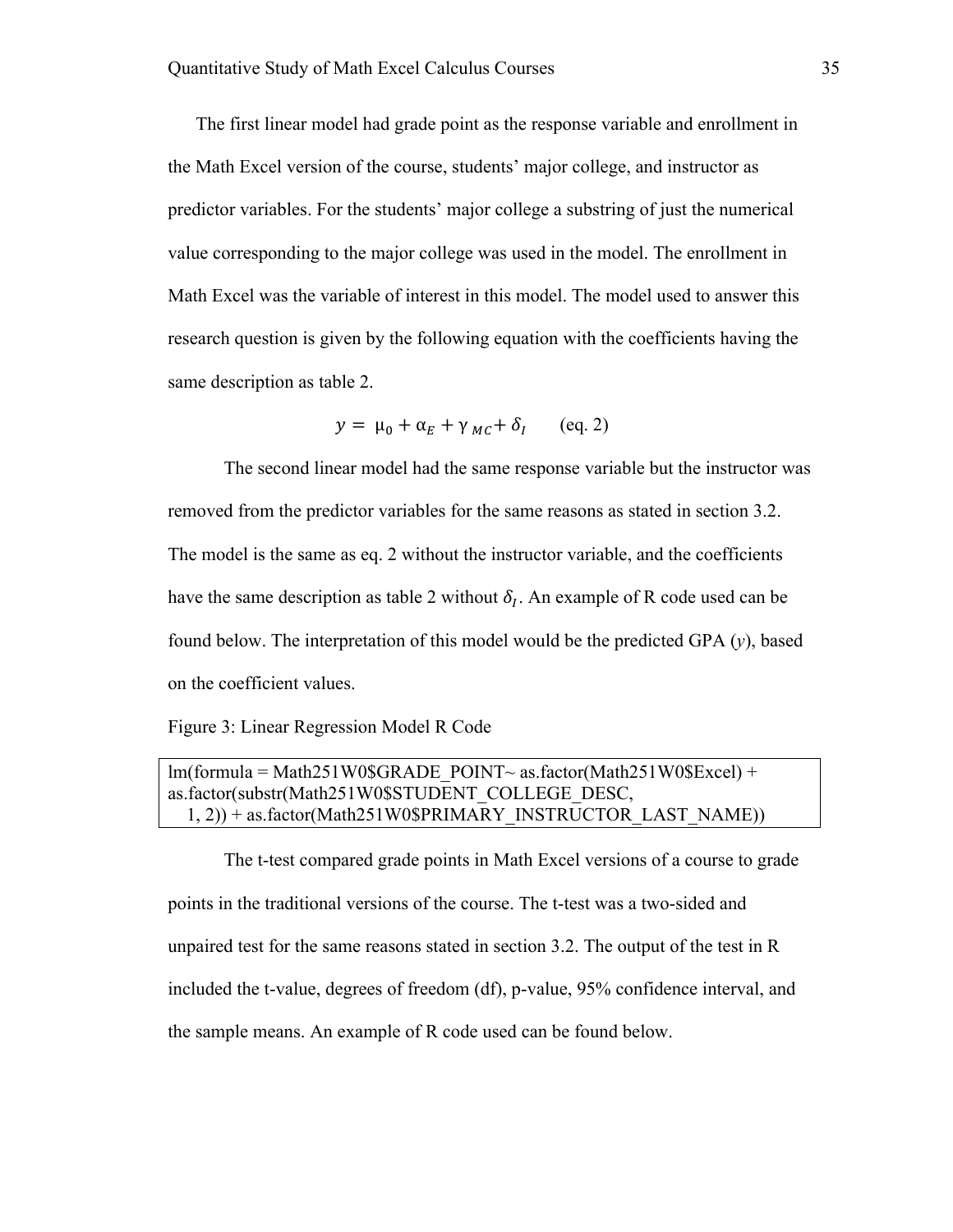Figure 4: Grade Points t-test R Code

## t.test(Excel.2\$GRADE\_POINT,Reg.2\$GRADE\_POINT,paired = FALSE, conf.level  $=0.95$ )

#### **3.4 Analysis for Research Question 3**

Research Questions 3: Do students that take the Math Excel course do better in the next traditional mathematics course than students that took a traditional section?

To answer this question, I had to track students across courses. I used the match function in R using students' de-identified ID numbers to extract students that moved from a Math Excel course to the next traditional course in the sequence. In particular, I first selected students in EDC that went on to take TIC or a student in EIC that went on to take TVC. Then, the students that were in EDC were removed from the TIC data set and students that were in EIC were removed from the TVC data set. Also, when the data was collected from UPNW's database, there were students whose ID numbers were 0. These students were removed from the data sets as it would be impossible to track them through their ID numbers. Students in courses with fewer than eight students had an ID number of 0. Then two t-tests were used for the analysis. I tested the following hypotheses:

- Null Hypothesis 3: There is no difference between pass rates of students in a traditional mathematics course who took a Math Excel course for the previous course in the sequence and students who did not.
- Alternative Hypothesis 3: There is a difference between pass rates of students in a traditional mathematics course who took a Math Excel course for the previous course in the sequence and students who did not.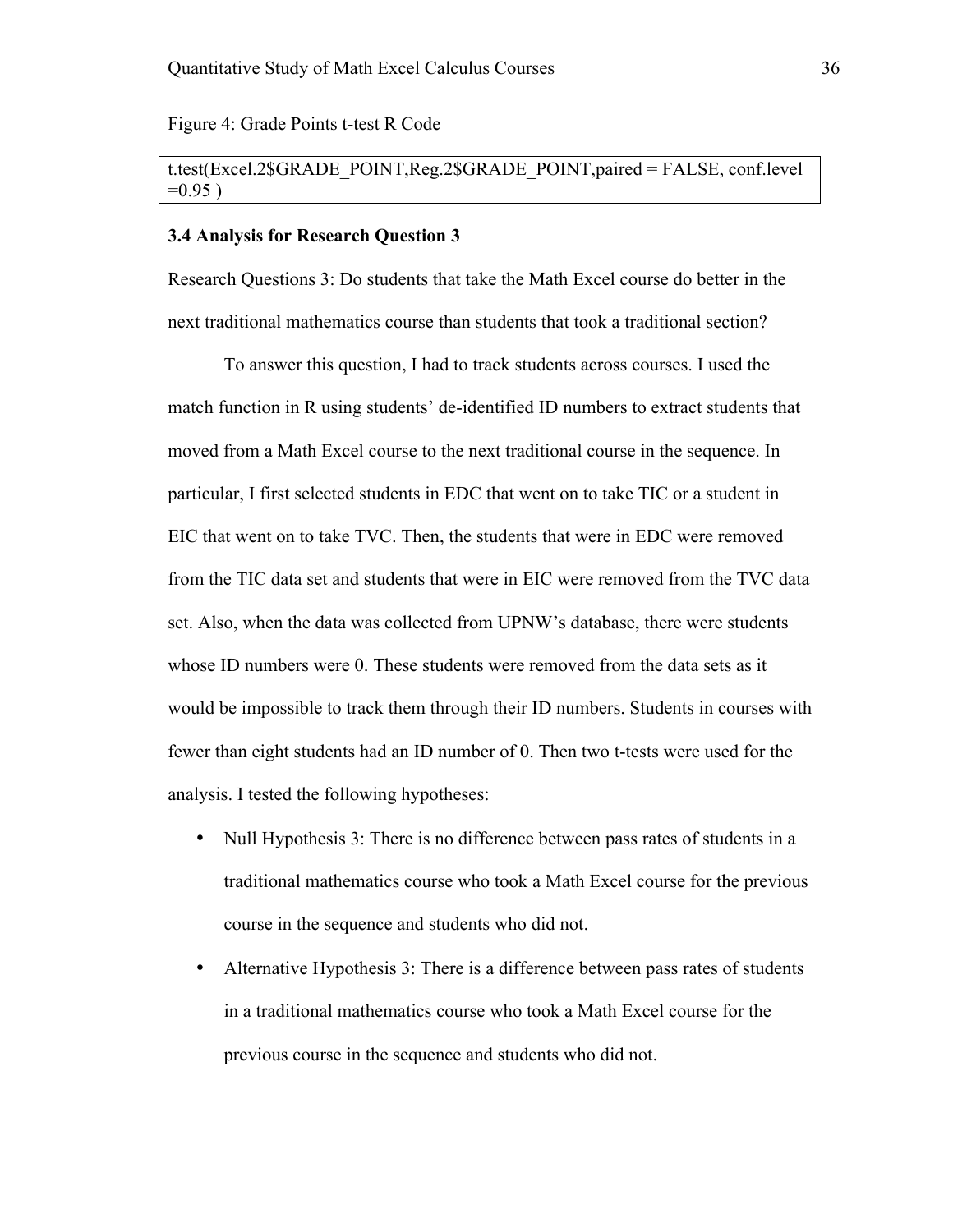- Null Hypothesis 4: There is no difference between grades of students in a traditional mathematics course who took a Math Excel course for the previous course in the sequence and students who did not.
- Alternative Hypothesis 4: There is a difference between grades of students in a traditional mathematics course who took a Math Excel course for the previous course in the sequence and students who did not.

The first t-test compared pass rates for students in a traditional mathematics course who took a Math Excel course for the previous course in the sequence and students who did not. The t-test was a two-sided and unpaired test. The output of the test in R included the t-value, degrees of freedom (df), p-value, 95% confidence interval, and the sample means. An example of R code used can be found below. Figure 5: Math Excel to Traditional Pass Rates t-test R Code

#### t.test(E251toR252\$Pass,Reg252NE251\$Pass,paired = FALSE, conf.level =0.95)

The second t-test compared grades for students in a traditional mathematics course who took a Math Excel course for the previous course in the sequence and students who did not. The t-test was a two-sided and unpaired test. The output of the test in R included the t value, degrees of freedom (df), p-value, 95% confidence interval, and the sample means. An example of R code used can be found below. Figure 6: Math Excel to Traditional Grade Points t-test R Code

## t.test(E251toR252\$GRADE\_POINT,Reg252NE251\$GRADE\_POINT,paired = FALSE, conf.level = 0.95 )

In the next chapter I will present the result from these analyses and interpretations of the results.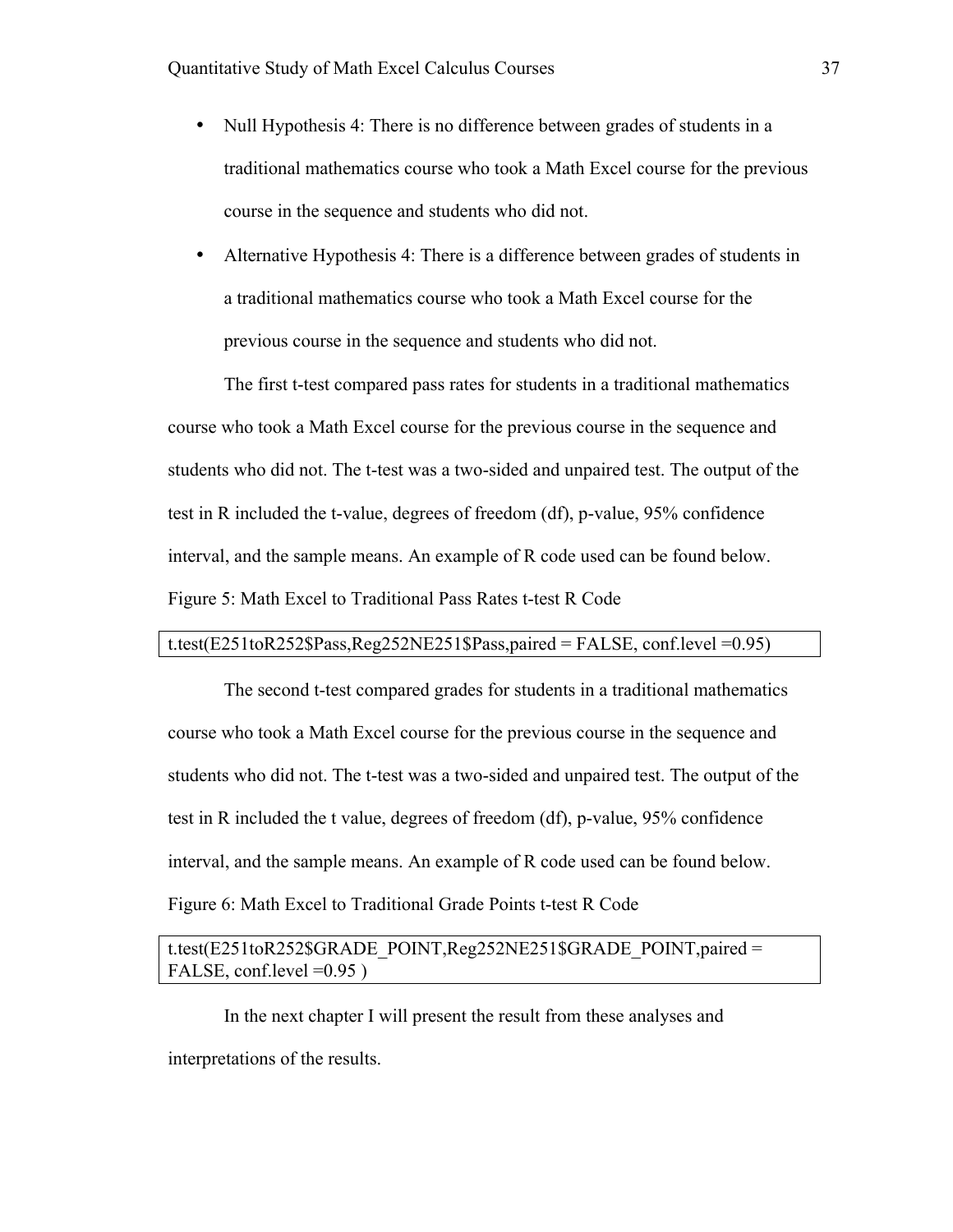#### **Chapter 4: Results**

In this chapter I will present the results of the statistical analysis that was used for my research questions.

#### **4.1 Research Question 1 Results**

Research Question 1: Are pass rates higher in Math Excel courses versus traditional versions of the class?

None of the logistic models showed a statistically significant effect of the Math Excel course on pass rates. All of the p-values for testing the null hypothesis that the coefficient for the Math Excel predictor variable is zero were very high. The p-value for IC without the instructor predictor variable was lower but was still not statistically significant. The p-values for testing the null hypothesis that the coefficient for the Math Excel predictor variable is zero can be found below. For all models with the instructor predictor variable there were several instructors that had a significant p-value. However, nothing can be concluded from this because there is not enough data known about instructors. There were several instructors who taught very few sections of these classes, so we have very little precision in estimating the instructor effect. For example, an instructor that taught one class with high pass rates may have a significant p-value, but there is not enough data to make a conclusion about the effect of the instructor. In addition there were significant p-values for major college 24, College of Earth, Ocean, and Atmospheric Sciences, in both models for IC. Also major college 23, Public Health and Human Science, had a significant pvalue for VC with instructor as one of the predictor variables. This means that based on the results of the models, those majors may have an effect on pass rates. Although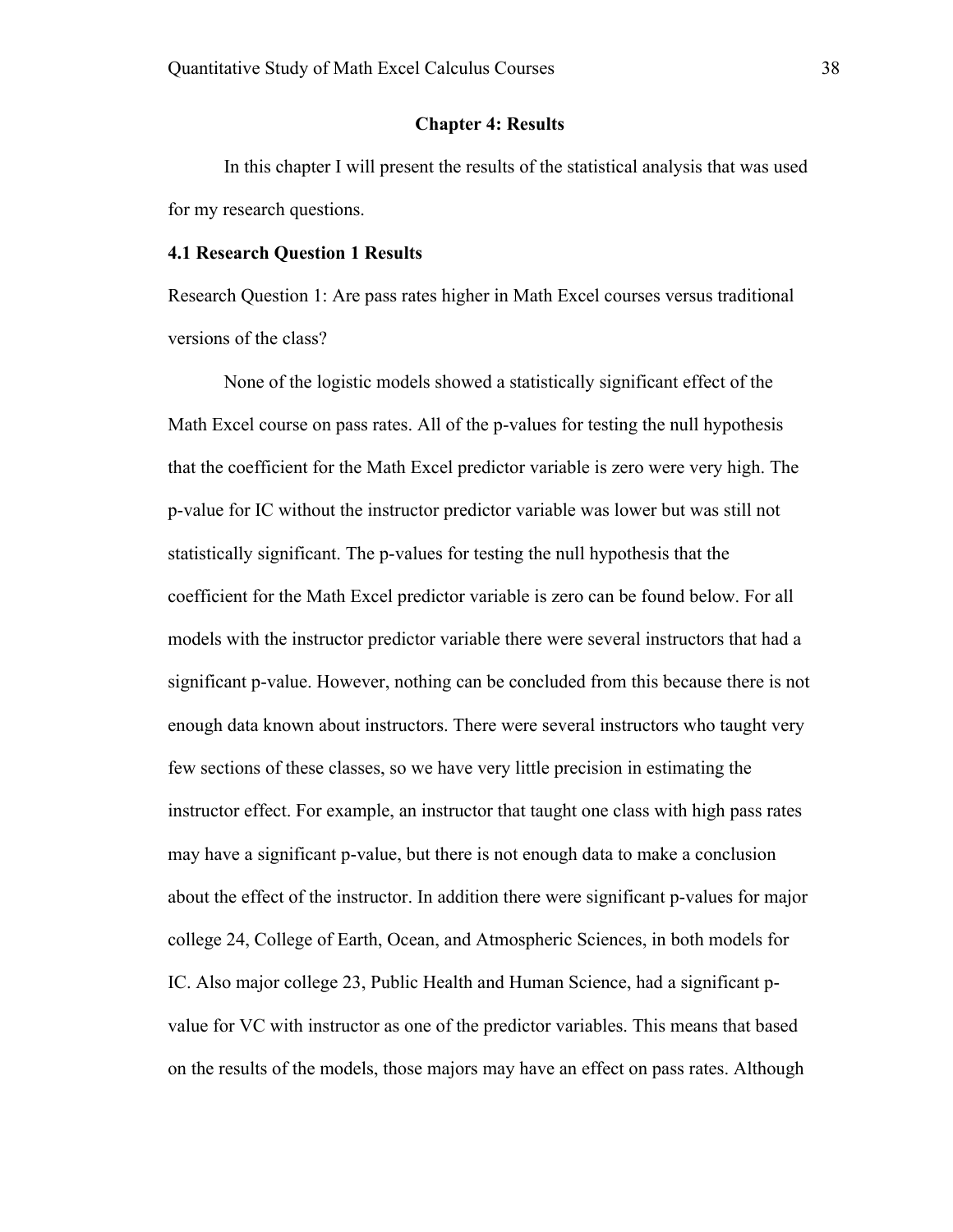this was an interesting result, similar to instructors several major colleges had few students taking calculus courses so we have little precision on estimating the effect of a student's major college.

| <b>Class</b>             | <b>Instructor</b>         | <b>Estimated</b> | p-value for Math    |
|--------------------------|---------------------------|------------------|---------------------|
|                          | <b>Predictor Variable</b> | Value            | <b>Excel Effect</b> |
|                          | <b>Included in Model</b>  |                  |                     |
| Differential             | Yes                       | 0.005926         | 0.979435            |
| Calculus                 |                           |                  |                     |
| Differential             | N <sub>0</sub>            | $-1.033e-02$     | 0.952               |
| Calculus                 |                           |                  |                     |
| <b>Integral Calculus</b> | Yes                       | 0.10491          | 0.690242            |
| <b>Integral Calculus</b> | No                        | $-0.22258$       | 0.19670             |
| <b>Vector Calculus</b>   | Yes                       | 0.15335          | 0.619009            |
| Vector Calculus          | No                        | $-0.11474$       | 0.55707             |

Table 3: Logistic Regression Model Results

Based on the results of the t-test, we fail to reject the null hypothesis that after controlling for students' major college and instructor there is no difference between pass rates of students in a Math Excel course and students in a traditional course for all courses. The p-values were very high for all courses and can be found in the table below. The value of 0, indicating no difference, is in the 95% confidence interval for each course. An interesting result is that the estimates are all in the wrong direction when the instructors are not in the model. This means that without controlling for instructor Math Excel lowers the logs odd of passing the course. A deeper look into the instructor variable would be needed to make any conclusions about this observation.

Table 4: Welch Two Sample t-test for Pass Rates Results

| <b>Class</b>           | 95% Confidence Interval     | p-value |
|------------------------|-----------------------------|---------|
| Differential Calculus  | $[-0.07558804, 0.08154843]$ | 0.9404  |
| Integral Calculus      | $[-0.12037691, 0.03405645]$ | 0.2713  |
| <b>Vector Calculus</b> | $[-0.09610111, 0.05846556]$ | 0.6309  |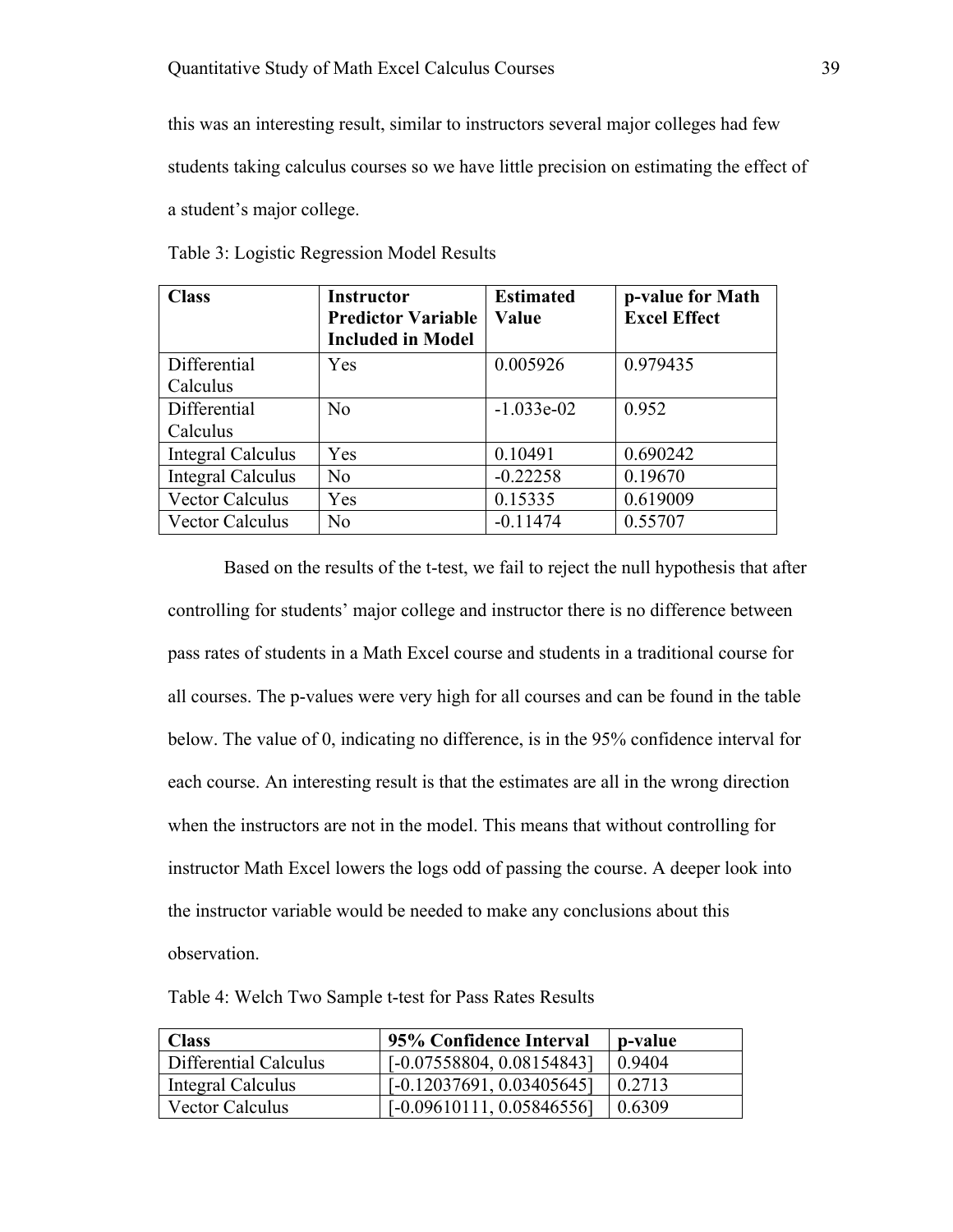#### **4.2 Research Question 2 Results**

Research Question 2: Are grades higher in Math Excel courses versus traditional versions of the class?

None of the linear models showed a statistically significant effect between grade points and taking a Math Excel course. The resulting p-values were all high and similar to the results of the logistic regression model in 4.1. In addition, many instructors had significant p-values but nothing can be concluded as noted in the previous section. Also, the same major colleges had significant p-values, but just like with instructors, nothing can be concluded as noted in the previous section.

| Table 5: Linear Regression Model Results |  |  |
|------------------------------------------|--|--|
|                                          |  |  |

| <b>Class</b>             | <b>Instructor</b>         | <b>Estimated</b> | p-value for Math    |
|--------------------------|---------------------------|------------------|---------------------|
|                          | <b>Predictor Variable</b> | Value            | <b>Excel Effect</b> |
|                          | <b>Included in Model</b>  |                  |                     |
| Differential             | Yes                       | $-0.0203811$     | 0.911085            |
| Calculus                 |                           |                  |                     |
| Differential             | No                        | 2.944e-02        | 0.7967              |
| Calculus                 |                           |                  |                     |
| <b>Integral Calculus</b> | Yes                       | 0.111196         | 0.532247            |
| <b>Integral Calculus</b> | N <sub>0</sub>            | $-0.10098$       | 0.37714             |
| <b>Vector Calculus</b>   | Yes                       | 0.1301322        | 0.417054            |
| <b>Vector Calculus</b>   | N <sub>0</sub>            | $-0.1407$        | 0.218449            |

Based on the results of the t-test we fail to reject the null hypothesis that there is no difference between grades of students in a Math Excel course and students in a traditional course. The p-values were high, with VC being lower but still not significant. The value of 0, indicating no difference, is in the 95% confidence interval for all courses. Similar to the logistic regression model, without the instructor the estimates are in the wrong direction for IC and VC however, DC has estimates that are in the wrong direction with the instructor variable. This means that without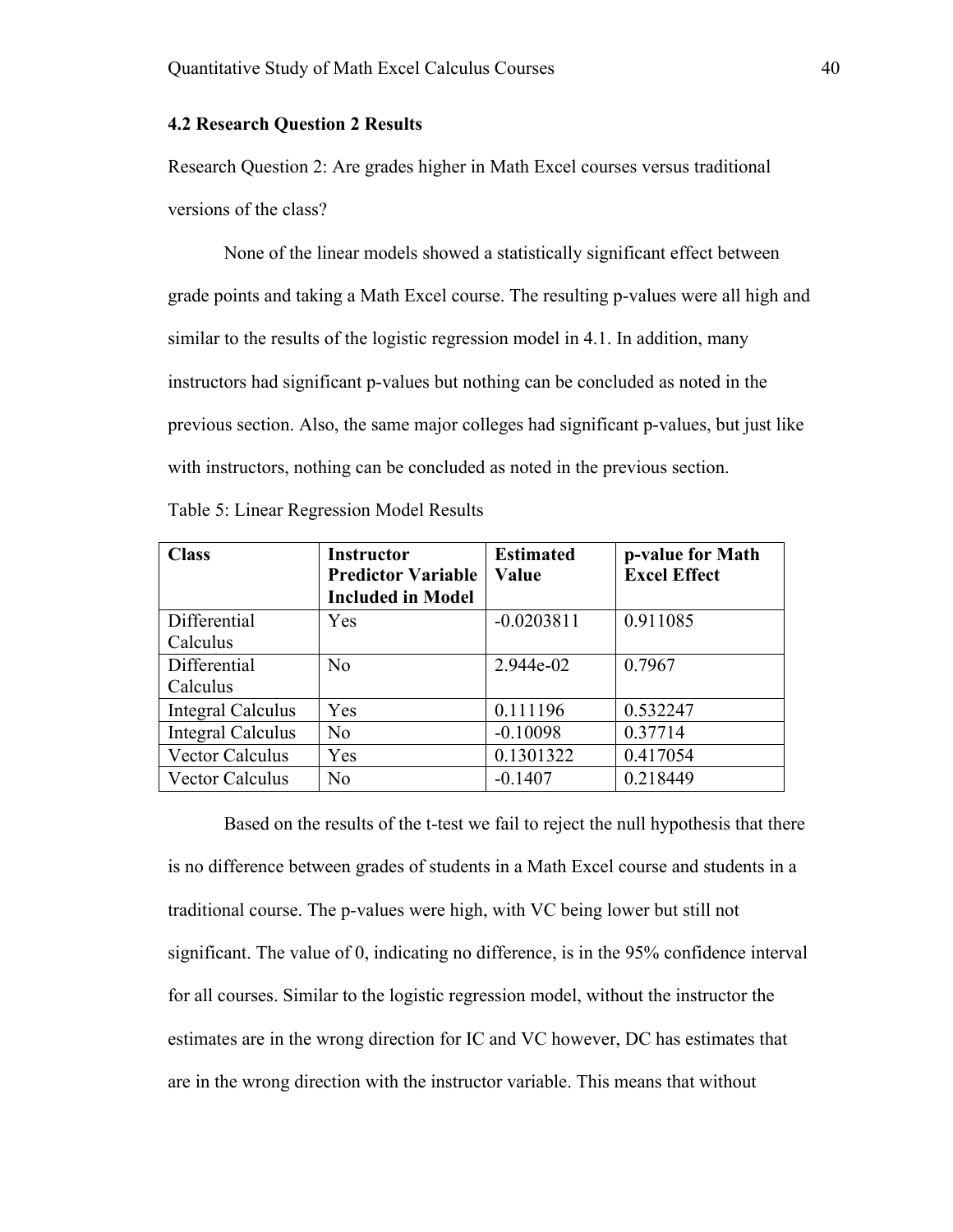controlling for instructor, grades, on average, would go down in those Math Excel courses. A deeper look into the instructor variable would be needed to make any conclusions about this observation.

Table 6: Welch Two Sample t-test for GPA Results

| <b>Class</b>           | 95% Confidence Interval     | p-value |
|------------------------|-----------------------------|---------|
| Differential Calculus  | $[-0.1750397, 0.3062768]$   | 0.5908  |
| Integral Calculus      | $[-0.3248731, 0.1354838]$   | 0.4177  |
| <b>Vector Calculus</b> | $[-0.34776072, 0.06666587]$ | 0.1821  |

Upon further investigation into the class grade point averages (GPA), EDC students had a higher GPA than TDC students. However, EIC and EVC students had lower GPAs than TIC and TVC students respectively. The GPAs can be found in the table below.

Table 7: GPA of Students in Math Excel and Traditional Courses

| <b>Class</b>           | Math Excel GPA   Traditional GPA |      |
|------------------------|----------------------------------|------|
| Differential Calculus  | 1.98                             | 192  |
| Integral Calculus      | 2.06                             | 2.15 |
| <b>Vector Calculus</b> | 2 14                             | 2.28 |

#### **4.3 Research Question 3 Results**

Research Question 3: Do students that take the Math Excel course do better in the next traditional mathematics course than students that took a traditional section?

Based on the results of the t-test we fail to reject the null hypothesis that there is no difference between pass rates of students in a traditional mathematics course who took a Math Excel course for the previous course in the sequence and students who did not. The p-values can be found in the table below. The value of 0, indicating no difference, is in the 95% confidence interval.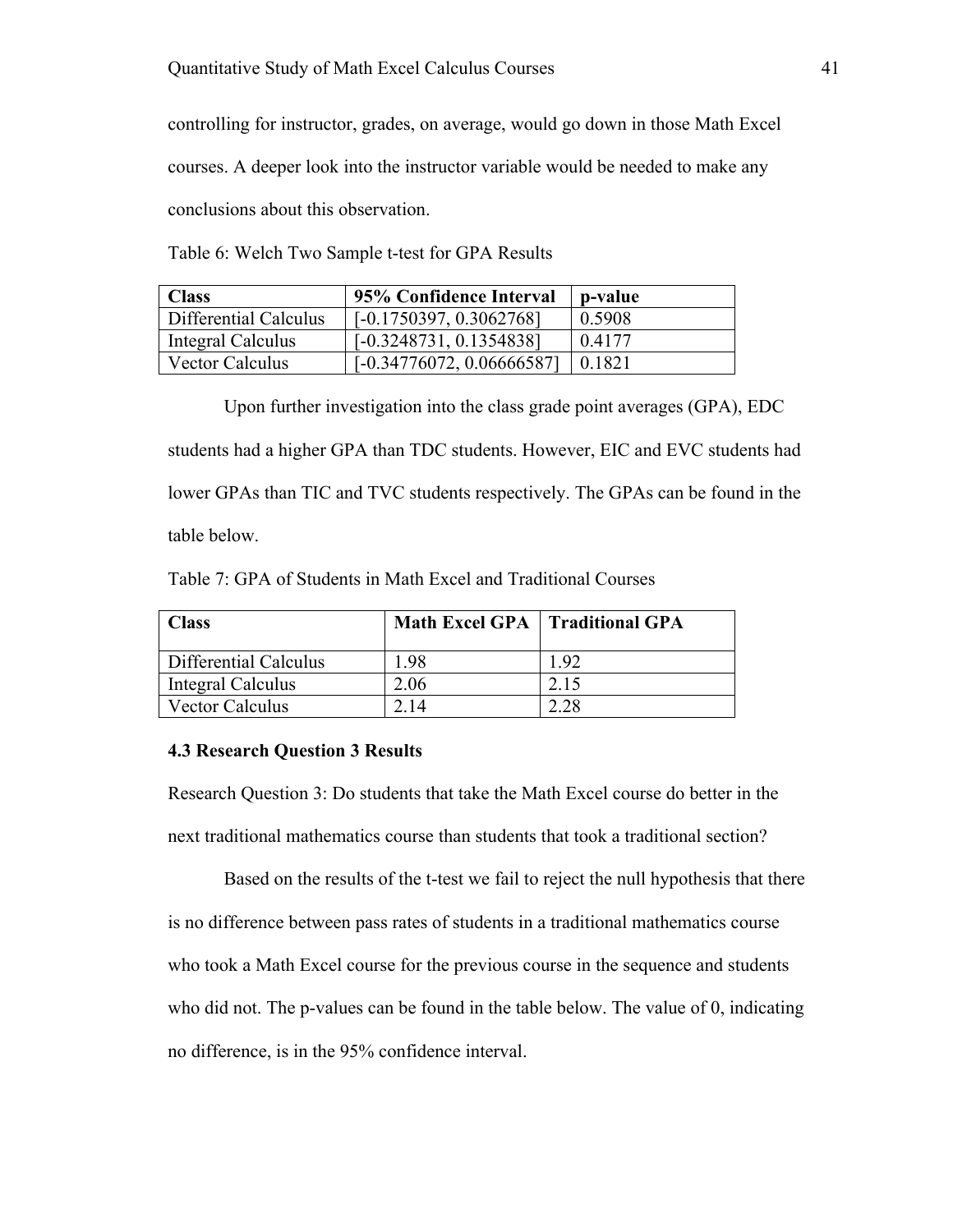| <b>Class</b>           | 95% Confidence Interval     | p-value |
|------------------------|-----------------------------|---------|
| Integral Calculus      | $[-0.03503007, 0.15310110]$ | 0.2155  |
| <b>Vector Calculus</b> | $[-0.14423789, 0.09709034]$ | 0.6971  |

Table 8: Welch Two Sample t-test for Math Excel to Traditional Pass Rates Results

Based on the results of the t-test we fail to reject the null hypothesis that there is no difference between grades of students in a traditional mathematics course who took a Math Excel course for the previous course in the sequence and students who did not. The p-values can be found in the table below. The value of 0, indicating no difference, is in the 95% confidence interval.

Table 9: Welch Two Sample t-test for Math Excel to Traditional GPA Results

| <b>Class</b>      | 95% Confidence Interval     | p-value |
|-------------------|-----------------------------|---------|
| Integral Calculus | $[-0.1793274, 0.3665346]$   | 0.4972  |
| Vector Calculus   | $[-0.57364438, 0.08438746]$ | 10.142  |

When looking at GPAs students that went from EDC to TIC had a higher

GPA than students that went from TDC to TIC. However, students that went from

EIC to TVC had lower GPAs than students that went from TIC to TVC.

Table 10: GPA of students moving from Math Excel to Traditional and Traditional to

Traditional Courses

| <b>Class</b>           | <b>Math Excel to Traditional</b><br><b>GPA</b> | <b>Traditional to</b><br><b>Traditional GPA</b> |
|------------------------|------------------------------------------------|-------------------------------------------------|
| Integral Calculus      | 2.24                                           | 2.14                                            |
| <b>Vector Calculus</b> | 2.04                                           |                                                 |

In the next chapter I will summarize these results, connect them to the

research literature and point to future research.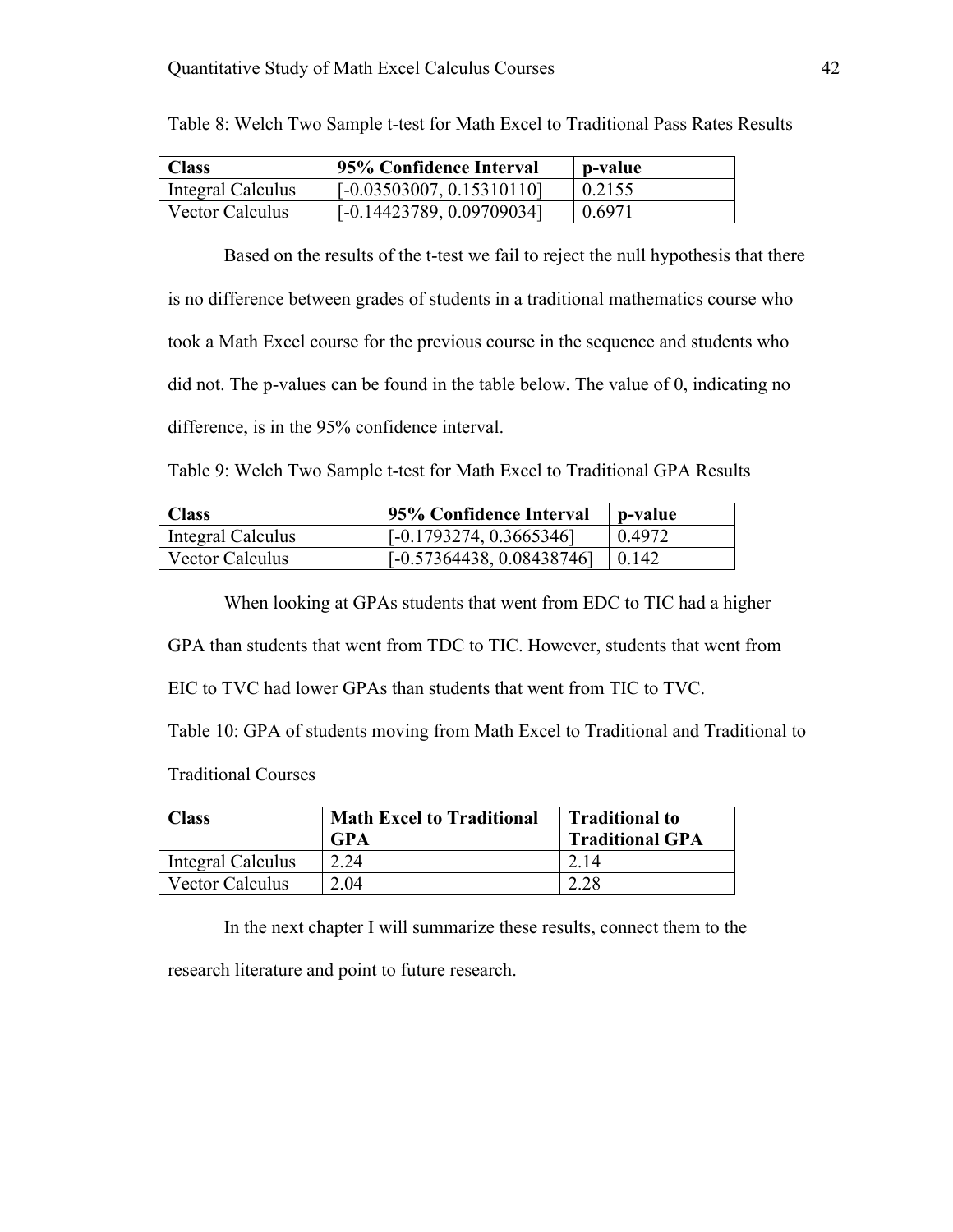#### **Chapter 5: Conclusion**

In this chapter I will state my conclusion based on the results found in chapter 4 and suggestions for future research.

#### **5.1 Conclusion**

The results from chapter 4 showed that there is not significant evidence that the Math Excel program at UPNW has a greater effect on student pass rates, grades, or future grades in calculus courses than traditional versions of the calculus courses. However, because of how recent this program was implemented consistently there was a limited amount of Math Excel calculus course data. Although the number of students was high, the number of Math Excel courses was limited to two per course. With this in mind it is possible that more data would yield a better result. Also, this study was in-between a purely observational study and randomized experiment which means confounding variables exist.

The results of this study are surprising when compared with previous studies. At the University of Kentucky a study of their MathExcel calculus program found that students in the MathExcel program earned one grade point better than traditional students in six of seven semesters and that failure rates were comparatively negligible (Freeman, 1997). At Oregon State University a student participating in the Math Excel program scored 0.671 grade points higher on average than students in a traditional mathematics course including calculus (Duncan & Dick, 2000). More recently at the University of Texas at Arlington, students that were in the AURAS program for pre-calculus, calculus 1, calculus 2 had a higher GPA than students in traditional courses and there was a statistically significant difference in grades for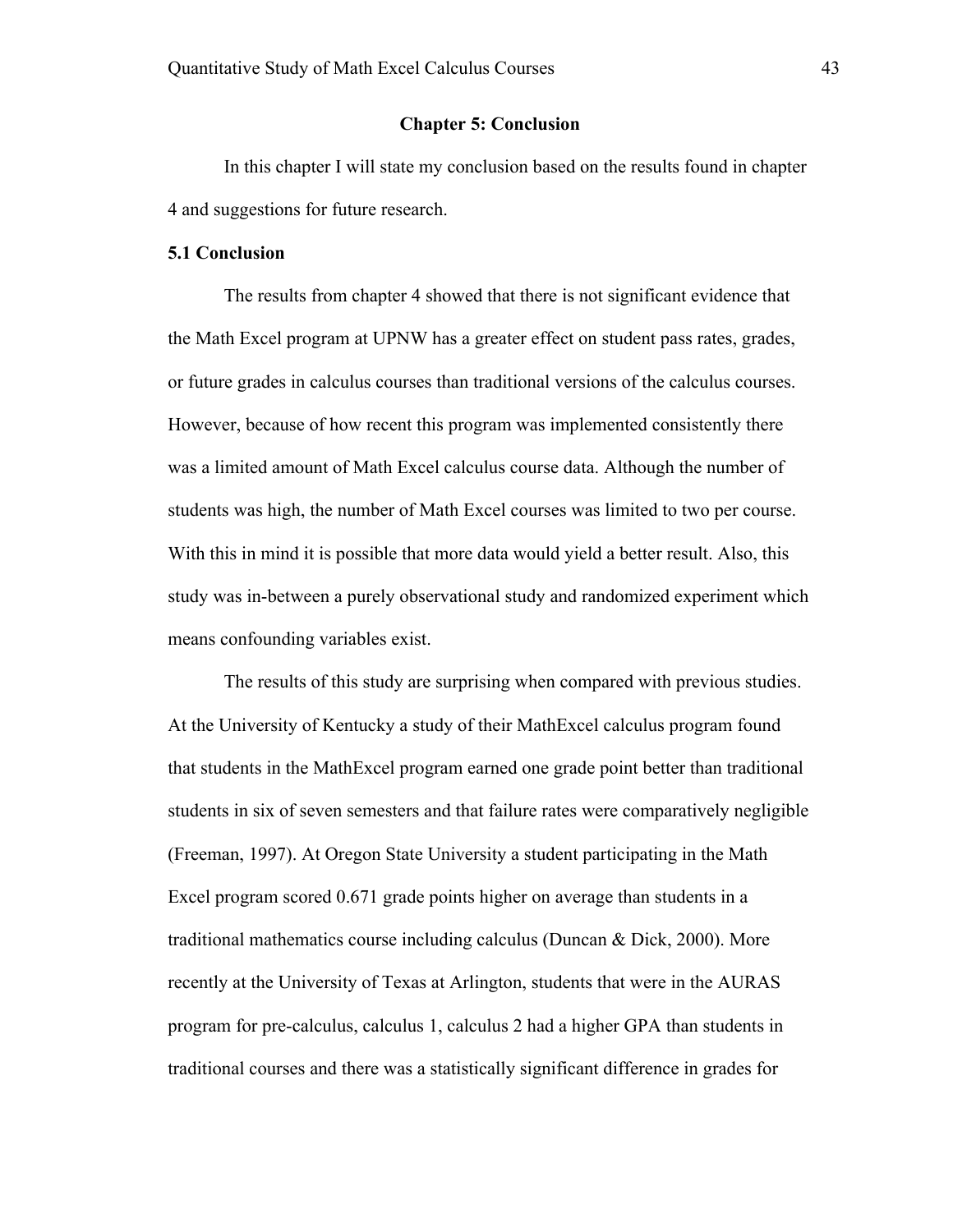their Math 1323 (Pre-Calculus) course (Peterson et al., 2013). However, the study by Rasmussen and Kwon (2007) was similar to the results of this study. They found that there was not a significant difference on routine tests between students in inquiry and non-inquiry differential calculus. They looked deeper to find that students did better on conceptual problems but this study did not look deeper qualitatively.

One feature that is different from UPNW and other universities is that certain groups were targeted at other universities while anyone could take the course at UPNW. For example, at the University of Kentucky "MathExcel students are also volunteers who have responded to an aggressive recruitment program that reaches all Kentucky high schools and entails a personal interview with the Director" (Freeman, 1997, p. 4). Another example is at California State Polytechnic University, Pomona where their Academic Excellence Workshop "targets Native American, African American, and Latino/Latina students… with the ultimate goal of persistence and completion of an engineering or science degree" (Bonsangue & Drew, 1995, p. 24). Although students' previous mathematics knowledge was not significantly different in these studies, there could be an intrinsic difference between the students targeted and those that were not. A student may have seen the program as an additional burden in their course load than a beneficial opportunity. UPNW's Math Excel program being open to all students could be a reason for the results that were found in this study.

Another possible reason for these results could be the execution of the Math Excel program. Several instructors were found to have a significant effect on student pass rates and grades in the logistic regression model and linear regression model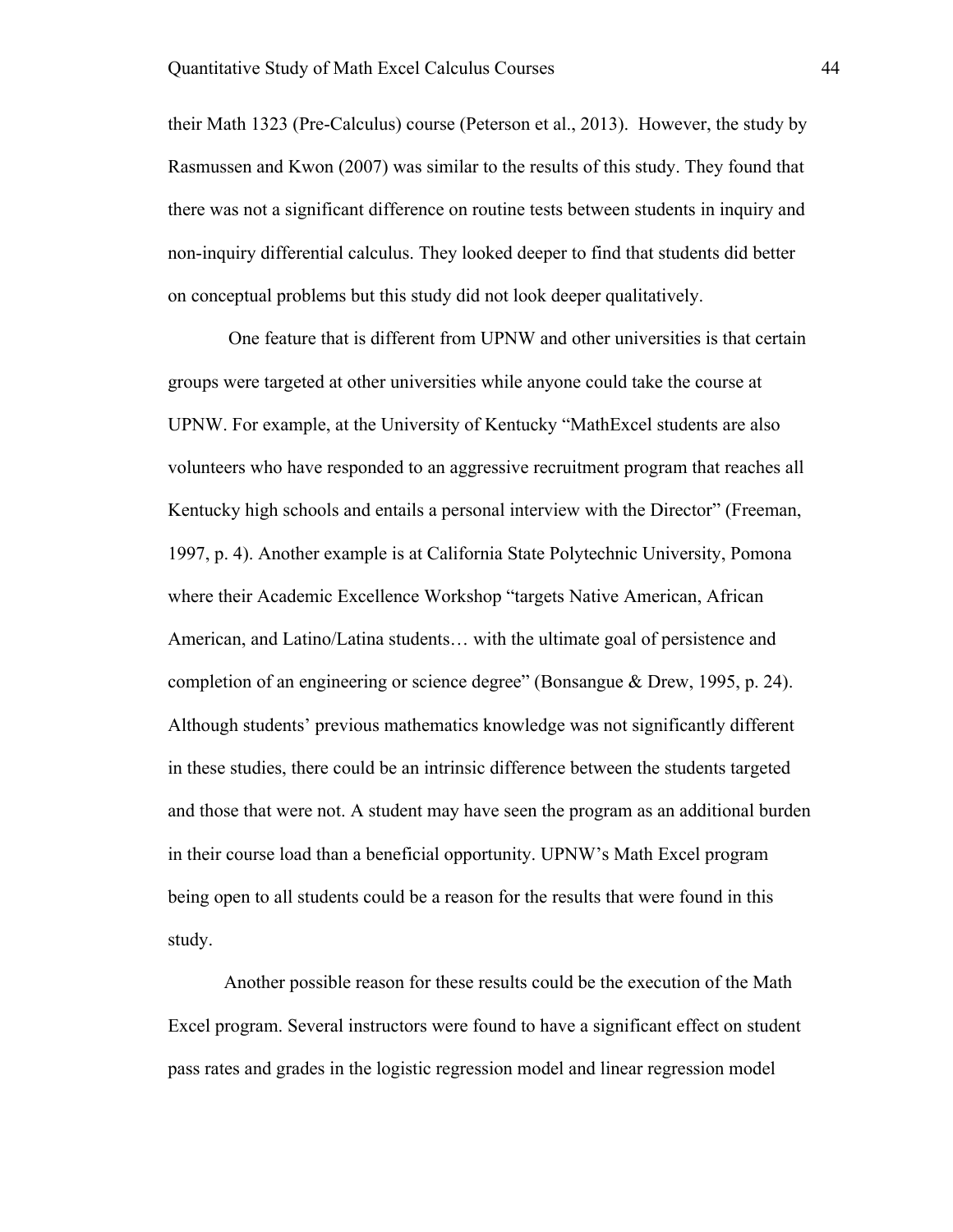respectively as seen in chapter 4. A difference between some of the previous studies is that there were no dedicated faculty like the MathExcel program at the University of Kentucky (Freeman, 1997). This could lead to a significant instructor effect that has a larger effect than the Math Excel program but that cannot be concluded from this study alone.

Other possible reasons for these results could be factors that are out of our control. For example, students in the Math Excel program spend more time in the classroom and may not use outside resources like tutoring as much as those in traditional courses. Also, the demographic of students at UPNW could be significantly different than those at other universities. For example, students that attend a university in California may be significantly different than students at UPNW and may be better suited for a mathematics workshop model type course. Also, STEM degree programs might have different course loads at different universities.

These explanations are speculative due to the limitation of this study but inspire further research.

#### **5.2 Future Research**

As more data comes in, a similar analysis can be done to see if the results change. With more data the models are more robust and we can say more about the results. In addition, a similar study could be done with more demographic data from students and explore different factors for the models. Since the difference between a Math Excel course and a traditional course are the workshops, a model could be developed with a teaching assistant effect but the same issue with instructors in this study could be a problem. A teaching assistant might not teach a recitation section for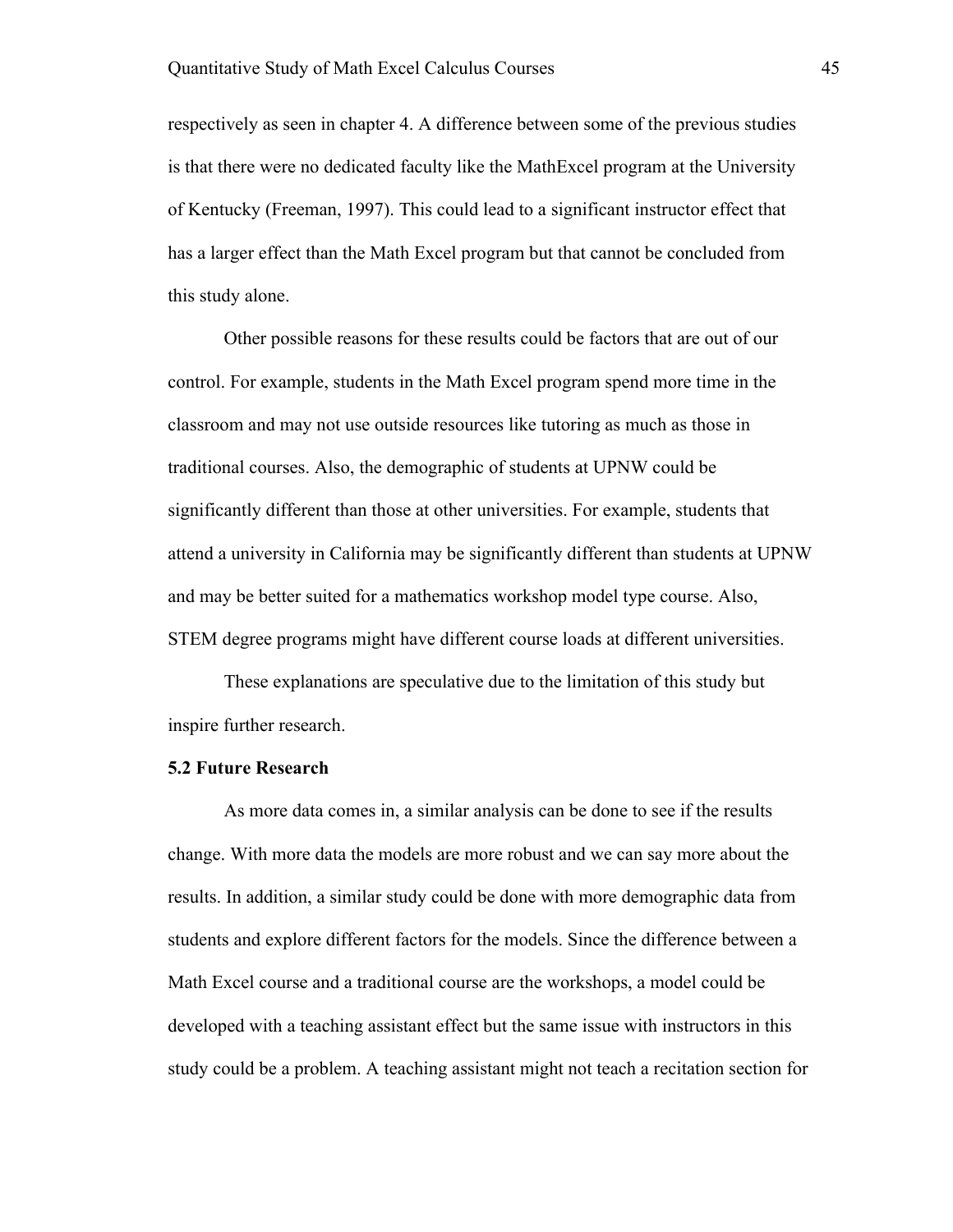a calculus course more than once. This makes it difficult to make conclusions about an effect they have, but if there are dedicated teaching assistants for particular courses this may be possible.

An in-depth analysis of students' demographics and activities outside the classroom could be an area of future research. The only demographic information used in this study was major college. Looking at a student's race as a factor in the models may show a certain race is benefitting from the Math Excel course more than others. Also tracking students' activities outside the classroom may open up new results. Since they spend more time in the classroom, students in a Math Excel course might not use resources such as one on one tutoring or attending office hours as much as students in a traditional course as I said in section 5.1.

I believe the biggest area of future research is looking at the instructor effect and execution in the classroom. The instructor effect may be more powerful than the Math Excel program effect, and lead to higher grades and pass rates. Active learning has been shown to be effective as seen in chapter 2, but it must still be executed correctly in the classroom. In addition, there was no commonality across sections such as common exams, homework, quizzes, and grading rubrics. Because of this, a comparison between sections is not conclusive and a better study would be one where common exams are given. A deeper look into what goes on in the classroom could lead to discoveries of possible changes that need to be implemented in Math Excel courses.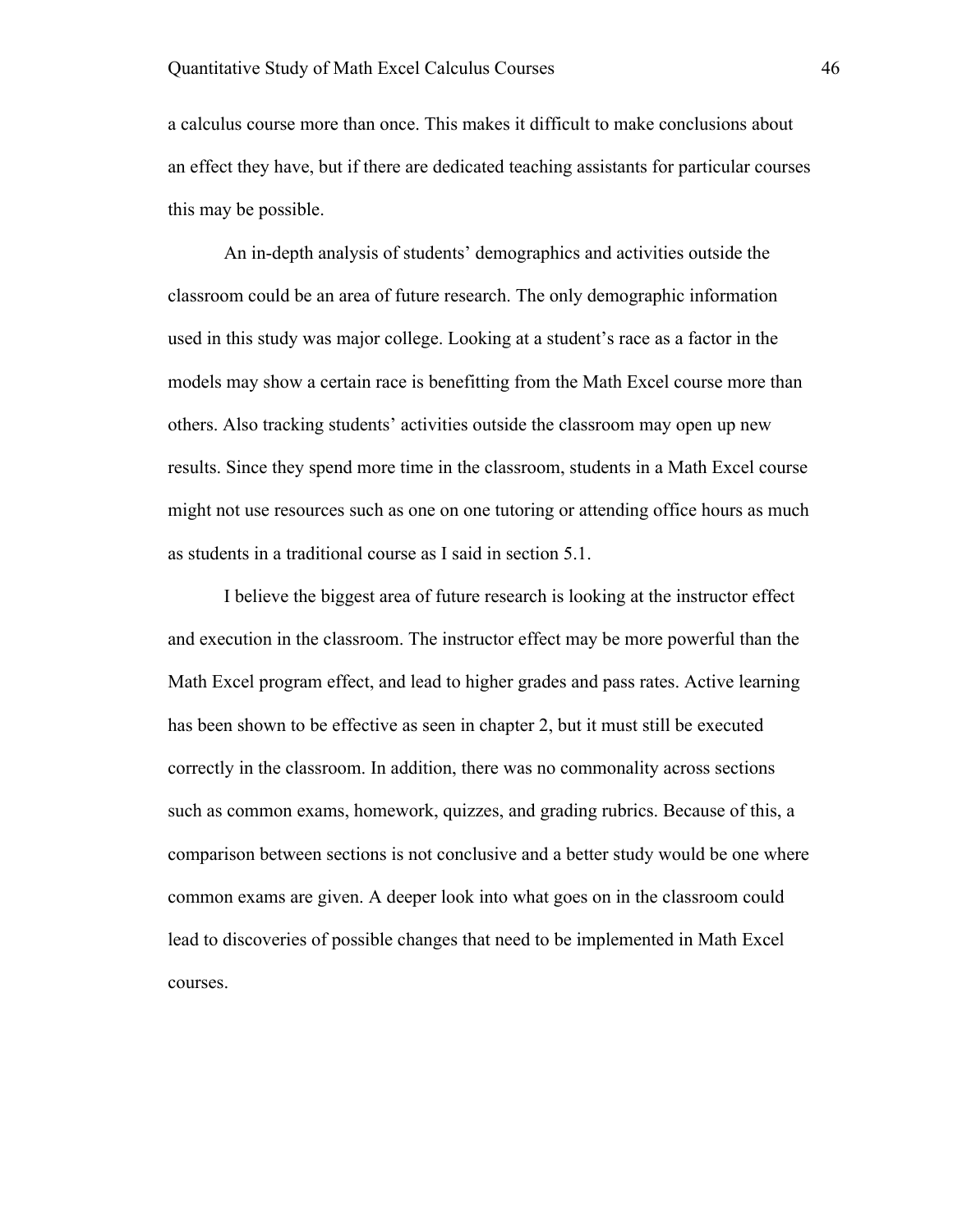#### **References**

- AIBL. (2016). Academy of Inquiry Based Learning. Retrieved April 1, 2016, from http://www.inquirybasedlearning.org
- Bonsangue, M. V., & Drew, D. E. (1995). Increasing minority students' success in calculus. *New Directions for Teaching and Learning*, *1995*(61), 23–33. http://doi.org/10.1002/tl.37219956106
- Bressoud, D., Mesa, V., & Rasmussen, C. (2015) *Insights and Recommendations from the MAA National Study of College Calculus*. MAA Press: Washington DC.
- Bressoud, D., & Rasmussen, C. (2015). Seven Characteristics of Successful Calculus Programs. *Notices of the American Mathematical Society*, *62*(2), 144–146.
- CBMS. (2016). *Active Learning in Post-Secondary Mathematics Education*. Washington, DC.
- Duncan, H., & Dick, T. (2000). Collaborative workshops and student academic performance in introductory college mathematics courses: A Study of a Treisman Model Math Excel Program. *School Sciance and Mathematics*, *100*(7), 365–373.
- Ellis, J., Fosdick, B. K., & Rasmussen, C. (2016). Women 1.5 times more likely to leave stem pipeline after calculus compared to men: Lack of mathematical confidence a potential culprit. *PLoS ONE*, *11*(7), 1–14. http://doi.org/10.1371/journal.pone.0157447
- Ellis, J., Kelton, M. L., & Rasmussen, C. (2014). Student perceptions of pedagogy and associated persistence in calculus. *ZDM - International Journal on*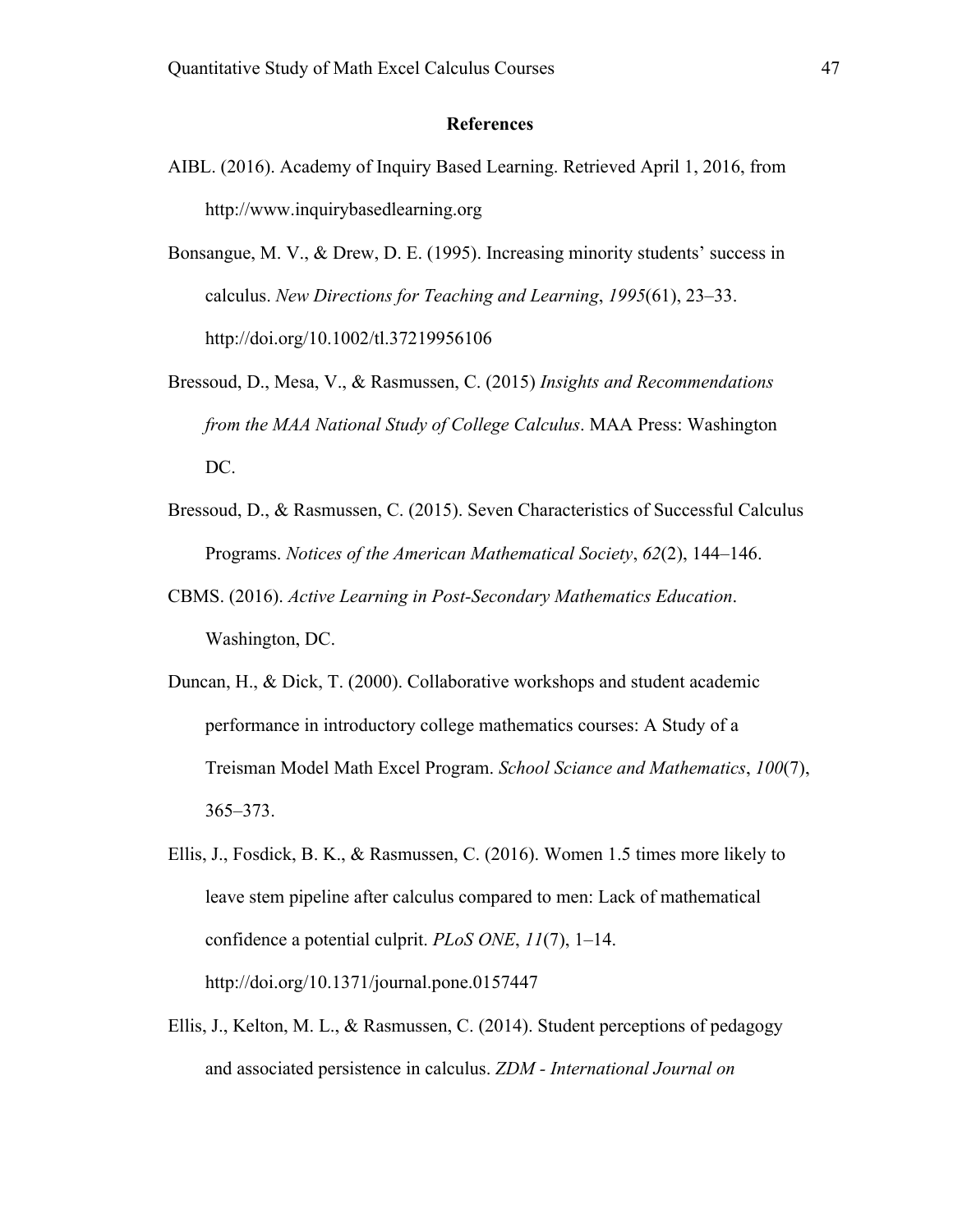*Mathematics Education*, *46*(4), 661–673. http://doi.org/10.1007/s11858-014- 0577-z

Freeman, M. (1997). *Math and Science on a personal level*. http://doi.org/ED415936

- Freeman, S., Eddy, S. L., McDonough, M., Smith, M. K., Okoroafor, N., Jordt, H., & Wenderoth, M. P. (2014). Active learning increases student performance in science, engineering, and mathematics. *Proc Natl Acad Sci U S A*, *111*(23), 8410–8415. http://doi.org/10.1073/pnas.1319030111
- Grant, & Eiden. (1980). *Digest of Educational Statistics*. Washington, DC: National Center for Education Statistics.
- Hake, C., Crow, M., & Dick, T. (2003). Persistence in mathematics by underrepresented students: Experiences of a math excel program. *The Journal of Mathematics and Science: Collaborative Explorations*, *6*(2003), 87–101. Retrieved from

http://www.math.vcu.edu/g1/journal/Journal6/7HakeCrowDick.pdf

- Henningsen, M., & Stein, M. K. (1997). Mathematical tasks and student cognition: classroom-based factors that support and inhibit high-level mathematical thinking and reasoning. *Journal for Research in Mathematics Education*, *28*(5), 524–549. http://doi.org/10.2307/749690
- Johnson, E., Keene, K., & Andrews-Larson, C. (2015). Inquiry-Oriented Instruction: What it is and how we are trying to help. *AMS Blogs: On Teaching and Learning Mathematics*.
- Laursen, S., Hassi, M.-L., Kogan, M., & Weston, T. (2014). Benefits for women and men of inquiry-based learning in college mathematics: A multi-institution study.